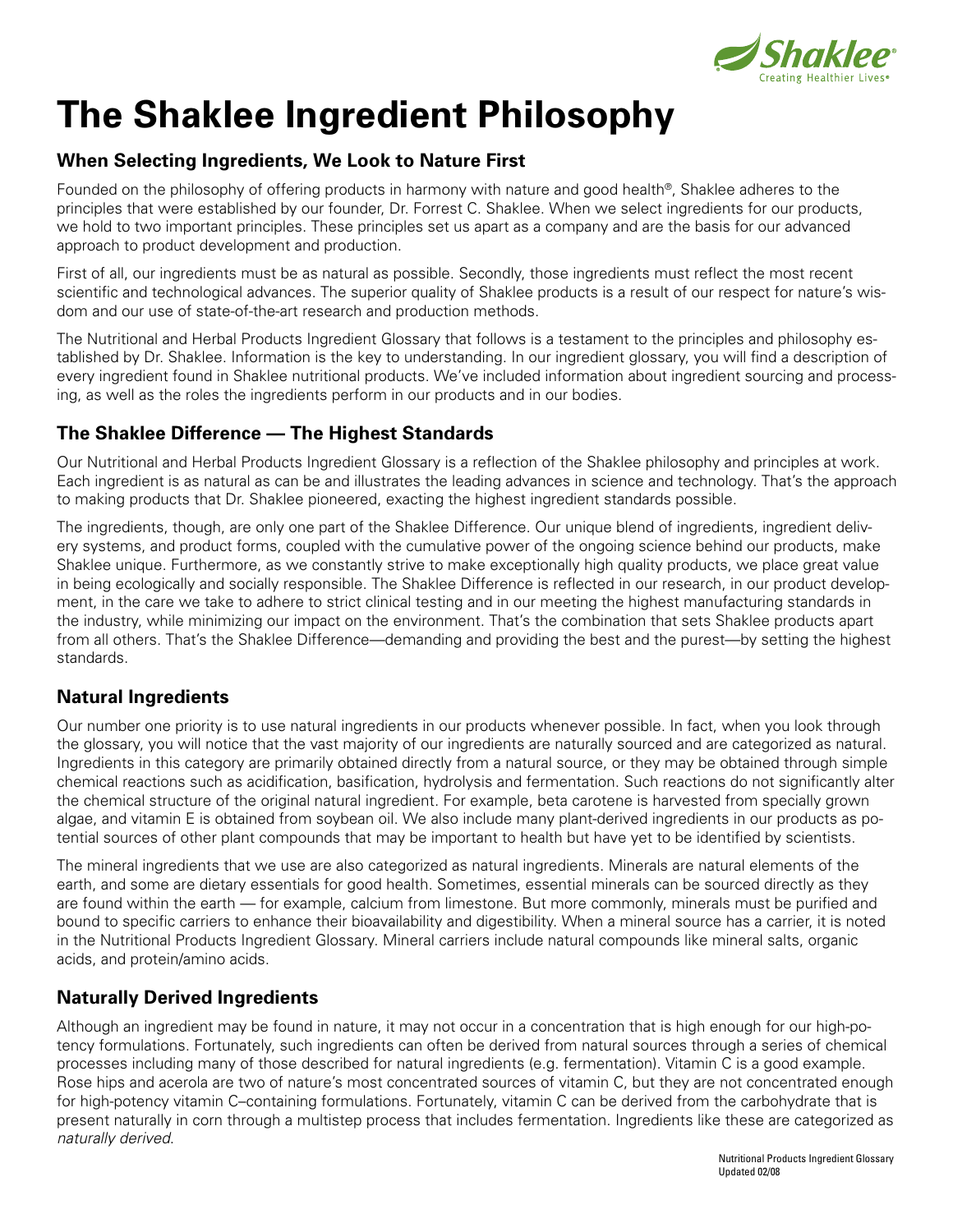There are certain ingredients that are derived from natural sources that may be modified to perform a certain function. For example, soy lecithin can be modified to make hydroxylated soy lecithin. This modification of soy lecithin increases its solubility in water and enhances its ability to coat and protect tablets. So, modified natural ingredients like these are also categorized as *naturally derived*.

*Naturally derived* also includes ingredients originating from natural sources which undergo significant modifications so that their final form is structurally and functionally different from the starting material. Although properties of such ingredients have been changed, they are extensively tested for safety and efficacy. This subcategory of "naturally sourced" ingredients includes the ingredient hydroxypropyl methylcellulose. Cellulose is a natural plant fiber, originating from wood pulp. In this case it is custom tailored by a series of chemical modifications so that it takes on different properties that make it functionally advantageous to certain products.

# **Scientifically Formulated Ingredients**

Sometimes, a sufficiently concentrated source of an ingredient cannot be found in nature, nor can it be derived from natural sources. In these instances, advances in nutritional technology allow us to use highly bioavailable ingredients formulated from biochemical building blocks. Whenever we use these types of ingredients, they are tested thoroughly to ensure bioavailability, purity, and potency. The B vitamin, folic acid, is an example of a nutrient that is formulated from biochemical building blocks and in clinical studies has been proven to be more bioavailable than the folate found in foods.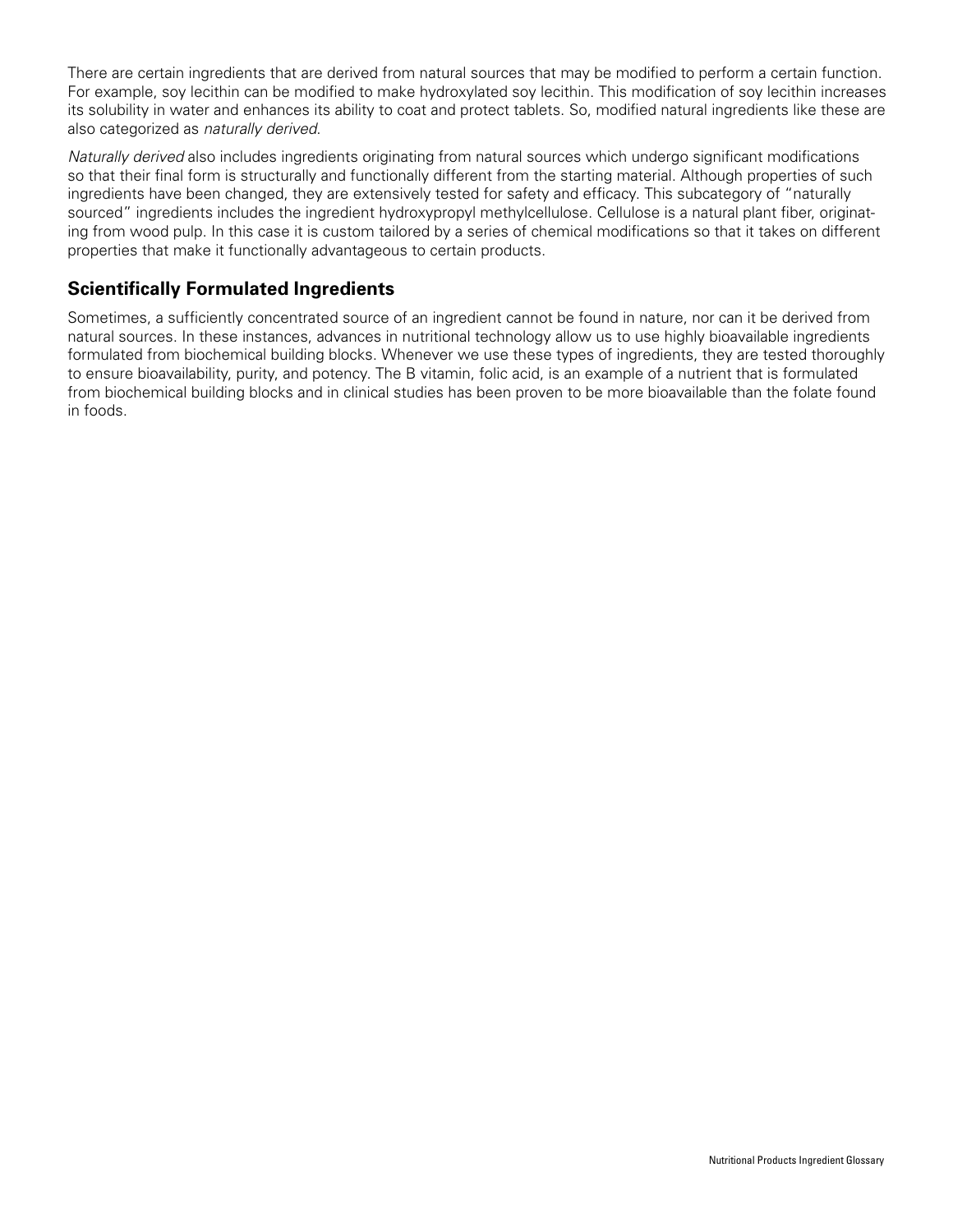# <span id="page-2-0"></span>Quick Reference List **The Shaklee Nutritional Ingredient Glossary**

Click on the ingredient for its definition.

# **A**

**[Acacia Gum](#page-6-0) [Acerola Extract](#page-6-0)  [Agar-Agar](#page-6-0)  [Alfalfa Powder](#page-6-0)  [Alginic Acid](#page-6-0)  [Alpha Carotene](#page-6-0)  [d-Alpha Tocopherol \(Vitamin E\)](#page-6-0)  [d-Alpha Tocopherol Concentrate \(Vitamin E\)](#page-6-0)  [d-Alpha Tocopheryl Acetate \(Vitamin E Acetate\)](#page-6-0)  [d-Alpha Tocopheryl Acid Succinate \(Vitamin E Succinate\)](#page-6-0) [Alpha d-Galactosidase Enzyme](#page-6-0)  [Alpha Lipoic Acid](#page-7-0)  [Amylase Enzyme](#page-7-0)  [Anise Seed Powder](#page-7-0)  [Annatto](#page-7-0)  [Artichoke Extract](#page-7-0)  [Ascorbic Acid](#page-7-0)  [Ascorbyl Palmitate](#page-7-0)  [Ashwagandha Root Extract](#page-7-0)  [Asian Plantain Seed Extract](#page-8-0)  [Astaxanthin](#page-8-0)** 

# **B**

**[Bacopa Extract](#page-8-0)  [Banaba Leaf Extract](#page-8-0)  [Barley Flour and Roasted Barley Powder](#page-8-0)  [Barley Malt Extract](#page-8-0)  [Beeswax](#page-8-0)  [Beet Fiber](#page-8-0)  [Beet Juice Concentrate,](#page-9-0)  [Beet Powder and Red Beet Powder](#page-9-0) [Beta Carotene](#page-9-0)  [Beta-Sitosterol](#page-9-0)  [Beta and Delta Tocopherol](#page-9-0)**  *[Bifidobacterium Longum](#page-9-0)* **[Bilberry Extract](#page-9-0)  [Bio-Build®](#page-9-0) [d-Biotin](#page-9-0)  [Black Cohosh Extract](#page-10-0)  [Blue Malva Flower Powder](#page-10-0)** 

**[Blueberry Extract](#page-10-0)  [Borage Oil](#page-10-0)  [Boron Rice Protein Hydrolysate](#page-10-0)  [Boswellia Extract](#page-10-0)  [Brewer's Yeast](#page-10-0)  [Brown Rice Syrup](#page-10-0)  [Buckthorn Bark Powder](#page-11-0)** 

# **C**

**[Calcium Ascorbate](#page-11-0)  [Calcium Carbonate](#page-11-0)  [Calcium Citrate](#page-11-0)  [Calcium Citrate Malate](#page-11-0)  [Calcium Lactate](#page-11-0)  [D-Calcium Pantothenate](#page-11-0)  [Calcium Sodium Caseinate](#page-11-0)  [Canola Oil](#page-12-0)  [Caramel Color](#page-12-0) [Carbohydrate Gum](#page-12-0)  [Carnauba Wax](#page-12-0)  [Carrageenan](#page-12-0)  [Cat's Claw Extract](#page-12-0)  [Cellulose](#page-12-0)  [Cellulose Gum](#page-12-0)  [Chocolate Liquor](#page-12-0)  [Choline Bitartrate](#page-13-0)  [Cholecalciferol](#page-13-0)  [Chromium Nicotinate, Polynicotinate](#page-13-0)  [Chromium Yeast](#page-13-0)  [Citric Acid](#page-13-0)  [Citrus Bioflavonoids](#page-13-0)  [Citrus Fiber Blend](#page-13-0)  [Cocoa Powder and Low-Fat Cocoa](#page-13-0)**  Coenzyme Q<sub>10</sub> **[Copper Gluconate](#page-14-0)  [Copper Lysinate](#page-14-0)  Copper Oxide [Cordyceps Extract](#page-14-0)  [Corn Oil](#page-14-0)  [Corn Syrup](#page-14-0)  [Corn Syrup Solids](#page-14-0)  [Cranberries, dried](#page-15-0)**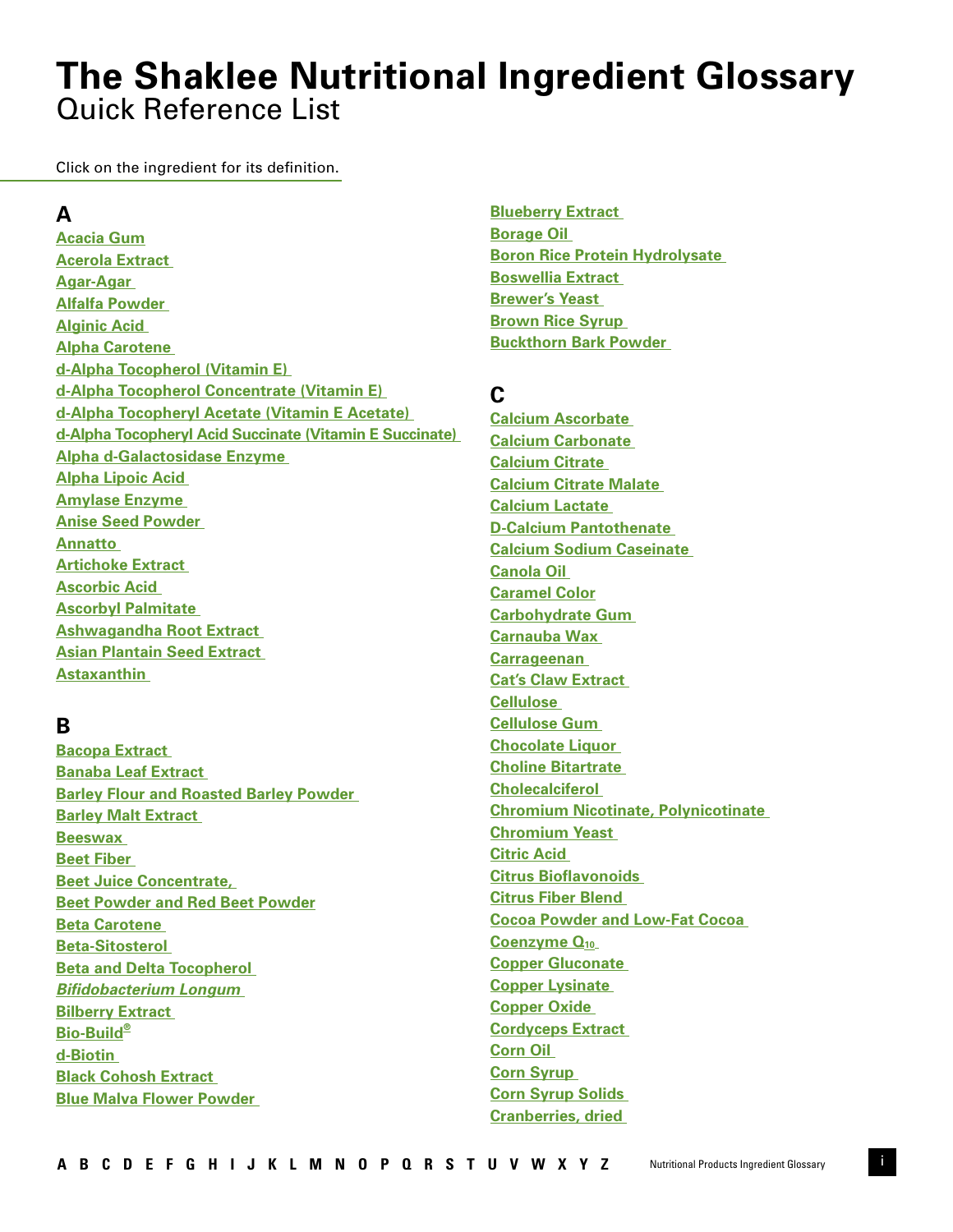<span id="page-3-0"></span>**[Croscarmellose Sodium](#page-15-0)  [Cyanocobalamin](#page-15-0)** 

# **D**

**[d-Alpha Tocopherol Concentrate \(Vitamin E\)](#page-15-0)  [d-Alpha Tocopheryl Acetate \(Vitamin E Acetate\)](#page-15-0)  [d-Alpha Tocopheryl Acid Succinate \(Vitamin E Succinate\)](#page-15-0)  [Dandelion Extract](#page-15-0)  [Dextrose](#page-15-0)  [Dicalcium Phosphate](#page-15-0)  [Dong Quai Extract](#page-15-0)** 

# **E**

*[Echinacea Purpurea](#page-16-0)* **Powdered Extract [Elderberry Powdered Extract](#page-16-0)  [Elderberry Juice Powder Concentrate](#page-16-0)**  *[Eleutherococcus Senticosus](#page-16-0)*  **[Evodia Extract](#page-16-0)** 

# **F**

**[Fennel Seed Powder](#page-16-0)  [Ferric Ammonium Citrate](#page-16-0)  [Ferrous Fumarate](#page-17-0)  [Ferrous Lactate](#page-17-0)  [Fig Powder](#page-17-0)  [Flaxseed Extract](#page-17-0)  [Flaxseed Oil](#page-17-0)  [Folic Acid](#page-17-0)  [FOS](#page-17-0)  [Fructose](#page-17-0)  [Fructose Syrup](#page-18-0)** 

# **G**

**[Gamma Tocopherol](#page-18-0)  [Garlic Powder](#page-18-0)  [Gelatin](#page-18-0)  [German Chamomile Flower Extract](#page-18-0)  [Ginger Root Powder](#page-18-0)  [Ginkgo Biloba Extract](#page-18-0)  [Ginseng Root Extract](#page-18-0)  [Glucosamine Hydrochloride](#page-19-0)  [Glucose](#page-19-0)  [Glycerin](#page-19-0) [Glyceryl Palmitostearate](#page-19-0)  [Gotu Kola Extract](#page-19-0)  [Grapefruit Bioflavonoids](#page-19-0)** 

**[Grapefruit Oil](#page-19-0)  [Grapefruit Powder](#page-19-0)  [Grapeseed Extract](#page-19-0)  [Green Oats Powder Extract](#page-19-0)  [Green Tea Extract](#page-20-0)  [Guar Gum](#page-20-0)  [Gum Ghatti](#page-20-0)** 

# **H**

**[Hawthorn Extract](#page-20-0)  [Hesperidin Complex](#page-20-0)  [High Oleic Sunflower Oil Powder](#page-20-0)  [Honey](#page-20-0)  [Hydroxylated Soy Lecithin](#page-20-0)  [Hydroxypropyl Methylcellulose \(Carbohydrate Gum\)](#page-20-0)** 

# **I**

**[Inositol](#page-21-0)  [Inulin](#page-21-0)** 

# **J**

**[Japanese Honeysuckle Flower Bud Extract](#page-21-0)**

# **K**

**[Karaya Gum](#page-21-0)**

# **L**

**[Lactase Enzyme \(Beta d-Glatactosidase\)](#page-21-0)**  *[Lactobacillus Acidophilus](#page-21-0)*  **[Larch Tree Powdered Extract](#page-21-0)  [Lemon Bioflavonoids](#page-22-0)  [Lemon Powder](#page-22-0) [L-Leucine](#page-22-0)  [Licorice Extract](#page-22-0)  [Licorice Root Powder](#page-22-0)  [Lipase](#page-21-0)  [Locust Bean Gum](#page-22-0)  Lutein and Zeaxanthin [Lutein and Zezxanthin Esters](#page-22-0)  [Lycopene](#page-23-0)**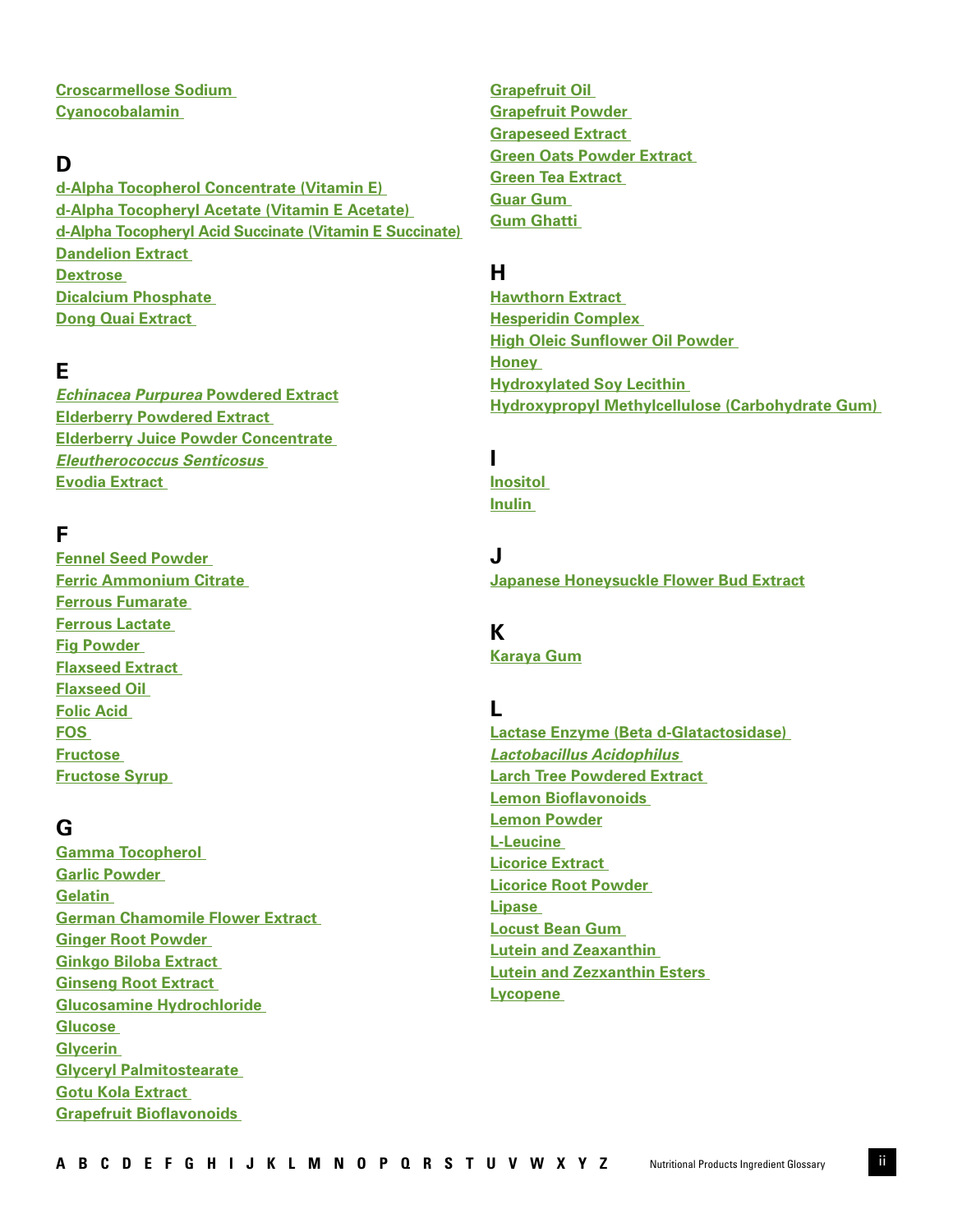# <span id="page-4-0"></span>**M**

**[Magnesium Carbonate](#page-23-0)  [Magnesium Citrate](#page-23-0)  [Magnesium Gluconate](#page-23-0)  [Magnesium Oxide](#page-23-0)  [Malic Acid](#page-23-0)  [Malt and Barley Extract](#page-23-0)  [Malt Powder](#page-23-0)  [Maltodextrin](#page-24-0)  [Maltose](#page-24-0)  [Manganese Gluconate](#page-24-0)  [Mannitol](#page-24-0)  [Marine Lipid Concentrate, Ultrapure](#page-24-0)  [Matcha Green Tea Powder](#page-24-0)  [Medium-chain Triglycerides](#page-24-0)  [Microcrystalline Cellulose](#page-25-0)  [Milk Protein Isolate](#page-25-0)  [Milk Thistle Extract](#page-25-0)  [Mixed Tocopherols](#page-25-0)  [Modified Food Starch](#page-25-0)  [Molybdenum Yeast](#page-25-0)**

# **N**

**[N-acetylcysteine](#page-25-0)  [Natural Flavors](#page-26-0)  [Niacin \(Niacinamide\)](#page-26-0)  [Nickel](#page-26-0)  [Nonfat Dry Milk](#page-26-0)**

# **O**

**[Oat Bran](#page-26-0)  [OptiCarb®](#page-26-0) [Orange Bioflavonoids](#page-26-0)  [Orange Powder](#page-26-0)**

# **P**

**[Palm Oil](#page-26-0)  [Palm Oil Carotenes](#page-26-0)  [d-Panthenol](#page-27-0)  [Passion Flower Extract](#page-27-0)  [Peanut Butter](#page-27-0)  [Peanut Flour](#page-27-0)  [Pectin](#page-27-0)  [Peppermint Ginger Herbal Blend](#page-27-0)  [Peppermint Leaf Extract](#page-27-0)  [Peppermint Leaf Powder](#page-27-0)** 

**[Peppermint Oil](#page-27-0)  [Plantain Seed Extract, Asian](#page-27-0)  [Polygala Extract](#page-28-0)  [Polyglycerol Dioleate](#page-28-0)  [Pomegranate Extract](#page-28-0)  [Potassium Chloride](#page-28-0)  [Potassium Citrate](#page-28-0)  [Potassium Iodide](#page-28-0) [Pro-Carbo Complex® Crispie](#page-28-0) [Protease Enzymes](#page-28-0)  [Prune Powder](#page-28-0)  [Psyllium Husk](#page-29-0)  [Pumpkin Seed Extract](#page-29-0)  [Pumpkin Seed Oil](#page-29-0)  [Purified Water](#page-29-0)  [Purple Corn Extract](#page-29-0)  [Pyridoxine Hydrochloride](#page-29-0)**

# **Q**

**[Quercetin](#page-29-0)**

# **R**

**[Red Cabbage Extract](#page-29-0)  [Red Clover Extract](#page-30-0)  [Reishi Mushroom Extract](#page-30-0)  [Resveratrol](#page-30-0)  [Rhubarb Root Powder](#page-30-0)  [Riboflavin](#page-30-0)  [Riboflavin-Phosphate Sodium](#page-30-0)  [Rice Bran Powder](#page-30-0) [Rice Protein Concentrate](#page-30-0)  [Rooibos Red Tea Extract](#page-30-0)  [Rose Hips Powder](#page-31-0)  [Rosemary Extract](#page-31-0)**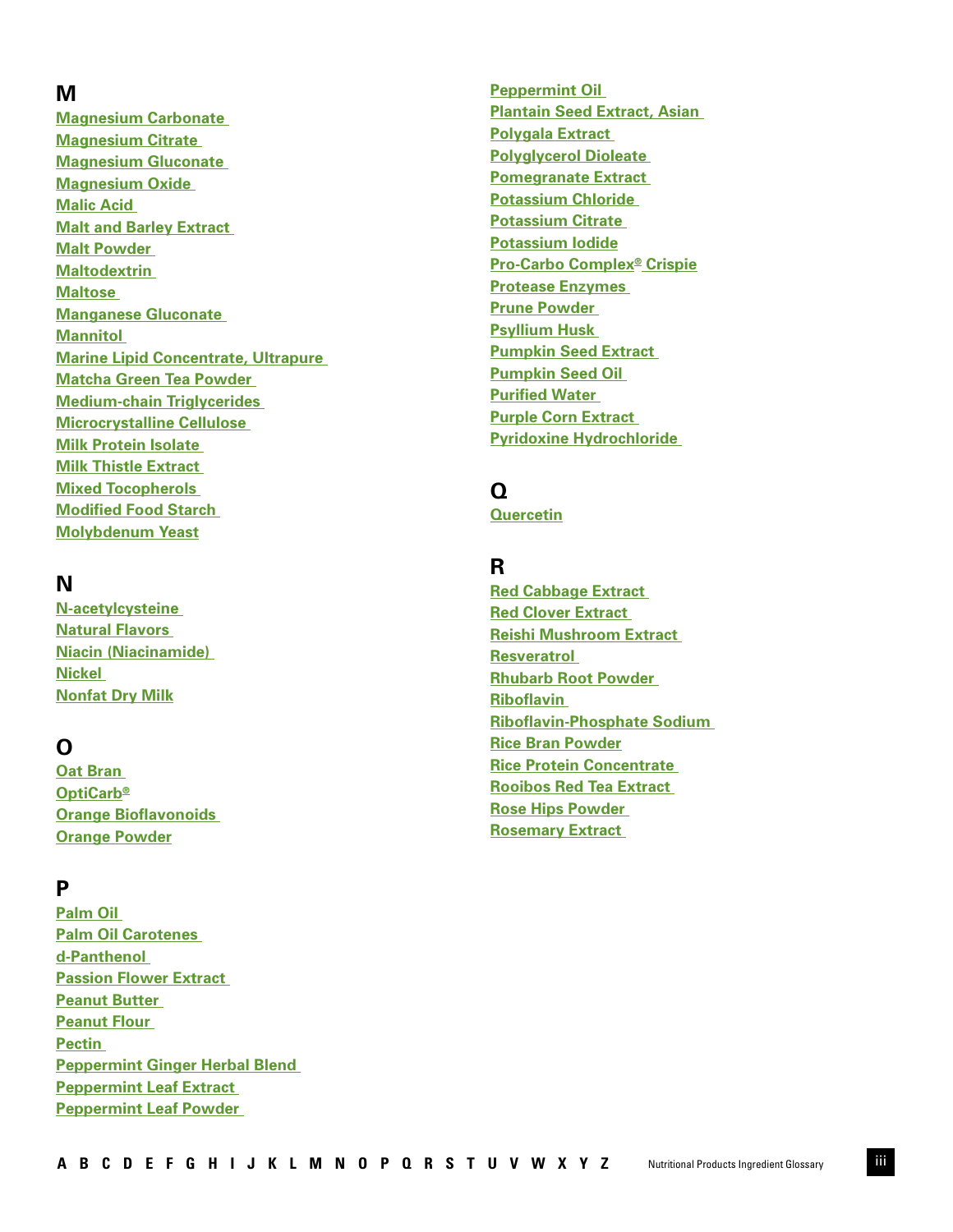# <span id="page-5-0"></span>**S**

**[Safflower Extract](#page-31-0)  [Safflower Flower Extract](#page-31-0)  [Saw Palmetto Extract](#page-31-0)  [Schizandra Extract](#page-31-0)  [Sea Kelp Powder](#page-31-0)  [Selenium Protein Hydrolysate](#page-31-0)  Selenium Yeast [Senna Leaf Powder](#page-32-0)  [Sesame Oil](#page-32-0)  [ShakleeGuard®](#page-32-0) [Silicon Dioxide](#page-32-0)  [Sodium Alginate](#page-32-0)  [Sodium Chloride, Salt](#page-32-0)  [Sodium Citrate](#page-32-0)  [Sorbitol](#page-32-0)  [Soy Crisps](#page-33-0)  [Soy Fiber](#page-33-0)  [Soy Isoflavone Concentrate](#page-33-0)  [Soy Lecithin](#page-33-0)  [Soy Protein Hydrolysate](#page-33-0)  [Soy Protein Isolate](#page-33-0)  [Soybean Oil](#page-33-0)  [Spearmint Oil](#page-33-0)  [Spinach Powder](#page-34-0)  [Spirulina Powder](#page-34-0)  [St. John's Wort Extract](#page-34-0)  [Stevia Leaf Powdered Extract](#page-34-0)  [Sunflower Lecithin](#page-34-0)  [Sunflower Oil](#page-34-0)**

# **T**

**[Tapioca Starch](#page-34-0)  [L-Taurine](#page-34-0)  [L-Theanine](#page-35-0)  [Thiamine Hydrochloride](#page-35-0)  [Thiamine Mononitrate](#page-35-0)  [Tin](#page-35-0)  [Titanium Dioxide](#page-35-0)  [Tocopherol](#page-35-0)  [Tocopherols and Tocotrienols, Mixed](#page-35-0) [Tocotrienols](#page-35-0)  [Torula Yeast](#page-35-0)  [Trace Mineral Rice Protein Hydrolysate](#page-36-0)  [Tricalcium Phosphate](#page-36-0)  [Trisodium Phosphate](#page-36-0)  [Turmeric Extract and Oleoresin](#page-36-0) [L-Tyrosine](#page-36-0)**

**U No listing under this catagory**

# **V**

**[Vanadium Amino Acid "Chelate"](#page-37-0)  [Valerian Root Extract](#page-37-0)  [Vinpocetine](#page-37-0)  [Vitamin A Acetate, Vitamin A Palmitate](#page-37-0)  Vitamin B<sub>6</sub> [Vitamin B12](#page-37-0) [Vitamin C](#page-37-0)  Vitamin D<sub>3</sub> [Vitamin E](#page-37-0)  [Vitamin K](#page-37-0)** 

# **W**

**[Water](#page-38-0)  [Wheat Germ Flour](#page-38-0)  [Whey Protein Concentrate](#page-38-0)  [Whey Protein Isolate](#page-38-0)  [White Tea Extract](#page-38-0)**

# **X**

**[Xanthan Gum](#page-38-0) [Xylitol](#page-38-0)** 

# **Y**

**[Yellow Beeswax](#page-38-0)**

# **Z**

**[Zeaxanthin](#page-39-0)  [Zeaxanthin Ester](#page-39-0)  [Zinc Gluconate](#page-39-0)  [Zinc Glycinate](#page-39-0)  [Zinc Oxide](#page-39-0)**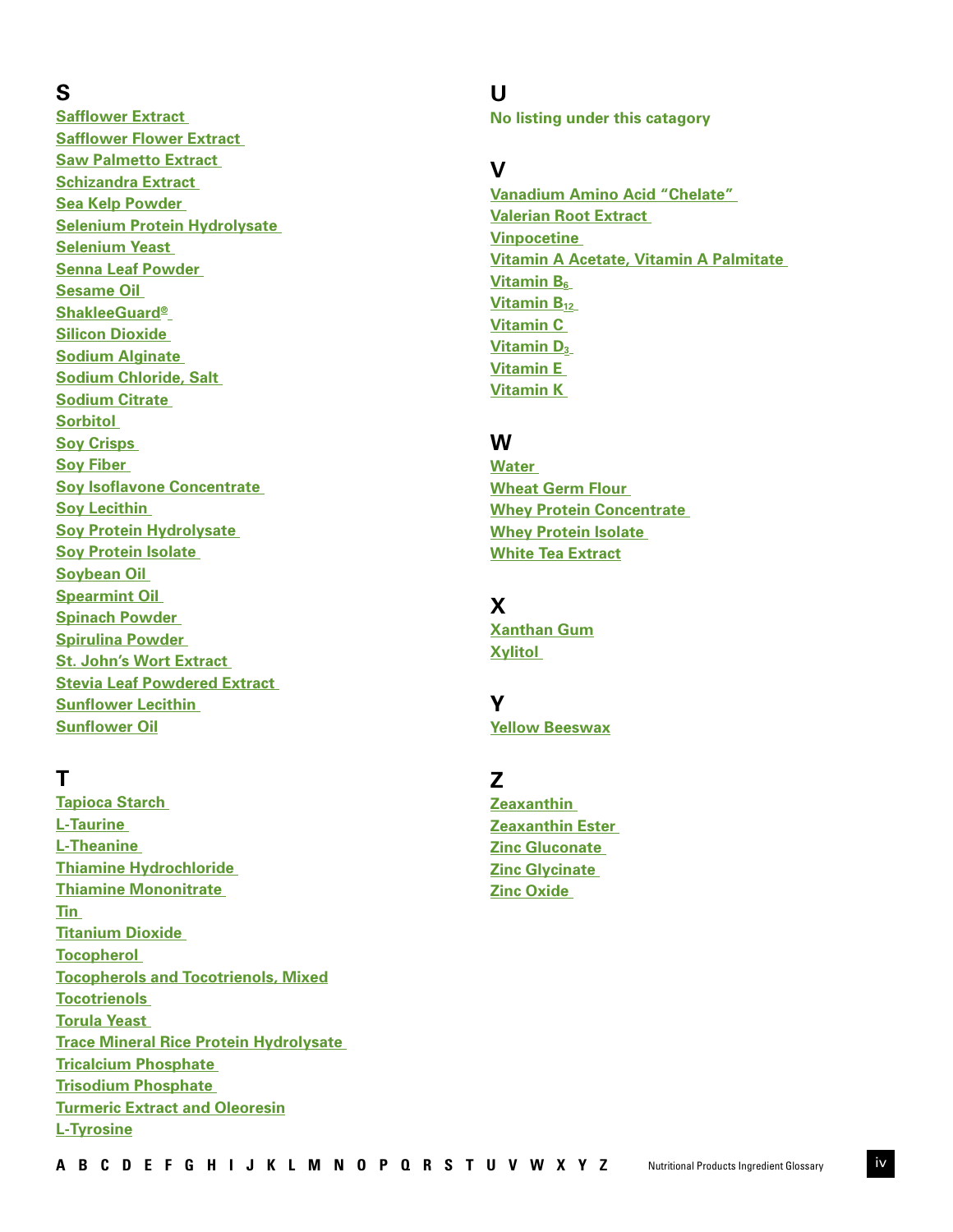# <span id="page-6-0"></span>**A**

# **Acacia Gum** (natural)

Acacia gum, also known as gum arabic, is a natural plant gum that seeps from breaks in the bark of acacia trees, which are grown in the Middle East and Africa. The hardened gum is collected, dried, put into solution, and then spray-dried into a powder. Acacia gum is used in Shaklee food products as a natural source of dietary fiber; an emulsifying agent to improve flavor, texture, and mouth feel; and a natural binder to help hold tablets together.

# **Acerola Extract** (natural)

Acerola (*Malpighia glabra*), also known as the West Indian cherry, is a small, bright-red fruit indigenous to Central America and Puerto Rico. Acerola berries are crushed and the juice extracted under carefully controlled conditions to avoid oxidation. The juice is then prepared into a dried, powdered extract. Acerola berries are among nature's most concentrated sources of natural vitamin C.

# **Agar-Agar** (natural)

Agar-agar is a natural plant gum with gel-forming properties obtained from red seaweed (*Rhodophyceae*). It is hot-water extracted, dried, and prepared into a powder. Agar-Agar is used in Iron Plus C Complex.

# **Alfalfa Powder** (natural)

Alfalfa powder is made from premium alfalfa leaves (Medicago sativa) grown in California under carefully controlled conditions. After being harvested, alfalfa plant cuttings are dried in the sun and open air. The leaves are separated from the stems and milled into a fine, green powder or concentrated under special conditions. Alfalfa leaves are a natural source of the plant pigment, chlorophyll, and the mineral magnesium. Trace amounts of iron, copper, zinc, boron, chromium, molybdenum, manganese, potassium, beta carotene, and vitamin K are also present. In ancient times, alfalfa was called the "father of all foods." Alfalfa is a key ingredient in Shaklee Alfalfa Complex and Herb-Lax®.

# **Alginic Acid** (natural)

Alginic acid is the acidic and insoluble form of algin, a natural plant gum obtained from brown seaweed such as *Macrocystis pyrifera*. It is a component in Shaklee Sustained Release Vita-C® 500 mg tablets.

# **Alpha Carotene** (see **Palm Oil Carotenes**)

# **d-Alpha Tocopherol (Vitamin E)** (natural)

# **d-Alpha Tocopherol Concentrate (Vitamin E)** (natural)

# **d-Alpha Tocopheryl Acetate (Vitamin E Acetate)** (naturally derived)

# **d-Alpha Tocopheryl Acid Succinate (Vitamin E Succinate)** (naturally derived)

d-Alpha tocopherol is natural vitamin E that has high antioxidant potency. Vitamin E is an essential, fat-soluble, antioxidant vitamin that helps neutralize free radicals that can cause cell damage. d-Alpha tocopherol concentrate (vitamin E) is obtained from soybean oil (see **Soybean Oil**) and is used in capsule products. Vitamin E (d-Alpha tocopherol) is also combined with the organic acids, acetic acid or succinic acid, to produce d-Alpha tocopheryl acetate (vitamin E acetate), or d-Alpha tocopheryl acid succinate (vitamin E succinate). These are all stable forms of natural vitamin E that can be incorporated into tablets. The body converts these stable forms to free tocopherols that can act as antioxidants in the body.

# **Alpha d-Galactosidase Enzyme** (natural)

Alpha d-galactosidase is an enzyme derived from a plant source (*Aspergillus niger*) by the natural process of fermentation. The enzyme is purified by filtration or centrifugation. It is then concentrated and dried under vacuum and controlled temperature to preserve its activity. Alpha d-galactosidase aids in the breakdown of certain complex sugars present in beans, whole grains, and some vegetables and fruits. Undigested, these complex sugars can be metabolized by bacteria in the colon, producing gases as a by-product. Alpha d-galactosidase is a key ingredient in EZ-Gest®.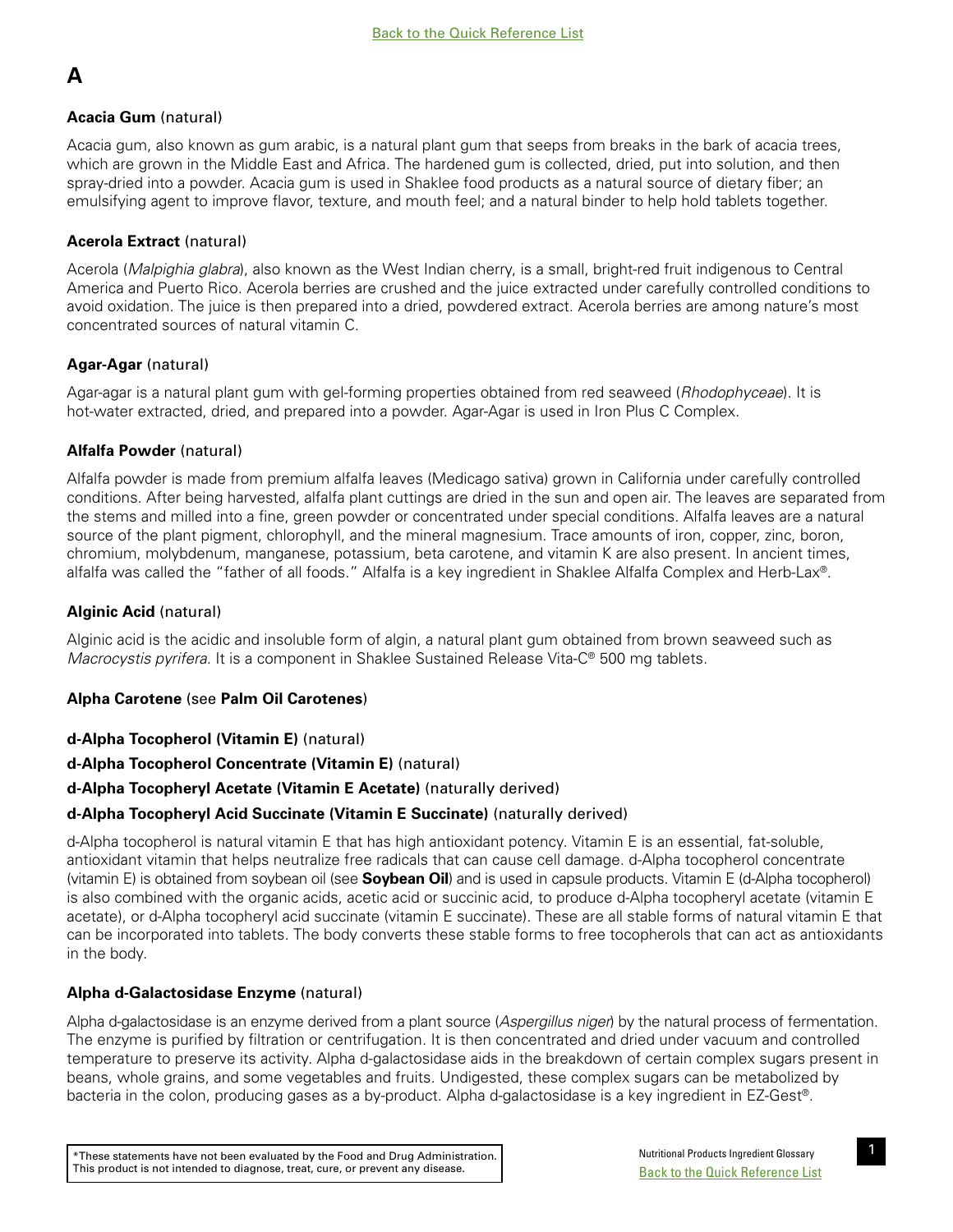# <span id="page-7-0"></span>**Alpha Lipoic Acid** (scientifically formulated)

Alpha lipoic acid is a sulfur-containing compound formulated from biochemical building blocks. Produced within the body, alpha lipoic acid plays a role in carbohydrate metabolism and the production of energy compounds. Both waterand fat-soluble, alpha lipoic acid is recognized for its antioxidant properties, and is involved in the recycling of other antioxidants such as vitamins C and E, and glutathione. It is a component of Glucose Regulation Complex\*.

# **Amylase Enzyme** (natural)

Amylase is an enzyme derived from a plant source (*Aspergillus oryzae*) by the natural process of fermentation. The enzyme is purified by filtration or centrifugation. It is then concentrated, dried under a vacuum, and temperaturecontrolled to preserve its activity. Amylase helps break down complex carbohydrate to its smaller sugar components. Amylase enzyme is an ingredient in EZ-Gest®.

# **Anise Seed Powder** (natural)

Anise (*Pimpinella anisum*) is an herb native to Egypt and cultivated in Turkey and Spain. After harvesting, the seed is sifted and ground into a powder. Anise seed has an aromatic scent and a sweet, licorice-like taste that makes it a popular flavoring ingredient in herbal blends. Traditionally, anise seed has been a valued ingredient in herbal formulas. Anise seed is a key ingredient in Stomach Soothing Complex\* and Herb-Lax®.

# **Annatto** (natural)

Annatto powder is a natural color derived from the seeds of the annatto tree (*Bixa orellana*). Annatto seed coatings contain a natural plant carotenoid called bixin, which is pale yellow to dark orange in color. Annatto powder serves as a natural vegetable coloring in Shaklee products.

# **Artichoke Extract** (natural)

The artichoke (*Cynara scolymus*) is a well known plant that grows to a height of five feet. It is widely cultivated in central Europe and the northern United States as a food. The leaves, stem, and root contain a number of enzymes, tannins, and other compounds, including cynarin. Fresh leaves are put through an extraction process. The extract is then concentrated, filtered, and spray-dried. Artichoke extract is an ingredient in Liver DTX® Complex.

## **Ascorbic Acid** (naturally derived)

Ascorbic acid, the scientific name for vitamin C, is derived through a process that includes the hydrolysis and enzymatic fermentation of the carbohydrate glucose, which is obtained from the starch naturally present in corn (*Zea mays*). Vitamin C is an essential, water-soluble vitamin critical to the development of collagen found in cartilage, bones, teeth, and healthy gums. Vitamin C also promotes the absorption of iron from foods and is recognized as a protective antioxidant nutrient that helps neutralize free radicals that can cause cell damage.

## **Ascorbyl Palmitate** (naturally sourced)

Ascorbyl palmitate is a fat-soluble form of vitamin C (see **Ascorbic Acid**) made by combining naturally derived ascorbic acid with palmitic acid, a natural fatty acid obtained from plants. Vitamin C is an essential, water-soluble vitamin critical to the development of collagen found in cartilage, bones, teeth, and healthy gums. Vitamin C also promotes the absorption of iron from foods, and is recognized as a protective antioxidant nutrient that helps neutralize free radicals that can cause cell damage. Ascorbyl palmitate, along with mixed tocopherols (see **Mixed Tocopherols**) and rosemary extract (see **Rosemary Extract**), are the components of ShakleeGuard®, the unique, patented, natural antioxidant system used in Menopause Balance Complex\*, GLA Complex, and Garlic Complex.

## **Ashwagandha Root Extract** (natural)

Ashwagandha (*Withania somnifera*) is an evergreen shrub widely distributed in the Mediterranean and Middle Eastern regions. The roots are extracted, and the extract is then concentrated and dried. It is standardized to contain 1.5% with anolides. Ashwagandha is traditionally used in Ayurvedic medicine, where it is valued as a tonic that promotes calm and vitality. It is a component of Stress Relief Complex\*.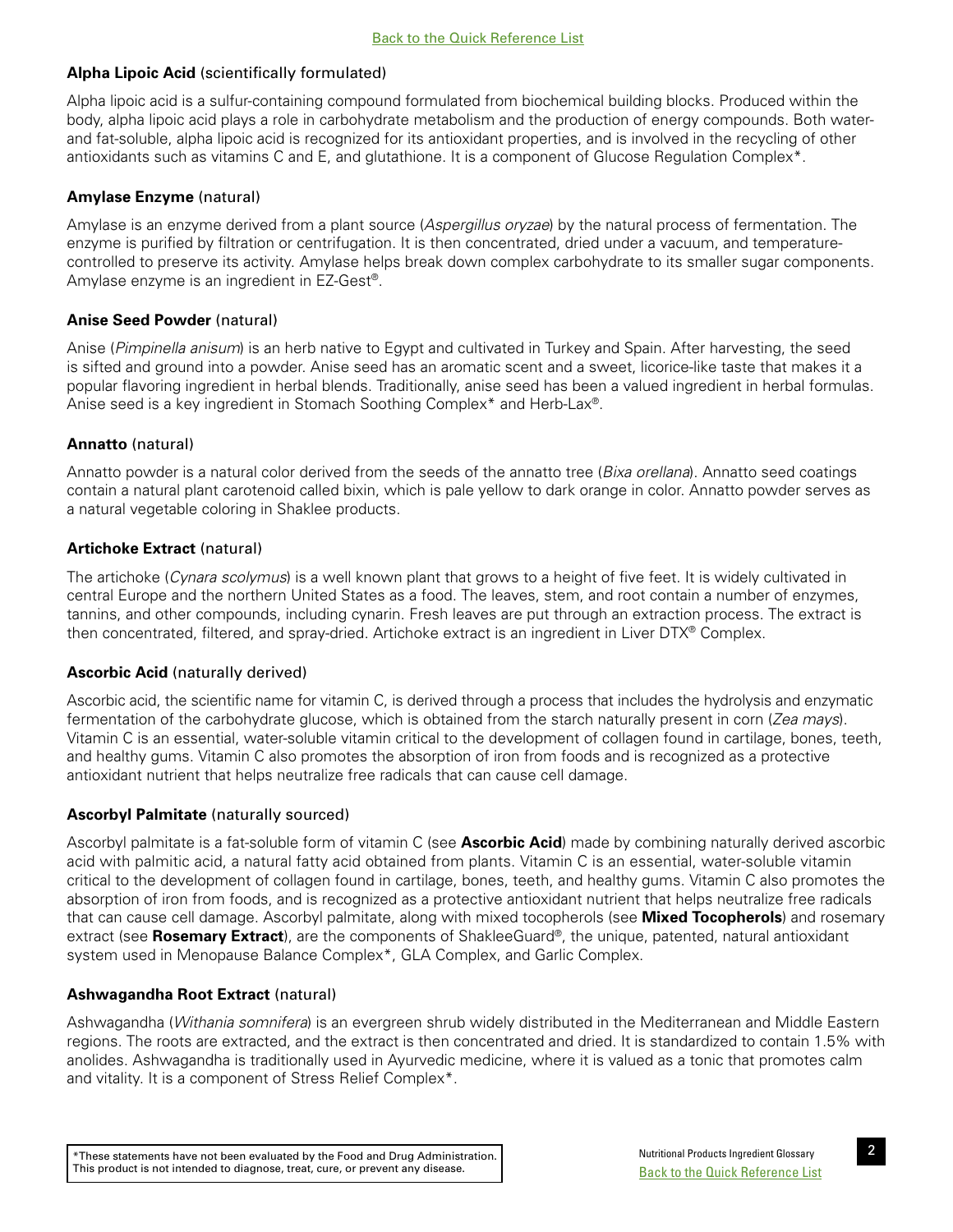# <span id="page-8-0"></span>**Asian Plantain Seed Extract** (natural)

Asian plantain seeds (*Plantago asiatica*) come from a plant similar to that which produces psyllium seeds. It is not related to the plantain fruit, which is a cousin to the banana. The Asian plantain is a small herbaceous plant that grows in the lowlands and woods of Japan, Korea, and China. The extract derived from the seed is an ingredient in the MACH™ proprietary blend of interferon-boosting plant extracts in NutriFeron®.

# **Astaxanthin** (natural)

Astaxanthin is a reddish carotenoid pigment found in the microalgae *Haematococcus pluvialis*. Salmon, shrimp, and lobster contain substantial amounts of astaxanthin; however, microalgae are the richest sources. Astaxanthin is structurally similar to beta carotene and contains the highest relative antioxidant activity when compared with alpha-tocopherol, alpha carotene, beta carotene, lutein, and lycopene. The algae used to produce the astaxanthin that Shaklee uses is grown in ponds on the Kona coast of the island of Hawaii under carefully controlled conditions that maximize the astaxanthin content. Astaxanthin is one of the key ingredients in CarotoMax<sup>®</sup> antioxidant supplement.\*

# **B**

# **Bacopa Extract** (natural)

*Bacopa monnieri*, also known as brahmi or water hyssop, is a small creeping herb that grows in marshes throughout India. This plant has been part of the Ayurvedic medicinal system in India for centuries and is used to enhance the brain's memory and learning functions. This extract is standardized to contain a minimum of 50% of the active saponin components called bacosides. Bacopa extract is a key ingredient in Memory Optimizer®\* capsules.

# **Banaba Leaf Extract** (natural)

Banaba leaf extract is derived from the banaba tree (*Lagerstroemia speciosa*), which grows throughout Asia. The mature leaves are washed and extracted, and the extract is then filtered, concentrated, and spray-dried. It is standardized to contain 1% colosolic acid. Banaba has been traditionally valued in the Philippines as a medicinal herb. It is a key ingredient in Glucose Regulation Complex\* and Cinch™ 3-in-1 Boost™ Dietary Supplement.

## **Barley Flour and Roasted Barley Powder** (natural)

Barley flour is a powder made from grinding and sifting barley (*Hordeum vulgare*). Roasted barley powder is made from raw barley that has been malted (sprouted and dried) and roasted. These barley flours serve as sources of natural color and as components of the natural ingredient base in select Shaklee products.

## **Barley Malt Extract** (natural)

Barley malt extract is made from barley (*Hordeum vulgare*) that has been sprouted and dried. This process produces enzymes that convert starch into simple carbohydrates, such as dextrins and maltose. The barley and malted barley are mashed in hot water, and the resulting enzyme-containing extract is dried into a powder. Barley malt extract serves as a natural means of adding sweetness and enhancing flavor.

## **Beeswax** (natural)

Beeswax is the purified yellow wax obtained from honeycombs. It is used as a means of suspending ingredients within certain encapsulated products.

## **Beet Fiber** (natural)

Beet fiber is made from the fiberous portions of the sugar beet (*Beta vulgaris*). It serves as a natural source of dietary fiber in Shaklee Fiber Plan® Tablets.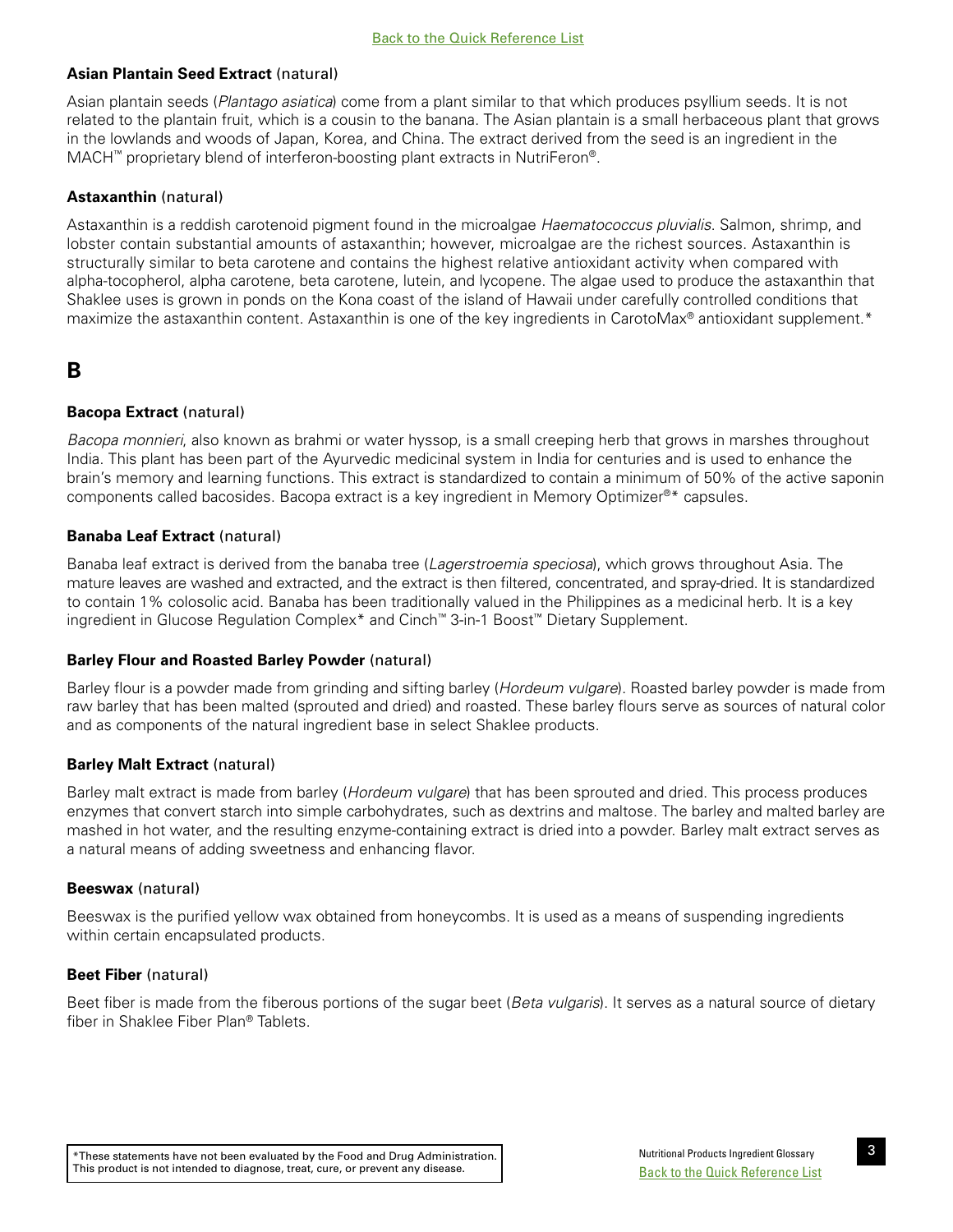## <span id="page-9-0"></span>**Beet Juice Concentrate** (natural)

Beet juice concentrate is derived from beets (*Beta vulgaris*) that have been cleaned and extracted with hot water to produce a thick liquid concentrate. The concentrate is spray-dried onto maltodextrin (see **Maltodextrin**) to form a powder. Beets contain the natural red plant pigment, betanin. It serves as a natural vegetable coloring in Vita-Lea® Ocean Wonders® tablets.

# **Beet Powder and Red Beet Powder** (natural)

Natural beet powder is made by spray-drying the juice of red beets (*Beta vulgaris*) onto maltodextrin (see **Maltodextrin**). As a natural source of the red pigment betanin, beet powder serves as a natural vegetable color.

# **Beta Carotene** (natural)

Beta carotene (provitamin A) is a natural yellow-orange pigment found in many plant foods. Vitamin A is an essential fat-soluble vitamin required for healthy skin, skeletal development, and normal vision. When needed, the body converts beta carotene to vitamin A. When not needed, beta carotene is safely stored in body tissues where it functions as an antioxidant. The beta carotene in CarotoMax® is provided by palm oil carotenes (see **Palm Oil Carotenes**) and specially grown and harvested *Dunaliella salina* algae. Soybean oil (see **Soybean Oil**) is used to extract beta carotene and other carotenoids from the algae. The beta carotene used in the Vita-Lea line of products is derived from a natural fermentation process from the microorganism *Blakeslea trispora*. Once fermented, it is isolated, purified, and deposited on a modified food starch carrier.

# **Beta-Sitosterol** (natural)

Beta-sitosterol is a common phytosterol found in grains, beans, fruits, and vegetables. Beta-sitosterol is produced by distilling soybean oil under high a vacuum. Phytosterols and fats are then crystallized out of the vitamin E–rich distillate. Beta-sitosterol and other important phytosterols such as campesterol, stigmasterol, and brassicasterol are purified further by a sequence of recrystallization and filtration steps. These sterols are a primary component of Saw Palmetto Complex. Beta-sitosterol is also an ingredient in Stress Relief Complex\*.

## **Beta and Delta Tocopherol** (see **Tocopherols** and **Tocotrienols, mixed**)

## *Bifidobacterium Longum* (natural)

(*Bifidobacterium longum*) is one of the most important and dominant of the beneficial microflora found in the human gastrointestinal tract. These beneficial microflora help to maintain healthy intestinal microbial balance. Bifidobacterium longum is cultured under stringent laboratory conditions, where it is protected from contamination. It is easily destroyed and needs protection from heat, light, moisture, acidity, and other environmental factors. Bifidibacterium is measured in colony forming units (CFU), which represents the total number of viable bacterial cells. Bifidus is a key ingredient in the Optiflora® Probiotic Complex and in the Vitalizer™ Dietary Supplement Pack.\*

## **Bilberry Extract** (natural)

Bilberry (*Vaccinium myrtillus*) is a small, shrubby perennial plant that grows in the woods of Europe, Asia, and North America. The fruit, which is very rich in anthocyanin flavonoids, is ground, put through an extraction process, and then concentrated. The concentrate is spray-dried to produce a powdered extract. Bilberry extract is an ingredient in Mental Acuity® Plus.

## **Bio-Build®** (see **Exclusive Shaklee Ingredient Complexes**)

## **d-Biotin** (scientifically formulated)

Biotin is formulated from biochemical building blocks including the organic acid, fumaric acid. It is an essential, watersoluble B vitamin that functions in the metabolism of fats, amino acids, and carbohydrates.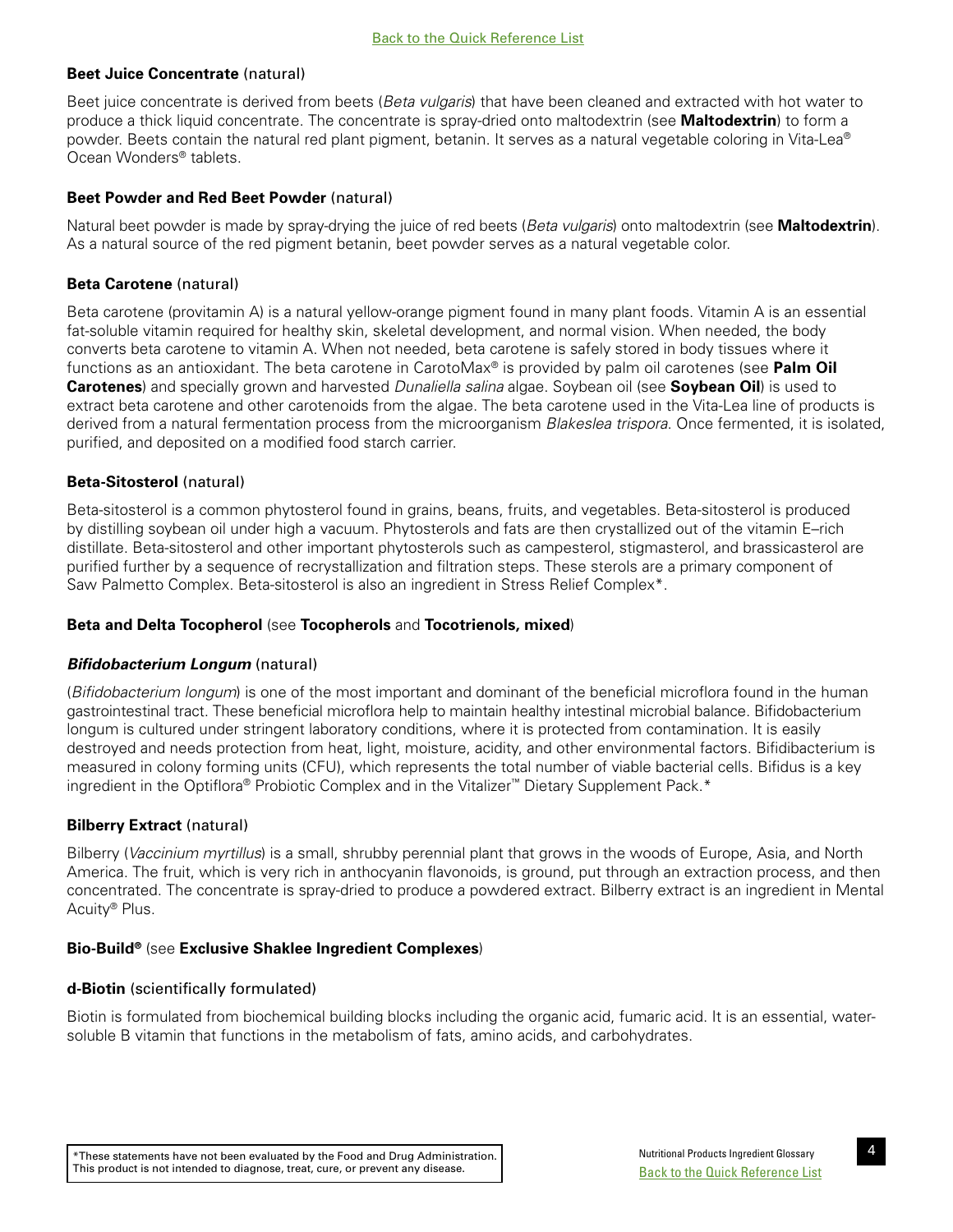# <span id="page-10-0"></span>**Black Cohosh Extract** (natural)

Black cohosh (*Cimicifuga racemosa*) is a perennial herb that is native to the rich, wooded areas of North America. The extract is prepared from the dried roots and rhizomes of the plant, which contains many constituents, including triterpene glycosides, and isoflavones, a class of phytoestrogens. These components are extracted, concentrated under vacuum, and then spray-dried and standardized to contain a minimum of 2.5% triterpene glycosides. Black cohosh extract is a key herbal ingredient in Menopause Balance Complex\*.

# **Blue Malva Flower Powder** (natural)

Blue malva (*Malva sylvestris*) is an herb grown in Eastern Europe. Its purplish-pink flowers are collected, dried, and prepared into a powder. Traditionally, blue malva flower has been appreciated for its soothing properties. Blue malva is one of the herbal ingredients in Herb-Lax®.\*

# **Blueberry Extract** (natural)

Wild blueberry (*Vaccinium angustifolium*) is a small, shrubby perennial plant that is one of the few fruits native to North America. The fruit, which is very rich in anthocyanin flavonoids, is harvested, ground, extracted, and concentrated. The concentrate is spray-dried and standardized to contain a minimum of 12.5% anthocyanins. Blueberry extract is a key ingredient in FlavoMax® capsules.

# **Borage Oil** (natural)

Borage (*Borago officinalis*) is a hardy annual found throughout Europe and North America. It produces bright blue flowers that form brownish-black seeds when mature. Borage seeds are crushed to extract crude borage oil. The crude oil is then blanketed with nitrogen to protect it from oxidation, sprayed under a vacuum to remove water, and then decolorized using citric acid and clay. These materials are removed in a filter press, producing a clean, purified oil that has the highest natural concentration of gamma-linolenic acid (GLA) available. Borage oil is the primary source of GLA in GLA Complex.

## **Boron Rice Protein Hydrolysate** (natural, protein/amino acid bound)

Boron rice protein hydrolysate is a trace mineral-protein/amino acid–bound complex. It is produced by enzymatically hydrolyzing rice protein and then combining the resulting peptides (small protein fragments) with boron. Boron, a trace mineral, is found in numerous tissues in the body.

# **Boswellia Extract** (natural)

Boswellia extract comes from the small *boswellia serrata* tree, which grows in the dry hills of India. The bark exudes a milky liquid that solidifies into an amber-colored gum resin also known as frankincense. The resin is purified further through an ethanol-extraction process and standardized for its active boswellic-acids constituents. Boswellia is a key ingredient in Pain Relief Complex\*.

## **Brewer's Yeast** (natural)

Brewer's yeast (*Saccharomyces cerevisiae*) is a nutritional yeast and a natural source of B vitamins. It is produced during commercial brewing processes when malted grain extracts are fermented for the production of beer. The yeast is separated from the brew and washed to remove the bitter flavor without affecting the nutritional value of the yeast. The yeast is pasteurized and spray-dried, producing a powder. Brewer's yeast is an ingredient used in the base of B-Complex tablets.

*Note: The nutritional yeasts used in Shaklee products are not active, and they cannot grow in the body. They serve solely as a source of natural nutrition.* 

# **Brown Rice Syrup** (natural)

Brown rice syrup is made from whole-grain brown rice (*Oryza sativa*) that has been cooked to convert its starch to maltose and dextrin. The liquid produced from the cooking process is filtered and concentrated by evaporation, yielding a syrup. Brown rice syrup is used as a natural flavoring agent in Cinch™ Bars and Shaklee Fiber Plan® Daily Crunch.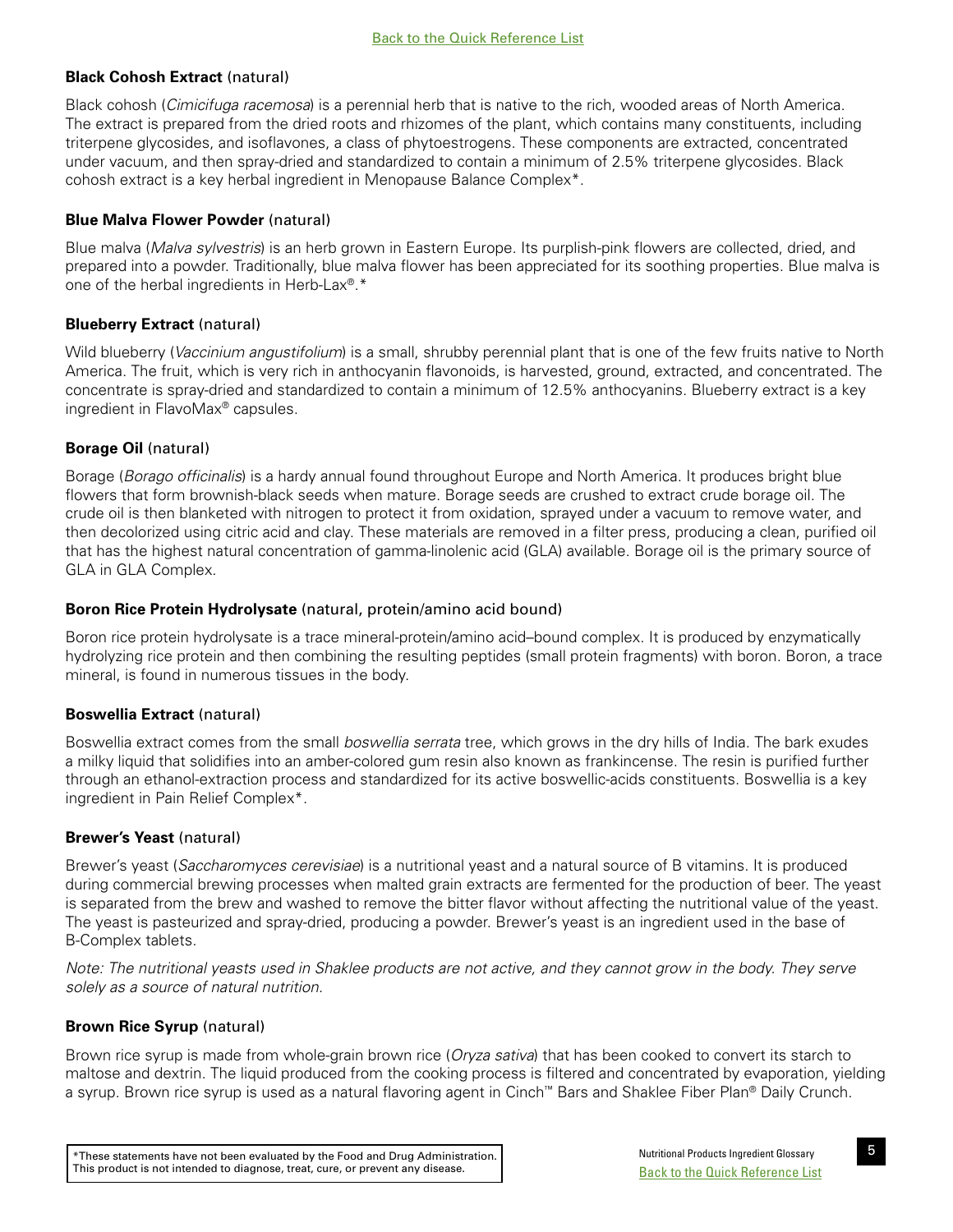## <span id="page-11-0"></span>**Buckthorn Bark Powder** (natural)

Buckthorn bark (*Rhamnus frangula*) is obtained from the bark of buckthorn, a shrub or small tree native to Europe, Western Asia, and Northern Africa. Traditionally, buckthorn bark has been used in many herbal formulas, and is an ingredient in Herb-Lax® tablets.

# **C**

# **Calcium Ascorbate** (naturally derived)

Calcium ascorbate is a form of vitamin C that is bound to the mineral calcium, It is manufactured by dissolving and fully reacting high purity ascorbic acid in a solution with calcium carbonate. Since calcium ascorbate is a neutral salt rather than an acid, it is used mainly as a buffered vitamin C supplement that is gentler on the stomach for sensitive individuals. Calcium ascorbate provides not only ascorbate but also elemental calcium in a bioavailable form. It is a key nutrient in the Shaklee Vitalizer™ Dietary Supplement.

# **Calcium Carbonate** (natural, mineral salt)

Calcium carbonate is a bioavailable source of the essential mineral calcium, made from limestone by processes that include the use of calcium chloride and sodium bicarbonate. Calcium is necessary for the development and maintenance of healthy bones and teeth, blood clotting, muscle contraction, and conduction of nerve impulses. Calcium carbonate is one of the sources of calcium in OsteoMatrix® and Chewable Cal Mag Plus.

# **Calcium Citrate** (natural, mineral salt)

Calcium citrate is a highly bioavailable source of the essential mineral calcium. It is prepared by combining calcium carbonate or hydroxide with citric acid, an organic acid (see **Citric Acid**). Calcium is necessary for the development and maintenance of healthy bones, teeth, blood clotting, muscle contraction, and conduction of nerve impulses. Calcium citrate is one of the sources of calcium in OsteoMatrix® and Chewable Cal Mag Plus.

## **Calcium Citrate Malate** (natural, mineral salt)

Calcium citrate malate is a bioavailable source of calcium, an essential mineral. It is prepared by combining calcium carbonate or hydroxide with the organic acid citric acid and malic acid. Calcium is necessary for the development and maintenance of healthy bones, teeth, blood clotting, muscle contraction, and conduction of nerve impulses. Calcium citrate malate is one of the three sources of calcium in OsteoMatrix® caplets.

## **Calcium Lactate** (natural, organic acid bound)

Calcium lactate is a bioavailable source of the essential mineral calcium, made by combining calcium carbonate or calcium hydroxide with organic lactic acid. Lactic acid is produced by the fermentation of simple carbohydrates found in sugar beets (*Beta vulgaris*). Calcium is necessary for the development and maintenance of healthy bones and teeth, blood clotting, muscle contraction, and conduction of nerve impulses.

## **D-Calcium Pantothenate** (scientifically formulated)

Calcium pantothenate is a bioavailable form of the B vitamin, pantothenic acid. It is formulated from biochemical building blocks by the condensation of d-pantolactone with the calcium salt of beta alanine. Pantothenic acid is a water-soluble B vitamin required for the metabolism of carbohydrates, fats, and protein, and the synthesis of cholesterol, phospholipids, and some hormones.

## **Calcium Sodium Caseinate** (natural)

Casein is a bioavailable protein naturally present in milk. Calcium sodium caseinate is the isolated form of this milk protein. Nonfat milk is first pasteurized and the natural casein and whey milk proteins are isolated by coagulation using a special process involving lactic acid–producing microorganisms and the natural enzyme, rennet. Whey protein is removed, yielding a casein curd. The curd is mixed with calcium hydroxide and sodium hydroxide and dried. Caseinate is used in protein-containing food products for its mild flavor, smooth mouth feel, and ease in mixing in powdered drinks.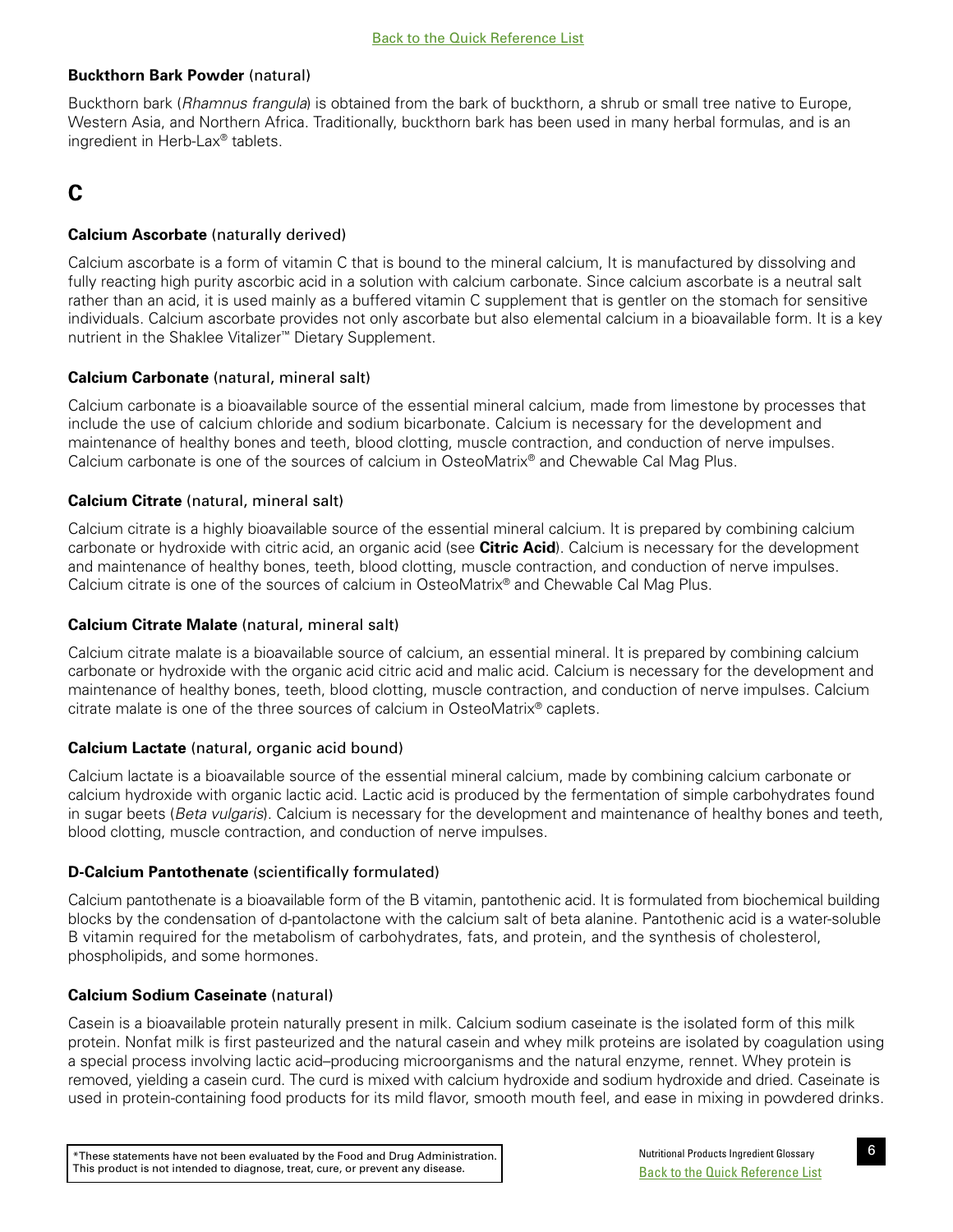# <span id="page-12-0"></span>**Canola Oil** (natural)

Canola oil is a natural vegetable oil extracted from an edible variety of grapeseed (*Brassica*). A natural source of monounsaturated fatty acids, canola oil is one of the vegetable oils lowest in saturated fatty acids. It is also a source of the essential fatty acid, linoleic acid. Canola oil is the main fat and essential fatty acid source in Cinch™ Shake Mixes.

# **Caramel Color** (natural)

Caramel is a natural color that is produced from the carefully controlled heat treatment of food-grade carbohydrates. The carbohydrate is dehydrated and undergoes polymerization reactions, which result in browning. By adjusting the reaction conditions, the intensity and shade of the color can be controlled. Caramel is used as a natural coloring agent in a number of Shaklee softgel capsule products.

# **Carbohydrate Gum** (see **Hydroxypropyl Methylcellulose**)

# **Carnauba Wax** (natural)

Carnauba wax is a natural plant wax obtained from the leaves of the Brazilian wax palm tree (*Copernicia cerifera*). The wax is separated from the leaves, melted, resolidified, and milled into a powder. Similar to dietary fiber, natural plant waxes pass through the digestive tract unabsorbed. A thin layer of the natural plant wax is used to coat Scientifically Advanced Vita-Lea® Multivitamin and Multimineral Dietary Supplement tablets. It provides a protective moisture barrier and aids in swallowing.

# **Carrageenan** (natural)

Carrageenan is a natural gum with gel-forming properties, obtained from red seaweeds (*Chondrus crispus and Gigartina mammillosa*) that grow in the shallow seawaters along the coastlines of France, Ireland, Portugal, the United States, and Canada. It is a component of Sustained Release Vita-C® 500 mg vitamin C tablets.

# **Cat's Claw Extract** (natural)

Cat's claw (*Uncaria guianensis*) or "una de gato" is a large climbing vine found in the forests of Peru and other tropical areas, including Bolivia, Venezuela, and Guiana. Its name is derived from the hook-like thorns that grow along its vine. It has a long history of traditional use by the indigenous people of the Amazon, and the vine can now be sustainably harvested. The inner bark is extracted with water, then filtered and dried. The *guianensis* species has a high level of glycosides, which account for its antioxidant properties. Cat's claw is a key ingredient in Joint Health Complex\*.

# **Cellulose** (natural)

Cellulose is obtained from the pulp of natural plant fibers, and is purified and made into a powder. Cellulose powder serves as a natural means for binding ingredients together in tablets.

## **Cellulose Gum** (naturally sourced)

Cellulose gum is made from natural cellulose obtained from both wood pulp and cotton fibers. The natural cellulose is then modified to form a gum or gel-like material that has a variety of uses, including tablet binder, disintegrant, and suspending agent. Used as part of a tablet coating system, cellulose gum helps ease tablet swallowability. Shaklee uses cellulose gum in the natural film coating for the Cinch™ 3-In-1 Boost Dietary Supplement.\*

## **Chocolate Liquor** (natural)

Chocolate liquor is the basis of all chocolate and cocoa products. It is produced by grinding the center of the cocoa bean (the "nib") to a smooth, liquid state. This mixture is then cooled and molded into blocks also known as unsweetened baking chocolate containing roughly 53% cocoa butter. Contrary to its name, chocolate liquor does not contain alcohol. Chocolate liquor is a key component of the chocolate flavor in Cinch™ Chocolate Decadence Snack Bars.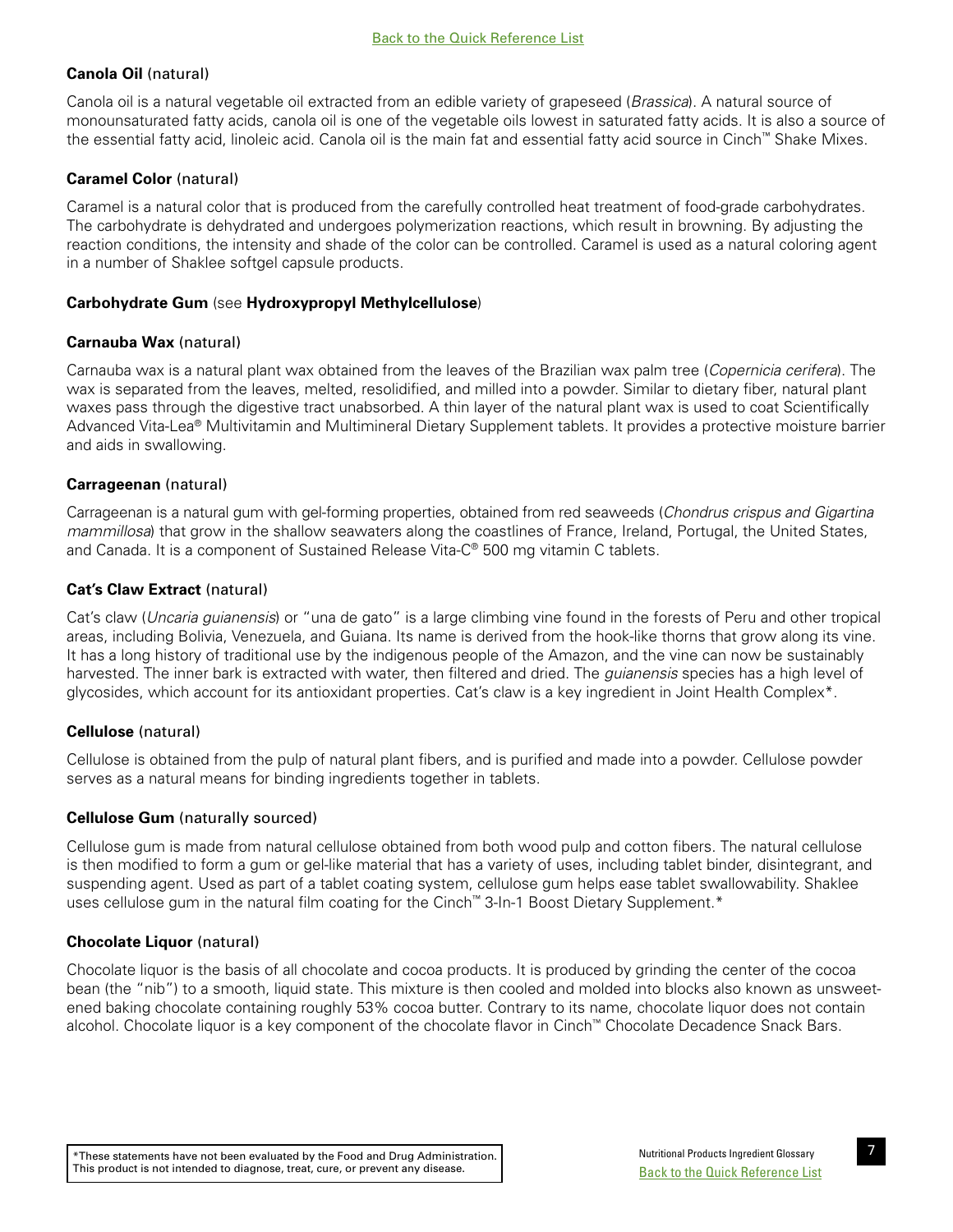# <span id="page-13-0"></span>**Choline Bitartrate** (scientifically formulated)

Choline bitartrate is formulated from biochemical building blocks including the organic acid, tartaric acid. Choline is a component of lecithin (*phosphatidylcholine*) and a key component of cell and nerve membranes, lipoproteins, and the neurotransmitter, acetylcholine.

# **Cholecalciferol** (see **Vitamin D3**)

# **Chromium Nicotinate, Polynicotinate** (natural, organic acid bound)

Chromium nicotinate is a bioavailable source of the essential trace mineral, chromium, made by combining trivalent chromium (Cr3 +) obtained from chromium chloride with the nicotinic acid form of the B vitamin, niacin (see **Niacin**). Chromium is an essential trace mineral that works with insulin to facilitate the uptake of blood glucose into cells. It is a key ingredient in Glucose Regulation Complex\* and a number of products in the Cinch™ Inch Loss Plan.

# **Chromium Yeast** (natural, protein/amino acid bound)

Chromium yeast is a natural source of organically bound and organically based chromium. It is prepared by growing nutritional yeast cells (*Saccharomyces cerevisiae*) in a chromium-rich medium. Chromium is incorporated into the protein structure of the yeast cells, which are then harvested and dried. An essential trace mineral, chromium works with insulin to facilitate the uptake of blood glucose into cells.

*Note: The nutritional yeasts used in Shaklee products are not active and they cannot grow in the body. They serve solely as a source of natural nutrition.* 

# **Citric Acid** (natural)

Citric acid is an organic acid derived by fermentation from cornstarch and molasses. It is the predominant organic acid found in citrus fruits. The tartness of citric acid enhances the natural citrus and fruit flavors in chewable tablets, drink mixes, and bars. Citric acid also helps maintain the acidity of Liqui-Lea® and serves as a natural preservative.

## **Citrus Bioflavonoids** (natural)

Lemon bioflavonoids, orange bioflavonoids, grapefruit bioflavonoids, hesperidin complex, and citrus bioflavonoids are special blends of bioflavonoids obtained from the inner peels of lemon (*Citrus limon*), orange (*Citrus sinensis*), and grapefruits (*Citrus paradisi*). The citrus peels are crushed and then undergo a series of extractions. The resulting mixture is dried into a powder form. Bioflavonoids are a family of compounds found naturally in plants and believed to act as antioxidants. These bioflavonoids are ingredients found in Vita-Lea®, Vita-Lea Gold®, Vita-Lea® Ocean Wonders®, Vita-C® 100, 500, FlavoMax®, and in Vitamin B+C Complex in the Vitalizer™ Dietary Supplement.\*

# **Citrus Fiber Blend** (natural)

Citrus fiber blend is a special fiber concentrate made from the pulp and peels of lemons (*Citrus limon*), oranges (*Citrus sinensis*), and grapefruit (*Citrus paradisi*). It is made by removing the juice and oils from thoroughly washed and cleaned whole fruits. The citrus pulp and peels are cleaned and pressed to remove any remaining water and soluble citrus compounds. After further dehydration and concentration, the pulp and peels are ground and blended into a powder. Citrus fiber blend serves as a natural source of dietary fiber in Shaklee Fiber Plan® Tablets.

# **Cocoa Powder and Low-Fat Cocoa** (natural)

Cocoa powder is made from the beans of cocoa trees (*Theobroma cacao*) grown in the equatorial belt. Much of the commercially grown cocoa comes from South America. After the cocoa beans are harvested, cleaned, and shelled, the cocoa is alkalized (Dutch-processed), roasted, ground, and pressed into cakes, which are then ground into a fine cocoa powder. The total fat content of this powder can be reduced to suit its use in specific products. Cocoa powder is used in select Shaklee products for its natural cocoa flavor and rich brown color.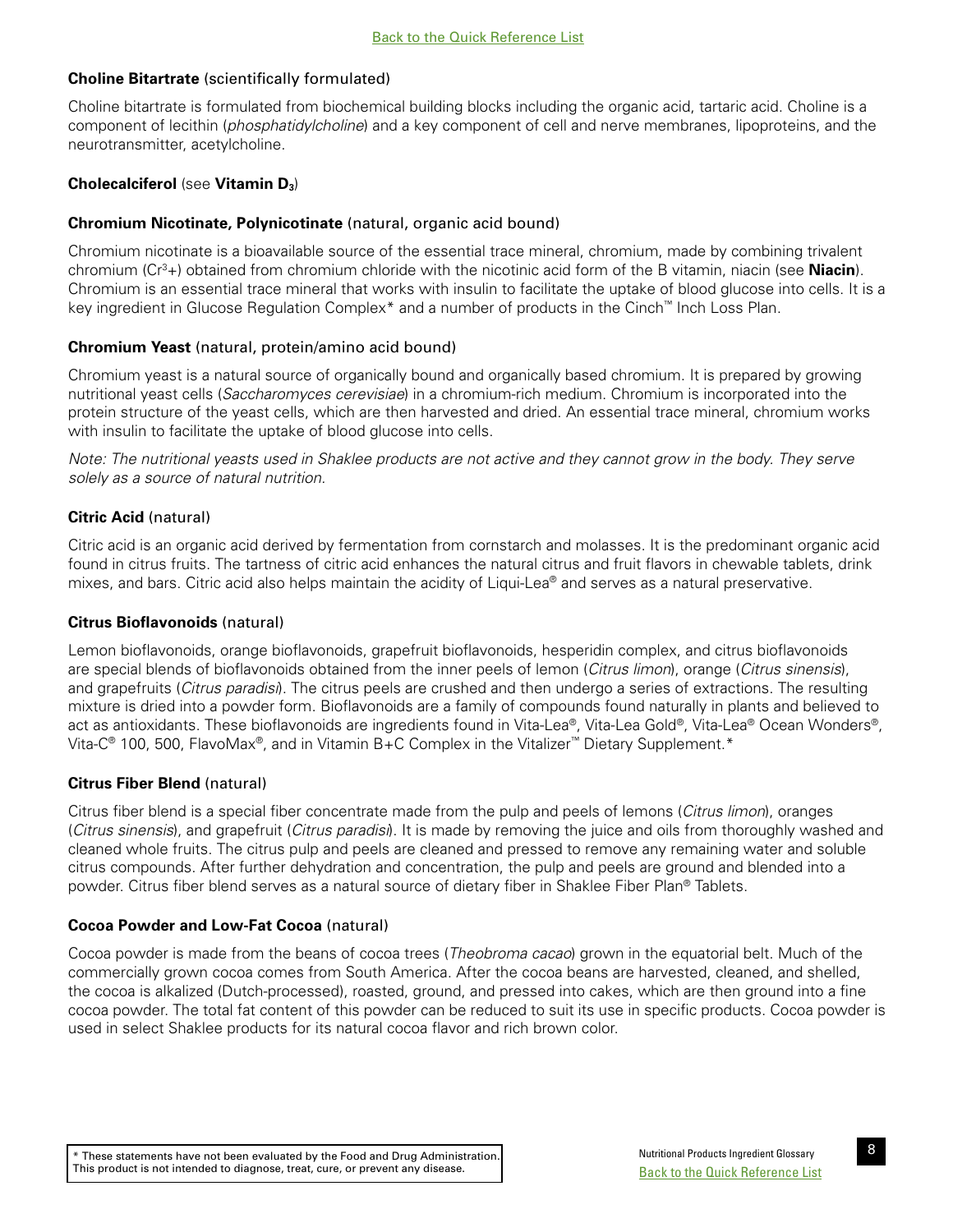# <span id="page-14-0"></span>Coenzyme Q<sub>10</sub> (natural)

Coenzyme  $Q_{10}$  (Co $Q_{10}$ ), also known as ubiquinone, is a yellow crystalline powder produced by the fermentation of sugar beets (*Beta vulgaris*). Coenzyme Q10 is also made naturally within the body, where it plays a vital role in the production of cellular energy.  $CoQ_{10}$  is recognized for its protective antioxidant properties that help to neutralize free radicals that can cause cell damage. Coenzyme  $Q_{10}$  is a key ingredient in CoQHeart®.\*

# **Copper Gluconate** (natural, organic acid bound)

Copper gluconate is prepared by combining copper sulfate with gluconic acid, an organic acid produced by the fermentation of glucose from corn (*Zea mays*). Copper is an essential mineral that is a constituent of many enzymes in the body, including the antioxidant enzyme, superoxide dismutase (SOD). Copper functions in the formation of red blood cells, the protein hemoglobin, and the collagen found in bone and connective tissue. In addition, copper contributes to the synthesis of hormone-like compounds, called prostaglandins, which help regulate heart rate and blood pressure.

# **Copper Lysinate** (natural, protein/amino acid bound)

Copper lysinate is a bioavailable source of the essential mineral, copper. It is made by binding copper obtained from the mineral salt, copper sulfate, with the amino acid, lysine. Copper is a constituent of many enzymes in the body, including the antioxidant enzyme, superoxide dismutase (SOD). Copper functions in the formation of red blood cells, the protein hemoglobin, and the collagen found in bone and connective tissue. In addition, copper contributes to the synthesis of hormone-like compounds called prostaglandins, which help regulate heart rate and blood pressure.

# **Copper Oxide** (natural, mineral salt)

Copper oxide occurs in nature as minerals tenorite and paramelaconite. Copper is an essential trace mineral that is a constituent of many enzymes in the body, including the antioxidant enzyme, superoxide dismutase (SOD). Copper functions in the formation of red blood cells, the protein hemoglobin, and the collagen found in bone and connective tissue. In addition, copper contributes to the synthesis of hormone-like compounds called prostaglandins, which help regulate heart rate and blood pressure.

# **Cordyceps Extract** (natural)

Cordyceps (*Cordyceps sinensis*) is a black, blade-shaped mushroom. Once harvested from remote, high-altitude regions on the Chinese-Tibetan border, this once rare mushroom is now hydroponically grown. To prepare the extract, the mature fruiting body is removed, concentrated and then dried. Cordyceps has traditionally been one of the most valued Chinese medicinal herbs. It is one of the key ingredients in CorEnergy®.

# **Corn Oil** (natural)

Corn oil is extracted from the crushed germ of corn (*Zea mays*). It is a natural source of polyunsaturated fatty acids and the essential fatty acid, linoleic acid.

# **Corn Syrup** (natural)

Corn syrup is a viscous liquid containing maltose, dextrin, dextrose, and other carbohydrates. It is obtained from the hydrolysis of starch in corn (*Zea mays*) and serves as a key structural component and a natural sweetener in select Shaklee products.

# **Corn Syrup Solids** (natural)

Corn syrup solids is a dried, powdered form of corn syrup (see **Corn Syrup**) containing maltose, dextrin, dextrose, and other carbohydrates. Used in products in which liquid syrup would be impractical, it serves as a natural binder and natural sweetener in select chewable tablets.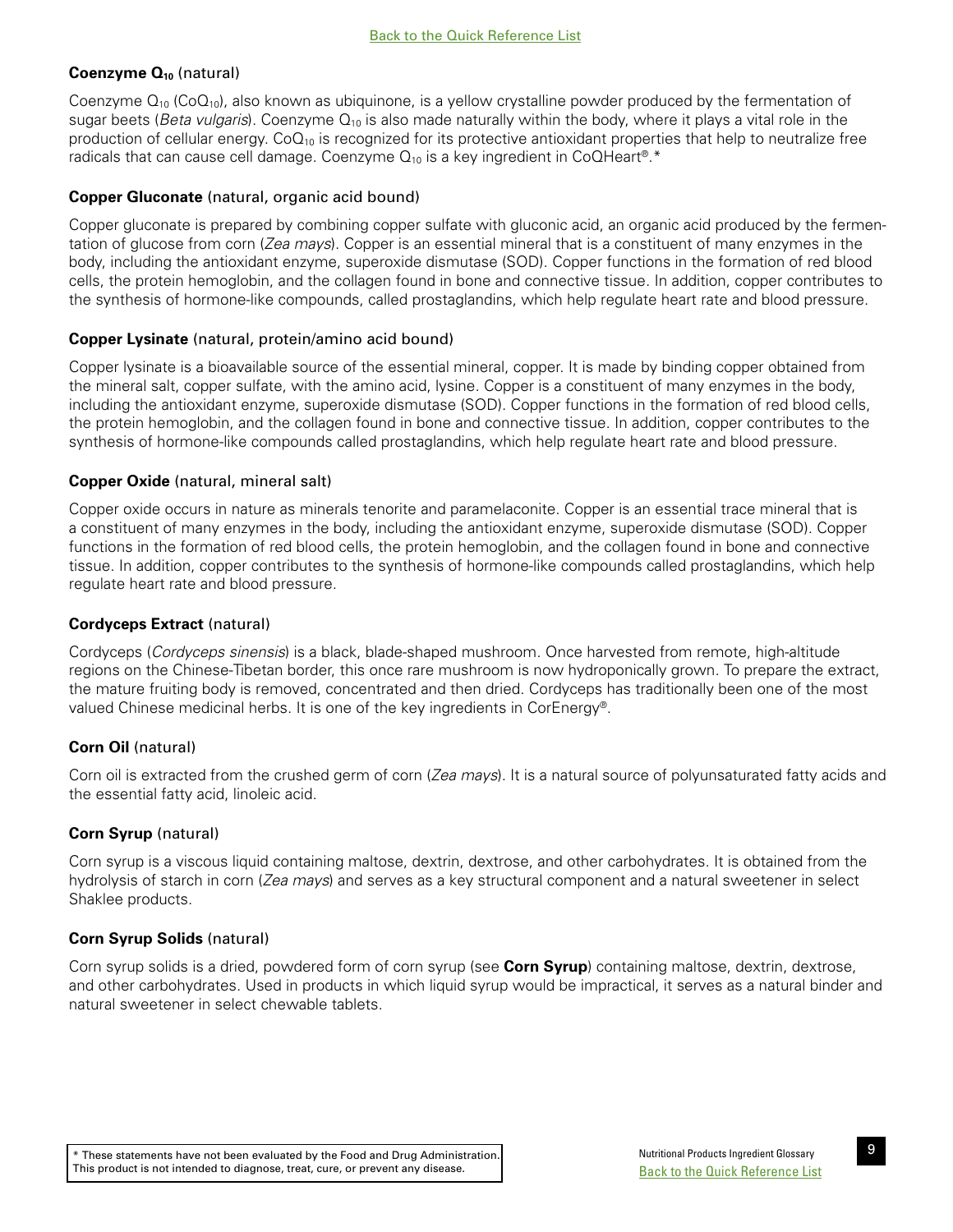# <span id="page-15-0"></span>**Cranberries, dried** (natural)

Cranberries (*Vaccinium macrocarpon*) are harvested every autumn from farms in the Northern U.S. and parts of Canada. Cranberries are a rich source of proanthocyanidins or condensed tannins, compounds found to promote urinary tract health. Dried cranberries are naturally sweetened by infusng the fruit in apple juice concentrate and subsequently drying the infused fruit. Dried cranberries are used in Cinch™ Lemon Cranberry Snack Bars.

# **Croscarmellose Sodium (Cellulose Gum)** (naturally sourced)

Croscarmellose sodium, also known as modified cellulose gum, is made from natural cellulose obtained from cotton (*Gossypium* species) linters (the fuzz that adheres to cottonseeds). The cellulose is modified through a number of processes to form a highly absorbent gum. Croscarmellose sodium binds the tablet ingredients together and assists with tablet disintegration by helping to break them apart when they come in contact with the fluid environment of the digestive tract.

# **Cyanocobalamin** (see **Vitamin B**<sub>12</sub>)

# **D**

# **d-Alpha Tocopherol Concentrate** (Vitamin E)

# **d-Alpha Tocopheryl Acetate** (Vitamin E Acetate)

# **d-Alpha Tocopheryl Acid Succinate** (Vitamin E Succinate) (see **d-Alpha Tocopherol**)

# **Dandelion Extract (natural)**

Native throughout the northern hemisphere, the dandelion plant (*Taraxacum officinale*) contains a number of triterpenes, sterols, carotenoids, and potassium. The root and leaves are dried, cut, and milled. An extract is then prepared that is concentrated, filtered, and spray-dried. Dandelion extract is an important ingredient in Liver DTX® Complex.

# **Dextrose** (natural)

Dextrose, also called glucose, is a natural, simple carbohydrate made from the hydrolysis of starch in corn (*Zea mays*). Mildly sweet, dextrose is used to enhance flavors without imparting excessive sweetness in select products that contain simple carbohydrates.

# **Dicalcium Phosphate** (natural, mineral salt)

Dicalcium phosphate is a bioavailable form of the essential minerals, calcium and phosphorus. It is produced by the reaction of phosphoric acid (made from acidified phosphate rock) and calcium oxide (made from natural limestone), or calcium hydroxide (made from natural limestone that has been hydrated with water). Calcium is necessary for the development and maintenance of healthy bones and teeth, blood clotting, muscle contraction, and conduction of nerve impulses. Phosphorus is second only to calcium as the most abundant mineral in the body. In fact, about 85% of phosphorus is found combined with calcium in bones and teeth. It also serves as a natural buffer in blood, is a component of genetic material in cells, and plays many key roles in cellular metabolism. In addition to its role as a source of calcium and phosphorus, dicalcium phosphate can serve as a natural means for binding tablet ingredients together.

# **Dong Quai Extract** (natural)

Dong quai (*Angelica sinensis*) is a stout biennial or perennial herb, native to China, which has been used traditionally for several thousand years. Dong quai extract is prepared from the clean and dried roots, from which the components, such as ligustilides and ferulic acid, are extracted. The extract is filtered, concentrated, and spray-dried into a powdered form. Dong quai extract is an important herbal ingredient in Menopause Balance Complex\*.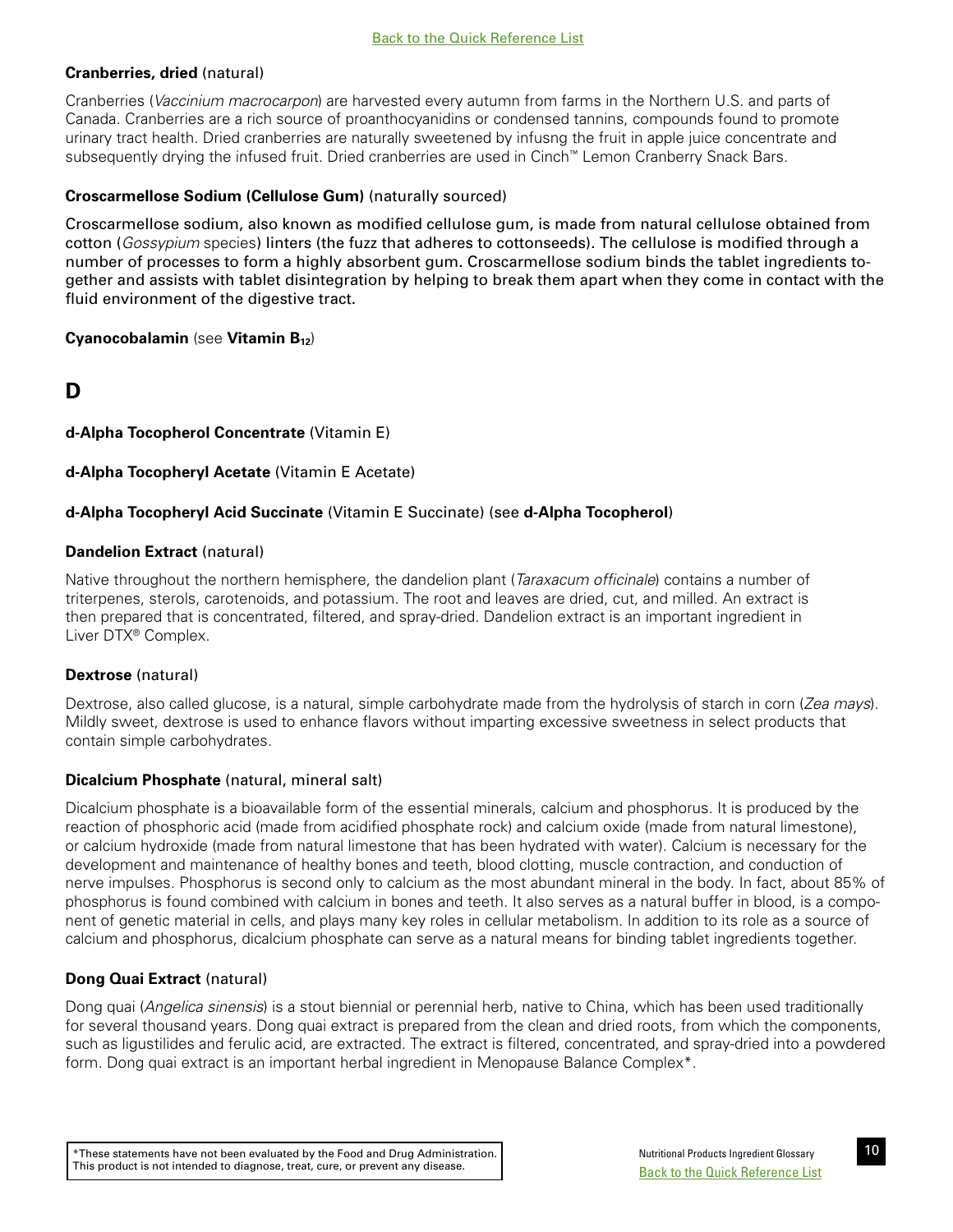# *Echinacea Purpurea* **Powdered Extract** (natural)

Echinacea (*Echinacea purpurea*) is a perennial herb native to North America and extensively cultivated in the U.S. and Europe. The powdered extract is prepared from the dried root and leaves of the plant, which contain active components such as phenols, cichoric acid, and akylamides. These components are extracted, concentrated, and spray-dried. The powdered extract has a characteristic aroma and taste, and may impart a tingling sensation in the mouth. *Echinacea purpurea* powdered extract is a key ingredient in Shaklee Defend & Resist Complex.

# **Elderberry Powdered Extract** (natural)

Black Elder (*Sambucus nigra*) is a tall shrub native to Europe. The extract is prepared from the ripe blackberries, which contain flavonoid compounds such as anthocyanidins and are the source of the berries' rich color. These components are extracted, concentrated under a vacuum, then spray-dried and standardized for anthocyanidin content. Elderberry powdered extract is a key ingredient of Defend & Resist Complex.

# **Elderberry Juice Powder Concentrate** (natural)

Black elder (*Sambucus nigra*) is a tall shrub native to Europe. A concentrate of the juice is obtained from the ripe blackberries. The concentrate has a sweet, berry flavor and is a source of flavonoid compounds such as anthocyandins, which provide the berries' rich color. Elderberry juice powder concentrate is a key ingredient in Defend & Resist Complex.

# *Eleutherococcus Senticosus* **(formerly known as Siberian Ginseng)** (natural)

*Eleutherococcus senticosus* is an herb grown in northeastern China, Russia (Eastern Siberia), Manchuria, and Korea. A concentrated liquid extract is prepared from cut and cleaned roots by percolation, and then spray-dried into powder. Traditionally, *Eleutherococcus senticosus* has been valued for its use in herbal formulas. *Eleutherococcus senticosus* extract is an ingredient in MoodLift® Complex\*.

# **Evodia Extract** (natural)

Evodia (*Evodia rutaecarpa*) is a seasonal tree native to northern China and Korea that bears small, reddish-brown fruit and is harvested for its health benefits. Evodia has been used for thousands of years in traditional Chinese medicine. The fruit is harvested and dried, then extracted, concentrated, and redried. It contains numerous alkaloid compounds including evodiamine and rutaecarpine. Evodia extract is a key ingredient in Cinch Boost Proprietary Thermogenic Blend, which is part of the Cinch™ 3-in-1 Boost™ Dietary Supplement..

# **F**

<span id="page-16-0"></span>**E** 

# **Fennel Seed Powder** (natural)

Fennel (*Foeniculum vulgare*) is an herb native to the Mediterranean region and is also cultivated in China. Fennel is harvested and the seed is sifted and ground into a powder. The seed of the plant has a pleasant, aromatic scent and sweet flavor that makes it a popular flavoring in foods and in herbal blends. Traditionally, fennel seed has been valued for its use in herbal formulas. Fennel seed is an ingredient in Stomach Soothing Complex<sup>\*</sup> and Herb-Lax®.

# **Ferric Ammonium Citrate** (natural, organic acid bound)

Ferric ammonium citrate is a mineral salt containing iron complexed with ammonia and the organic acid, citric acid (see **Citric Acid**). It is prepared by combining ferric hydroxide with citric acid. Following the addition of ammonium hydroxide, it undergoes a drying and evaporation process. Ferric ammonium citrate is a bioavailable, water-soluble form of the essential trace mineral, iron. Iron is a component of hemoglobin, which transports oxygen from the lungs to the body's cells. Iron is also an essential component of myoglobin, the protein that stores oxygen reserves in muscle. Ferric ammonium citrate serves as the water-soluble source of iron in Liqui-Lea®.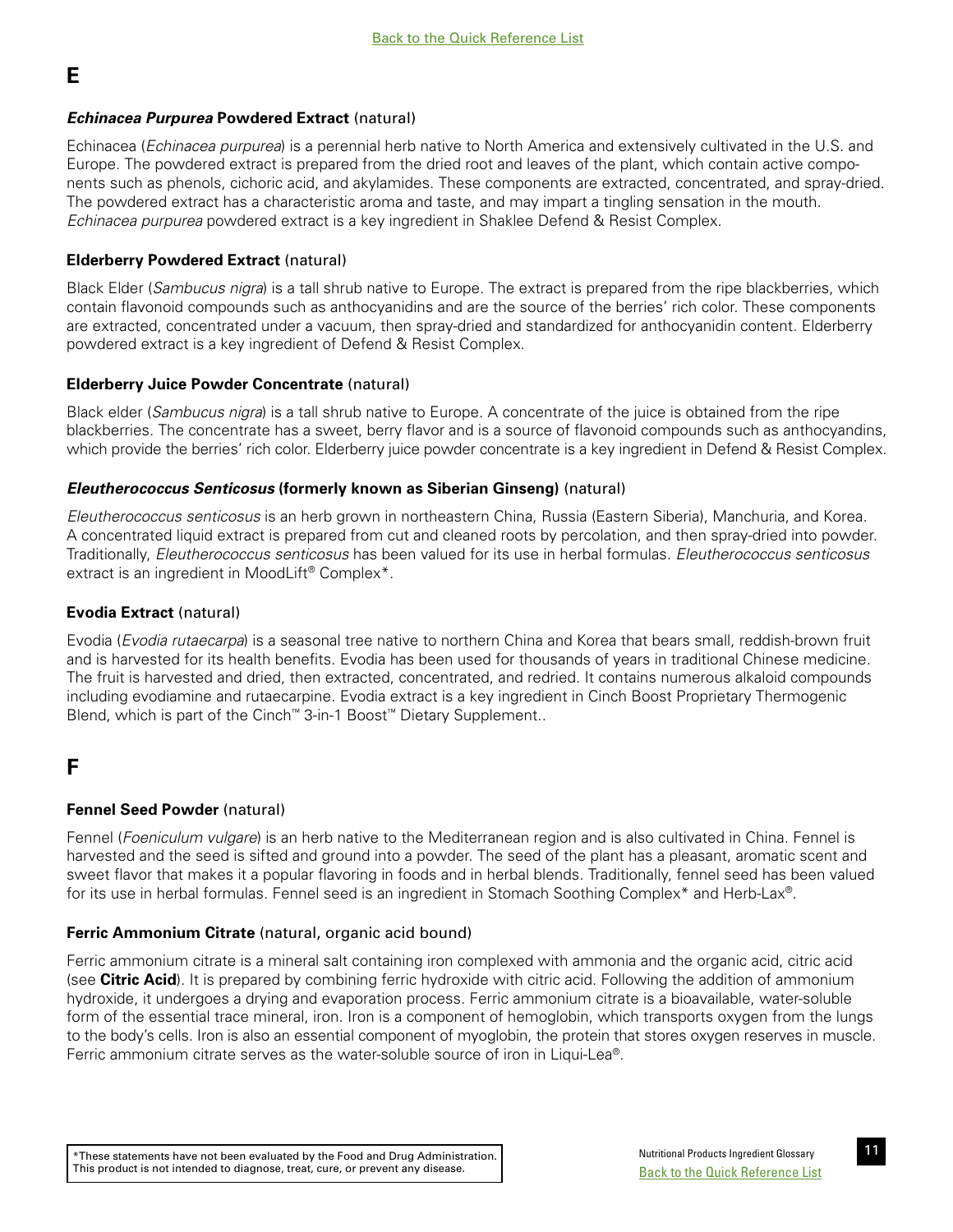# <span id="page-17-0"></span>**Ferrous Fumarate** (natural, organic acid bound)

Ferrous fumarate is prepared by mixing hot solutions of ferrous sulfate and sodium fumarate (fumaric acid, an organic acid).The resulting slurry is separated and dried into a reddish-brown powder. Ferrous fumarate is a bioavailable form of the essential trace mineral, iron. Iron is a component of hemoglobin, which transports oxygen from lungs to the body's cells. Also, iron is an essential component of myoglobin, the protein that stores oxygen reserves in muscle.

# **Ferrous Lactate** (natural, organic acid bound)

Ferrous lactate is prepared by combining calcium lactate (see **Calcium Lactate**) or sodium lactate with ferrous sulfate, or by directly mixing iron filings with the organic acid, lactic acid. Lactic acid is produced by the fermentation of simple carbohydrates found in sugar beets (*Beta vulgaris*). Ferrous lactate is a bioavailable form of the essential trace mineral, iron. Iron is a component of hemoglobin, which transports oxygen from lungs to the body's cells. Also, iron is an essential component of myoglobin, the protein that stores oxygen reserves in muscle.

# **Fig Powder** (natural)

Fig powder is made from the fruit of fig trees (*Ficus carica*). The figs are dried, cut, and ground into a fine powder. Fig powder provides a mild, sweet, and fruity taste in select Shaklee products.

# **Flaxseed Extract** (natural)

Flaxseed (*Linum usitatissimum*) is a tall, erect, annual plant with star-shaped, turquoise-blue blossoms. It has been cultivated in many regions since the time of the ancient Egyptians. Today, the world leader for flax production is Canada. The extract is produced from whole seeds, which contain lignans, a class of phytoestrogens. Flaxseeds are the richest source of lignans, providing 75–80 times more than most plant foods. The seeds are ground, extracted, concentrated, filtered, and spray-dried to a powder form. Flaxseed extract is a key ingredient in Menopause Balance Complex\* capsules.

# **Flaxseed Oil** (natural)

Flaxseed oil is a seed oil extracted from flaxseed (*Linum usitatissimum*). The seeds are ground and steamed, then the oil is pressed out, cooled, and filtered. A unique feature of flaxseed oil is its high ratio of alpha-linolenic acid (an omega-3 fatty acid) to linoleic (an omega-6 fatty acid). Flaxseed serves as the main ingredient in the oil base of Menopause Balance Complex\* capsules.

# **Folic Acid** (scientifically formulated)

Folic acid is a water-soluble B vitamin formulated from biochemical building blocks, including triamine hydrochloride. It is involved in amino acid metabolism and plays an important role in the synthesis of compounds needed for the formation of genetic material, RNA, and DNA, which are essential to cell division.

## **FOS** (Fructooligosaccharides) (natural)

FOS (*Fructooligosaccharides*) is a family of short-chain carbohydrates extracted from the roots of the chicory plant (*Chicorium intybus*). FOS is extracted from cleaned chicory roots using a water-extraction process, resulting first in inulin (see **Inulin**), which is then enzymatically reduced to form FOS. Alternately, FOS is derived from beets (*Beta vulgaris*) using a water-extraction method. FOS is not broken down or absorbed in the stomach or small intestine. It reaches the colon intact, where it is metabolized by bifidobacteria. FOS from chicory roots is a key ingredient in Optiflora® Prebiotic Complex.

## **Fructose** (naturally derived)

Fructose is a natural simple carbohydrate found in many fruits and vegetables and made commercially by the enzymatic conversion of dextrose (see **Dextrose**) derived from corn (Zea mays). Also known as fruit sugar, fructose is the sweetest of all naturally occurring sugars, and serves as a natural sweetener in select Shaklee products.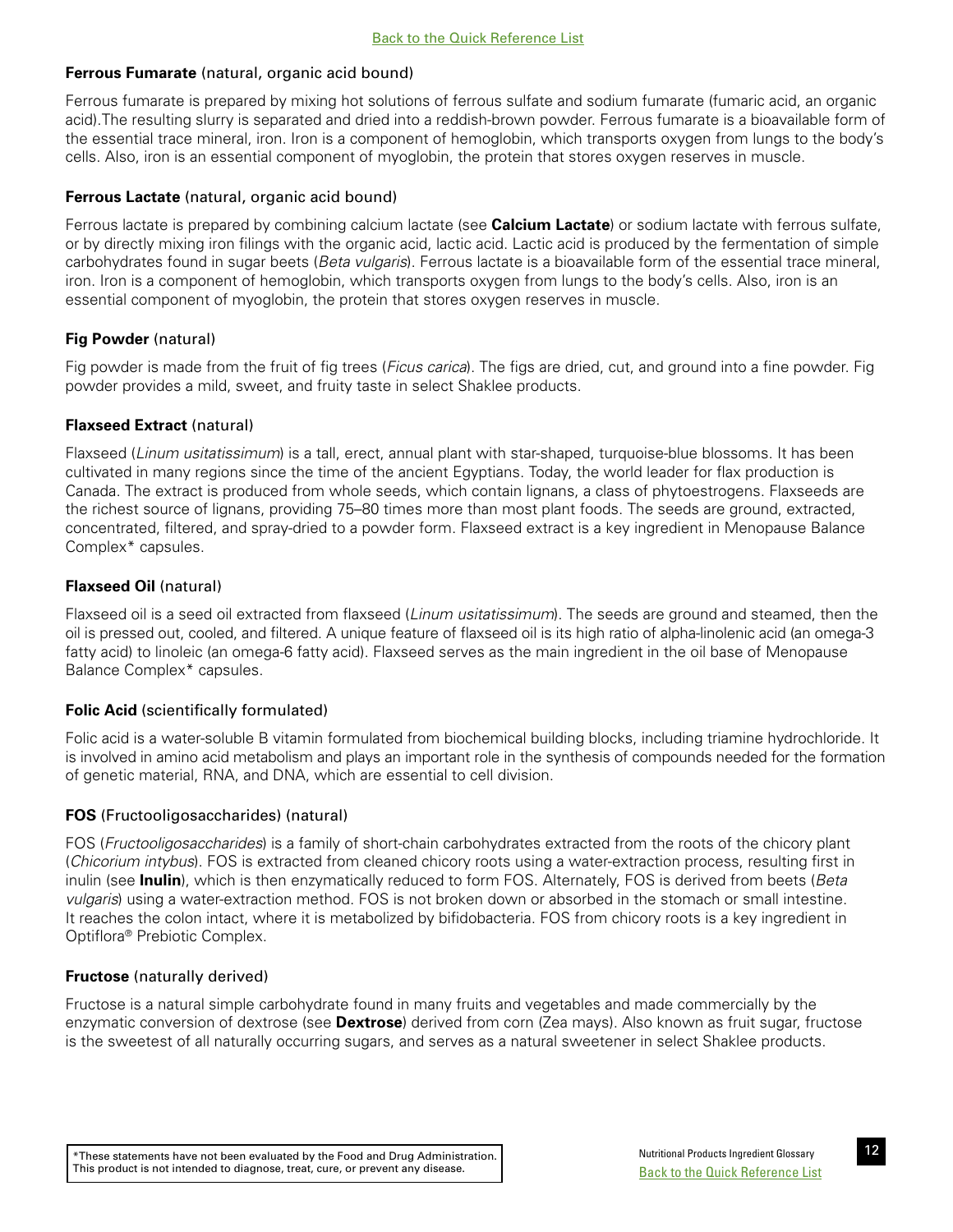# <span id="page-18-0"></span>**Fructose Syrup** (naturally derived)

Fructose syrup is simply fructose dissolved in water at high concentrations to yield a clear liquid that is intensely sweet (see **Fructose**). It has a low glycemic index and is used as a natural sweetener in Cinch<sup>™</sup> Bars.

# **G**

# **Gamma Tocopherol** (see **Tocopherols** and **Tocotrienols, mixed**)

## **Garlic Powder** (natural)

Garlic (*Allium sativum*) is an herb native to Europe and central Asia. Shaklee garlic is cultivated in California. Shaklee garlic powder is made from whole garlic cloves that undergo a gentle temperature-controlled drying process. The special drying process removes moisture from whole garlic, producing a pure powder that retains the natural phytochemical components found in fresh garlic. Additionally, this process controls garlic odor for enhanced consumer acceptance. Traditionally, garlic has been valued as a culinary herb and for its use in herbal formulas. Shaklee garlic powder is the main herbal ingredient in Shaklee Garlic Complex.

# **Gelatin** (natural)

Gelatin is a naturally occurring protein obtained by the partial hydrolysis of collagen found in animal skin, connective tissue, and bones. Gelatin is used for its natural gel-forming properties and is the primary component of softgel capsule shells.

# **German Chamomile Flower Extract** (natural)

German chamomile flower (*Matricaria chamomilla*) is grown in South America. A concentrated liquid extract is made from dried flowers by percolation, and spray-dried into a powder. Traditionally, the flower has been a valuable ingredient in herbal formulas and teas throughout Europe. The extract is used as an ingredient in Gentle Sleep Complex\*.

## **Ginger Root Powder** (natural)

Ginger (*Zingiber officinale*) is an herb grown in China and India. The ginger root is cleaned, dried, and ground into a fine powder. Ginger has been valued for over 2,500 years as a spice and flavoring agent in cooking. Traditionally, ginger root has also been valued for its use in herbal formulas. Ginger root powder is a key ingredient in Stomach Soothing Complex\*.

## **Ginkgo Biloba Extract** (natural)

Ginkgo biloba (*Ginkgo biloba*), native to Japan and China, is one of the world's oldest living tree species. It bears distinctive fan-shaped leaves that contain many constituents, including flavone glycosides, terpene lactones, bioflavones, and proanthocyanidins. Dried ginkgo leaves are crushed and put through an extraction process. The liquid extract is concentrated, filtered, and purified in a series of steps to produce an extract containing a minimum of 24% flavone glycosides and 6% terpene lactones. Ginkgo biloba extract is the key herbal ingredient in Mental Acuity Plus®.

## **Ginseng Root Extract** (natural)

Ginseng (*Panax ginseng*) is native to northeast China and Korea. The name ginseng means "man root," a reference to its shape, which resembles the human form. Mature ginseng roots contain saponin compounds, also known as ginsenosides. The cleaned roots are extracted, concentrated, and dried, then standardized to contain a minimum of 10% ginsenosides. Traditionally, *Panax ginseng* has been valued as a tonic that promotes vitality. Ginseng root extract is a key ingredient in CorEnergy®.\*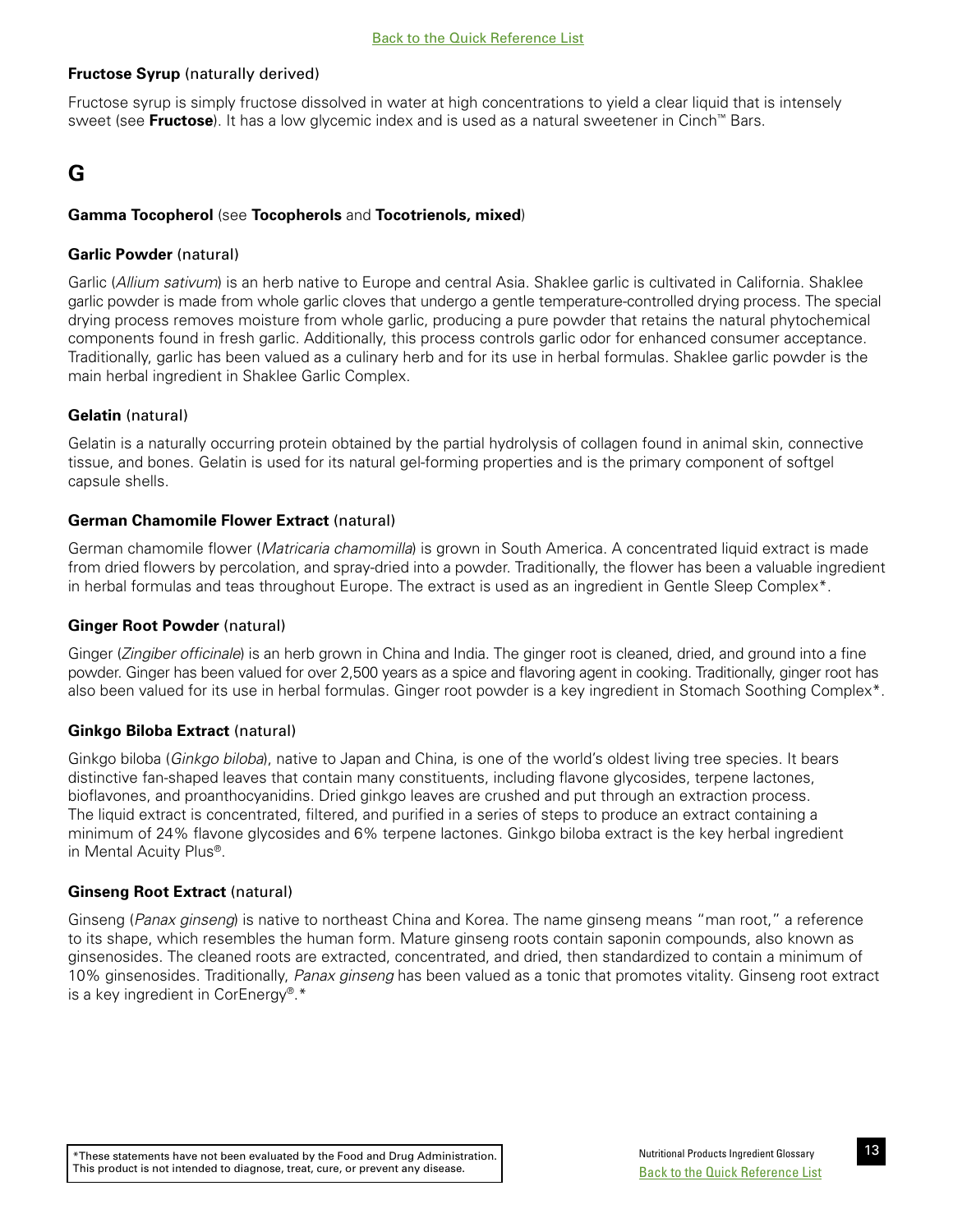# <span id="page-19-0"></span>**Glucosamine Hydrochloride** (natural)

Glucosamine hydrochloride is derived from chitin, which is most abundant in the shells of crabs, shrimps, and lobsters. Chitin is extracted from these shells. Through a series of further extraction and filtration steps, chitin is broken down into single units of glucosamine, which are then converted to glucosamine hydrochloride, an acid salt form that is more stable than its free form. Upon ingestion, glucosamine hydrochloride molecules are completely ionized into free glucosamine. Glucosamine hydrochloride is a key ingredient in Joint Health Complex\*.

## **Glucose** (see **Dextrose**)

# **Glycerin** (natural)

Glycerin is a clear and viscous liquid obtained by the hydrolysis of fats or oils (e.g., coconut, canola, tallow, or others), which involves a continuous high-pressure steam process. The glycerin is then concentrated, refined, and purified. Glycerin acts as a humectant to help maintain the integrity of the softgel capsule shells. It also promotes the hydration of gum ghatti (see **Gum Ghatti**) used in Liqui-Lea®.

# **Glyceryl Palmitostearate** (naturally derived)

Glyceryl palmitostearate is a viscous liquid composed of naturally occurring fatty acids—palmitic and stearic acids as glycerides—the compounds that provide fatty acids in foods. Glyceryl palmitostearate is made from fatty acids derived from vegetable oil. Glyceryl palmitostearate helps suspend Coenzyme Q<sub>10</sub> (see **Coenzyme Q<sub>10</sub>**) in the soybean oil base present in CoQHeart<sup>®</sup>, which contributes to  $CoQ_{10}$ 's enhanced bioavailability.

# **Gotu Kola Extract** (natural)

Gotu kola (*Centella asiatica*) is a slender, creeping plant that grows in swampy areas of India, Madagascar, and the tropics. Extracts of the plant contain a number of triterpenoid compounds. The components are extracted from the dried herb. The extract is concentrated under vacuum and then spray-dried. Gotu kola is not related to Kola nut and has no caffeine. Gotu kola extract is an ingredient in Mental Acuity Plus®.

## **Grapefruit Bioflavonoids** (see **Citrus Bioflavonoids**)

## **Grapefruit Oil** (natural)

Grapefruit oil is an aromatic, flavorful oil extracted from the peels of grapefruit (*Citrus paradisi*). It is used as a natural flavor in Vita-C® vitamin C supplements.

## **Grapefruit Powder** (see **Citrus Fiber Blend**)

## **Grapeseed Extract** (natural)

Grapeseed extract is derived from red grapes (*Vitis vinifera*), which are cultivated worldwide. The extract is prepared from the seeds and skins, which are rich in flavanols, especially proanthocyanidins. The seeds and skins are separated from the grape pomace and washed prior to extraction. The extract is then purified, concentrated, and standardized for proanthocyanidin content before drying. Grapeseed extract is an ingredient in Vita-E Complex® and FlavoMax®.

# **Green Oats Powder Extract** (natural)

Green oats (*Avena sativa*) is an herb native to northern Europe, and now grown worldwide as a cereal crop. The young green parts of the oat plant, also known as oat straws, are harvested in late summer. A concentrated liquid is extracted by percolation from the cut and cleaned herb, and then spray-dried into powder. Oat straw has been used in herbal folk remedies. Green oats extract is an ingredient in MoodLift® Complex\*.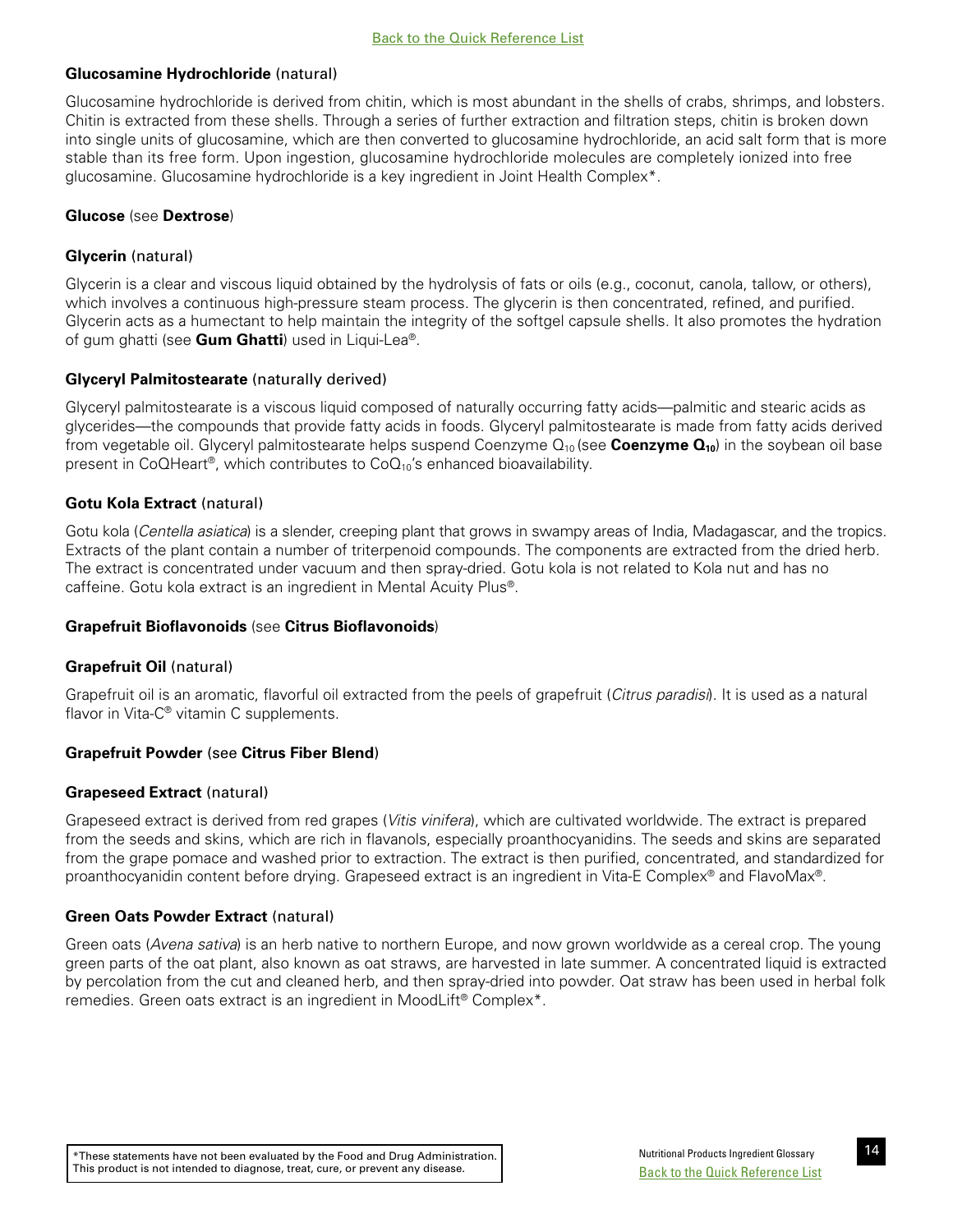# <span id="page-20-0"></span>**Green Tea Extract** (natural)

Green tea (*Camellia sinensis*) is an evergreen shrub native to East Asia and has been traditionally valued as a healthful beverage for thousands of years in Asia. Tea leaves are rich in polyphenolic compounds such as flavanols, flavandiols, flavonoids, and phenolic acids. Flavanols such as epigallocatechin gallate (EGCG), are referred to as catechins. After harvesting, the leaves are cleaned and extracted, then concentrated, dried, and standardized to various compounds depending on their use. Green tea extract is a key ingredient in CorEnergy®, FlavoMax®, Cinch™ 3-in-1 Boost™ and Cinch™ Energy Tea Mix.

# **Guar Gum** (natural)

Guar gum is obtained from the seed of the guar plant (*Cyamopsis tetragonoloba*), grown in India. The seeds are dehusked, dried, and ground into a fine powder. Guar gum is a water-soluble dietary fiber that thickens when mixed in water. It is a key dietary fiber in a number of Shaklee products including Shaklee Fiber Plan® and Shaklee Cinch™ Shake Mix.

# **Gum Ghatti** (natural)

Gum ghatti is a natural plant gum that seeps from breaks in the bark of a tree (*Anogeissus latifolia*), which grows in the forests of India and Sri Lanka. The hardened gum is collected, sorted by color, and ground into a powder. Gum ghatti is used as an emulsifier and thickener. In Liqui-Lea®, gum ghatti helps control viscosity or thickness and aids in the emulsification of fat-soluble vitamins.

# **H**

# **Hawthorn Extract** (natural)

Hawthorn (*Crataegus oxyacantha*) is a spiny bush that grows to 25 feet in height, bearing leaves that are divided into three to five lobes and strong-smelling flowers that grow in large bunches. The leaves and flowers contain the flavonoids hyperoside and vitexin-rhamnoside, as well as oligomeric proanthocyanidins. The leaves and flowers are dried, cut, and milled. A liquid extract is prepared, which is concentrated, filtered, and spray-dried. Hawthorn extract is an important ingredient in Mental Acuity Plus®.\*

## **Hesperidin Complex** (see **Citrus Bioflavonoids**)

## **High Oleic Sunflower Oil Powder** (natural)

High oleic sunflower oil powder is derived from the seed oil of the sunflower (*Helainthus annuus L*). This ingredient adds flavor and a rich mouth feel to beverages and provides a source of polyunsaturated fat to a healthy, well-balanced diet. High oleic sunflower oil powder is a key ingredient in Cinch™ Shake Mixes.

## **Honey** (natural)

Honey is one of the oldest sweeteners and was highly valued by ancient Egyptians for its medicinal and healing properties. It is a nutritious and sweet liquid made from the nectar gathered from flowers by honey bees. It is composed largely of dextrose and glucose and also contains water, vitamins, minerals, protein, and enzymes. Honey is used as a natural sweetener in Cinch™ Snack Bars.

## **Hydroxylated Soy Lecithin** (naturally derived)

Hydroxylated soy lecithin is made from lecithin, found naturally in soybean oil (*Glycine max*), which is then specially modified to make it highly water dispersible. It is incorporated into coating solutions that can be sprayed on tablets to help prevent the tablet coating from cracking or becoming brittle.

## **Hydroxypropyl Methylcellulose (Carbohydrate Gum)** (naturally sourced)

Hydroxypropyl methylcellulose, also known as carbohydrate gum, is made from natural cellulose obtained from pine trees (*Pinus* species) or cotton (*Gossypium* species) linters (the fuzz that adheres to cottonseeds). The natural cellulose is then modified to form a gum or gel-like material (modified cellulose) that serves as an excellent means of binding tablet ingredients together. As a component of the tablet coating, it aids ease of swallowing.

\*These statements have not been evaluated by the Food and Drug Administration. Nutritional Products Ingredient Glossary This product is not intended to diagnose, treat, cure, or prevent any disease.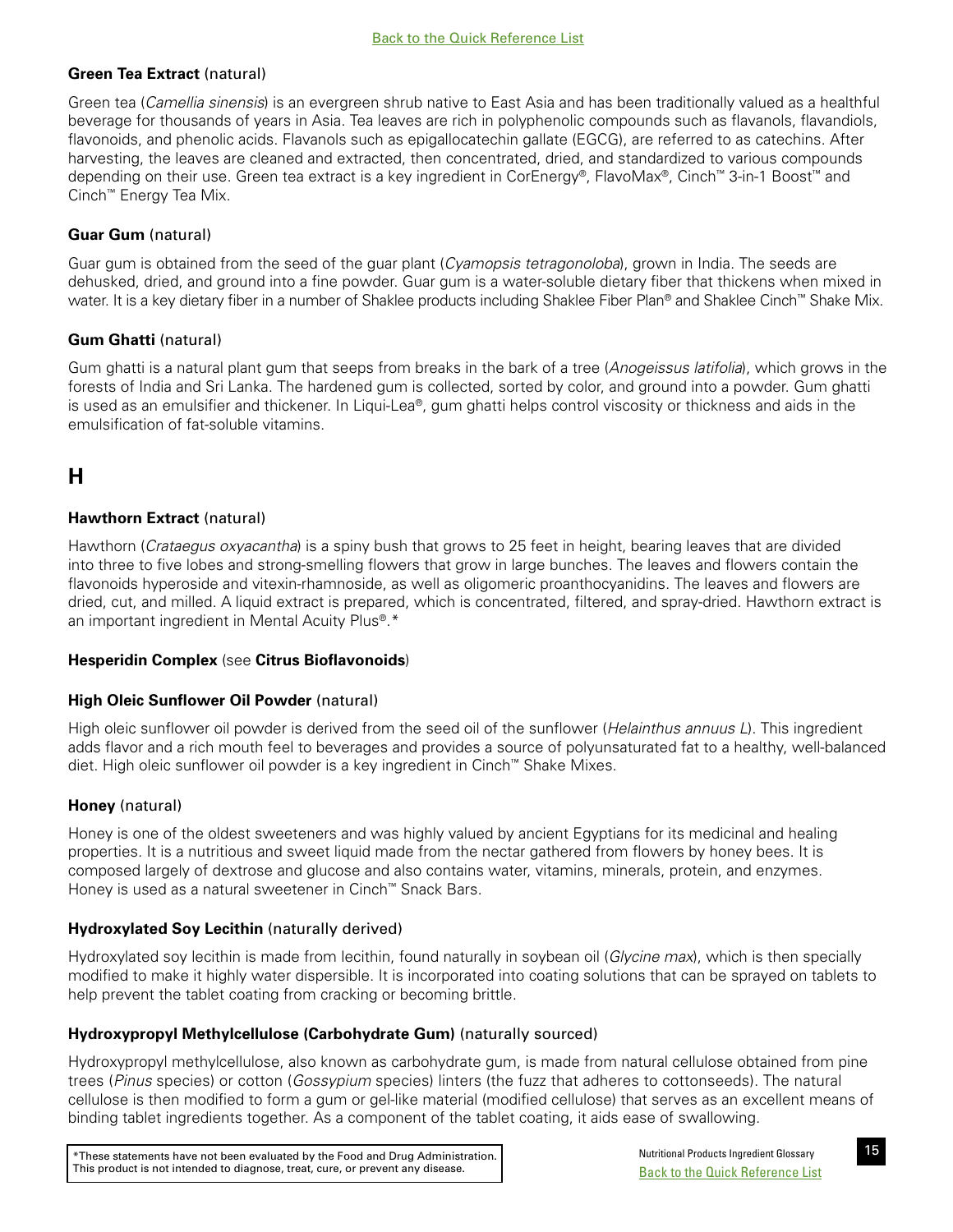# <span id="page-21-0"></span>**I**

# **Inositol** (natural)

Inositol is a nutrient that is present as phytic acid in corn (*Zea mays*) and rice (*Oryza sativa*) bran. Corn or rice bran is subjected to a series of hydrolysis, filtration, concentration, and crystallization steps and then dried to become fine crystalline inositol. Inositol is a component of phosphatidylinositol, a phospholipids that is an enzyme modulator and key component of cell membranes and lipoproteins.

# **Inulin** (natural)

Inulin is a mixture of long- and short-chain carbohydrates that occurs naturally in the roots of the chicory plant (*Chicorium intybus*). Inulin is extracted from clean chicory roots using a water-extraction process, then purified and spray-dried into a powder form. Inulin is not broken down or absorbed in the stomach or small intestine. It reaches the colon intact, where it is metabolized by bifidobacteria. Inulin is a key ingredient in Optiflora® Prebiotic Complex, Cinch™ Shakes, and Cinch™ Bars.

# **J**

# **Japanese Honeysuckle Flower Extract** (natural)

Japanese honeysuckle (*Lonicera japonica*) is native to Asia. The flower buds have been used in Chinese medicine and herbal tea. It is an ingredient in the MACH™ proprietary blend of interferon-boosting plant extracts in NutriFeron®.\*

# **K**

# **Karaya Gum** (natural)

Karaya gum is a natural plant gum that seeps from a tree (*Sterculia urens*), which is native to India. Karaya gum serves as a natural means for binding ingredients together in Shaklee Herb-Lax® tablets.

# **L**

# **Lactase Enzyme (Beta d-Glatactosidase)** (natural)

Beta d-glactosidase, also known as lactase, is an enzyme derived from a plant source (*Aspergillus oryzae*) by the natural process of fermentation. The enzyme is purified by filtration or centrifugation. It is then concentrated, dried under a vacuum, and temperature-controlled to preserve its activity. Lactase enzyme breaks down lactose (milk sugar) into simple sugars that can be absorbed and, thus, aids in the digestion of dairy products. Lactase enzyme is a key ingredient in EZ-Gest®.

# *Lactobacillus Acidophilus* (natural)

*Lactobacillus acidophilus* commonly known as acidophilus is one of the most important and dominant of the beneficial microflora found in the human gastrointestinal tract. These beneficial microflora help to maintain healthy intestinal microbial balance. *Lactobacillus acidophilus* is cultured under stringent laboratory conditions, where it is protected from contamination. Lactobacillus is measured in colony forming units (CFU), which represent the total number of viable bacterial cells. *Lactobacillus acidophilus* is a key ingredient in Optiflora®¨ Probiotic Complex, and in Vitalizer™ Dietary Supplement.\*

# **Larch Tree Powdered Extract** (natural)

Larch tree powdered extract is obtained from the heartwood of the larch tree (*Larix* species), which is a member of the pine family. The heartwood is rich in immunoactive carbohydrate compounds known as arabinogalactan. It is extracted under pressure, purified, and then spray-dried to yield a fine white powder. Larch tree powdered extract is an important ingredient in Defend & Resist Complex.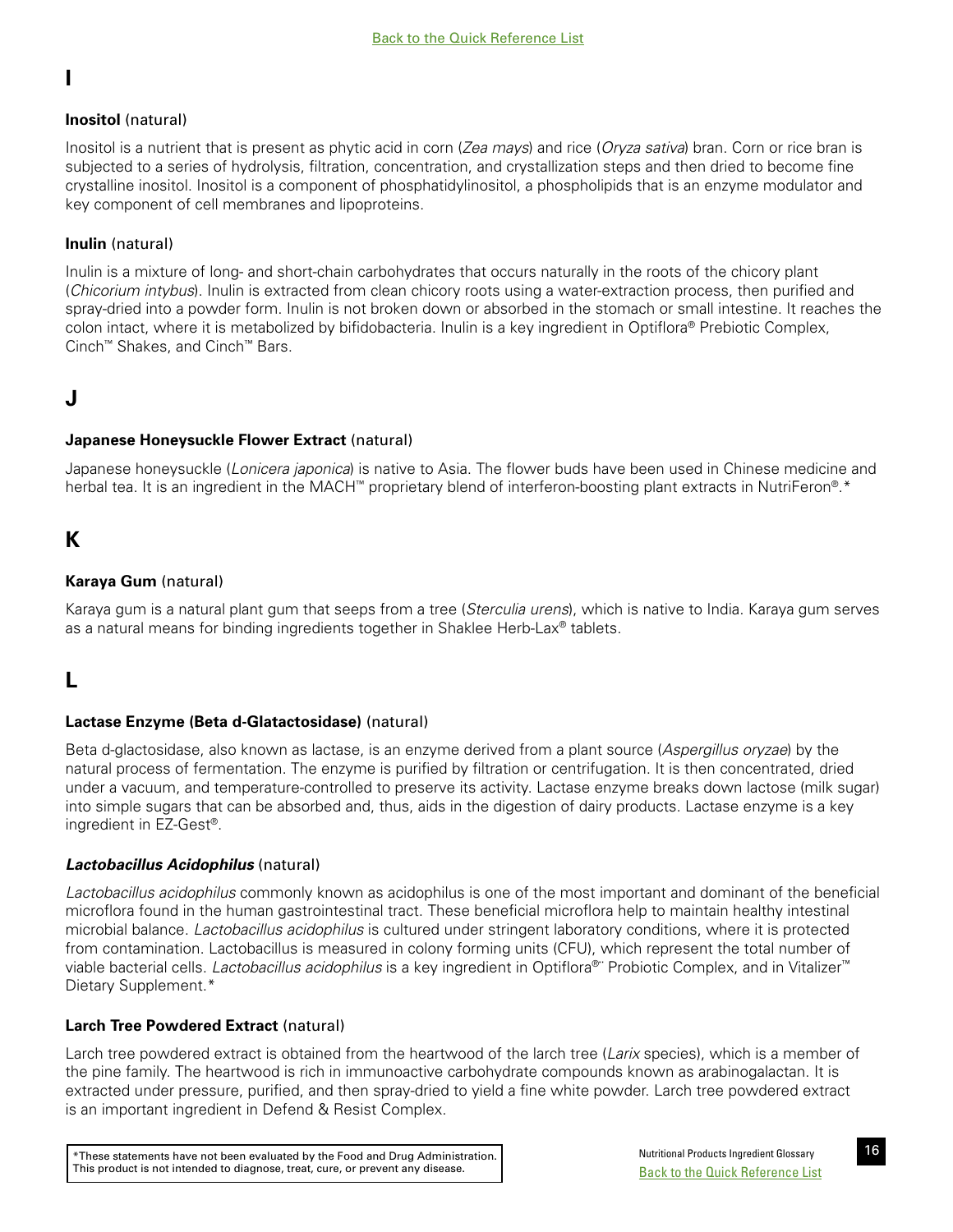# <span id="page-22-0"></span>**Lemon Bioflavonoids** (see **Citrus Bioflavonoids**)

## **Lemon Powder** (see **Citrus Fiber Blend**)

# **L-Leucine** (naturally derived)

Leucine is a branched-chain amino acid, nutritionally essential to humans. Dietary sources of leucine include proteinrich foods like milk, soy, poultry, and beef. It is produced by protein hydrolysis followed by purification and crystallization steps. Leucine is a key ingredient in the Cinch™ Shake Mix and Cinch™ Bars.

# **Licorice Extract** (natural)

Licorice (*Glycyrrhiza glabra*) is a shrub, with graceful feathery foliage and spikes of small yellowish or purplish flowers, native to Southeast Europe and Southwest Asia. The extract is prepared from the cleaned and dried roots and rhizomes which contain mainly glycyrrhizin and naturally occurring sugars. The roots are crushed and boiled, and the decoction is filtered, concentrated and spray-dried to a powder form. Licorice extract is an important herbal ingredient in Menopause Balance Complex\*.

# **Licorice Root Powder** (natural)

Licorice root (*Glycyrrhiza glabra* and *Glycyrrhiza uralensis*) is cultivated in China, India, Pakistan, and the Middle East. The rhizomes and roots of licorice are cleaned, dried, and milled into a fine powder. Licorice root is known for its characteristic sweet taste. *Glycyrrhiza glabra* is the species used most often in European herbal formulas; it is one of the herbs in Herb-Lax<sup>®</sup>.

# **Lipase** (natural)

Lipase is an enzyme derived from a plant source (*Rhizopus oryzae*) by the natural process of fermentation. The enzyme is purified by filtration or centrifugation. It is then concentrated, dried under a vacuum, and temperature-controlled to preserve its activity. Lipase helps break down fats in foods to its smaller components, fatty acids, and glycerol. Lipase enzyme is an ingredient in EZ-Gest®.

## **Locust Bean Gum** (natural)

Locust bean gum, also called carob gum, is obtained from the seeds of the Mediterranean-grown locust tree (*Ceratonia siliqua*). After removal of the husk, the endosperm or gum-containing part of the seed is ground into a fine powder. Locust bean gum is a key dietary fiber in Shaklee Fiber Plan®.

## **Lutein and Zeaxanthin** (natural)

Lutein and zeaxanthin are naturally occurring dark-yellow carotenoid pigments abundant in plants such as yellow and dark-green leafy vegetables, pumpkins, and corn. The commercial extract is prepared from marigold flowers (*Tagetes erecta*). The marigold oleoresin is extracted, washed, and centrifuged to form a refined oleoresin, which is then hydrolyzed and filtered to remove the noncarotenoid components. The free lutein and zeaxanthin are standardized and suspended in vegetable oil. Lutein and zeaxanthin are key ingredients in CarotoMax®.

## **Lutein and Zeaxanthin Esters** (natural)

Lutein and zeaxanthin are naturally occurring pigments that fall under the dark-yellow class of carotenoids called xanthophylls. Xanthophylls are abundant in plants such as yellow and dark-green leafy vegetables, pumpkins, and corn. In nature, lutein and zeaxanthin occur freely (not bound) or in the ester form (bound to fatty acids).The commercial lutein ester extract is prepared from marigold flowers (*Tagetes erecta*), which are dried, milled, and extracted. The resulting xanthophyll-ester mixture is then purified, concentrated and standardized for lutein and zeaxanthin content by suspension in vegetable oil. Lutein and zeaxanthin esters are hydrolyzed to free lutein and zeaxanthin by the body for absorption. Lutein and zeaxanthin esters are key ingredients in the Caroto-E-Omega capsule in Vitalizer™ Dietary Supplement.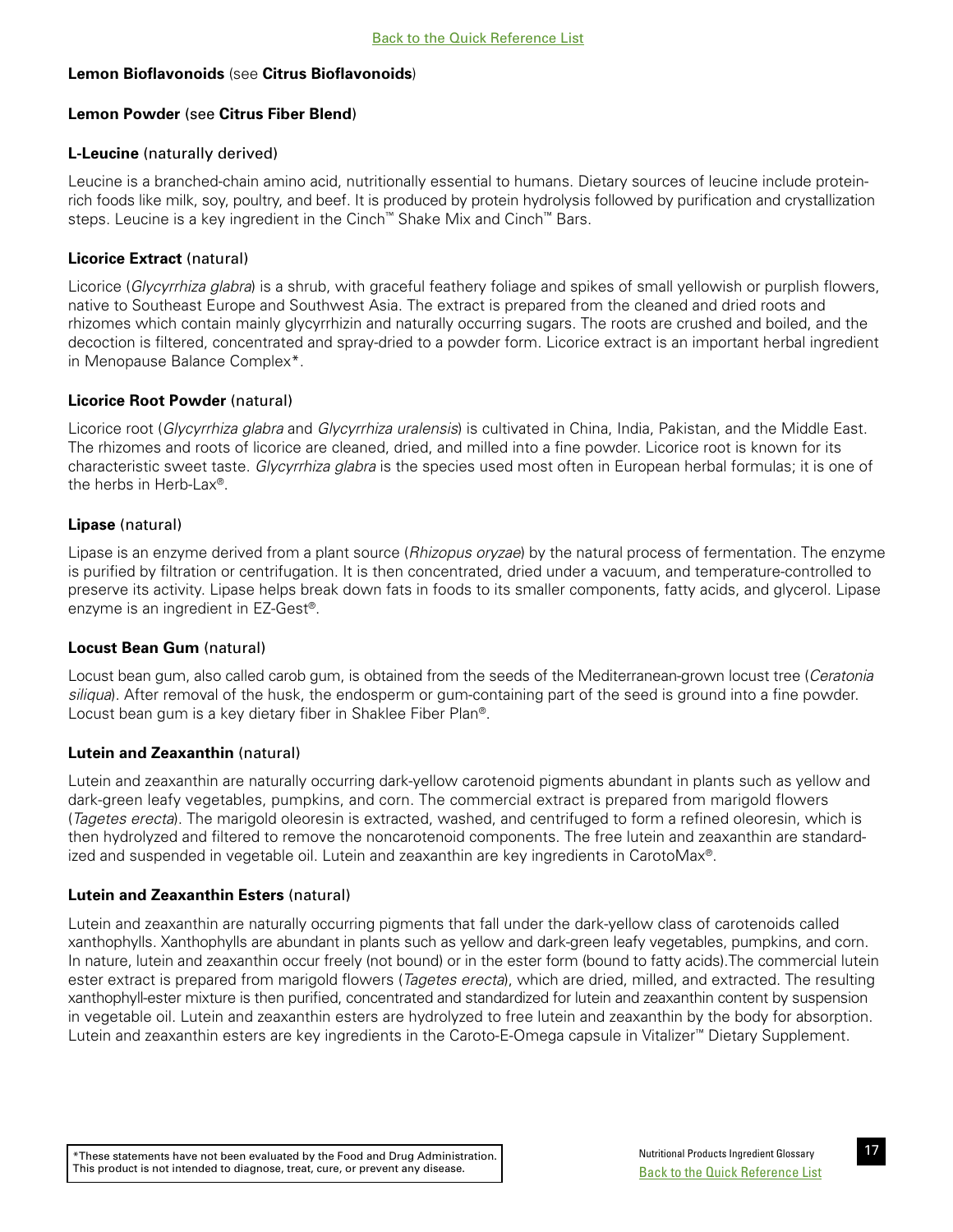# <span id="page-23-0"></span>**Lycopene** (natural)

Lycopene is a naturally occurring red carotenoid pigment found in vegetables and fruits such as tomatoes, watermelon, and pink grapefruit. Shaklee lycopene is produced via an extraction process from selected ripe tomatoes bred and cultivated for high lycopene content. Lycopene is a key ingredient in Shaklee CarotoMax® and in the Caroto-E-Omega capsule in Vitalizer™ Dietary Supplement.

# **M**

# **Magnesium Carbonate** (natural, mineral salt)

Magnesium carbonate powder is prepared from naturally occurring dolomite and saltwater brine. Magnesium is an essential mineral that works with calcium to help muscles contract and relax; it also aids in the transmission of nerve impulses. As a component of many enzymes in the body, magnesium plays an important role in the synthesis of proteins and in the maintenance of genetic material within cells. Magnesium is an important constituent of bone.

## **Magnesium Citrate** (natural, mineral salt)

Magnesium citrate is prepared by combining magnesium salt with citric acid, an organic acid (see **Citric Acid**). Magnesium is an essential mineral that works with calcium to help muscles contract and relax. It also aids in the transmission of nerve impulses, plays an important role in the synthesis of proteins and is an important constituent of bone matrix. Magnesium citrate is one of the three sources of magnesium in OsteoMatrix® and VitalMag®.

# **Magnesium Gluconate** (natural, organic acid bound)

Magnesium gluconate is prepared by combining a magnesium salt with gluconic acid, an organic acid produced by the fermentation of glucose from corn (*Zea mays*). Magnesium is an essential mineral that works with calcium to help muscles contract and relax; it also aids in the transmission of nerve impulses. As a component of many enzymes in the body, it plays an important role in the synthesis of proteins and in the maintenance of genetic material within cells. Magnesium is an important constituent of bone.

## **Magnesium Oxide** (natural, mineral salt)

Magnesium oxide is a powder made by combining a magnesium chloride solution with calcium oxide. Magnesium is an essential mineral that works with calcium to help muscles contract and relax, and in the transmission of nerve impulses. As a component of many enzymes in the body, it plays an important role in the synthesis of proteins and in the maintenance of genetic material within cells. Magnesium is an important constituent of bone. Magnesium oxide is one of the three magnesium sources in OsteoMatrix® and VitalMag®.

# **Malic Acid** (naturally derived)

Malic acid is a naturally occurring organic acid that provides the tartness to many fruits, particularly green apples. It is manufactured by combining and hydrating maleic and fumaric acids. It possesses a slight apple flavor and is used as a flavoring agent that can be used to mask certain bitter tastes and give foods a tart flavor. Malic acid also has antioxidant properties. It is used as a flavoring agent in Cinch™ Lemon Cranberry Snack Bar and Cinch™ Pomegranate Energy Tea Mix.

## **Malt and Barley Extract** (see **Barley Malt Extract**)

## **Malt Powder** (natural)

Malt powder is made from barley (*Hordeum vulgare*) that has been malted (sprouted and dried), and ground into a powder. The enzymes found naturally in malted barley break down starch into simple carbohydrates, such as dextrins and maltose. Malt powder serves as a natural means of adding sweetness and enhancing the flavor of products.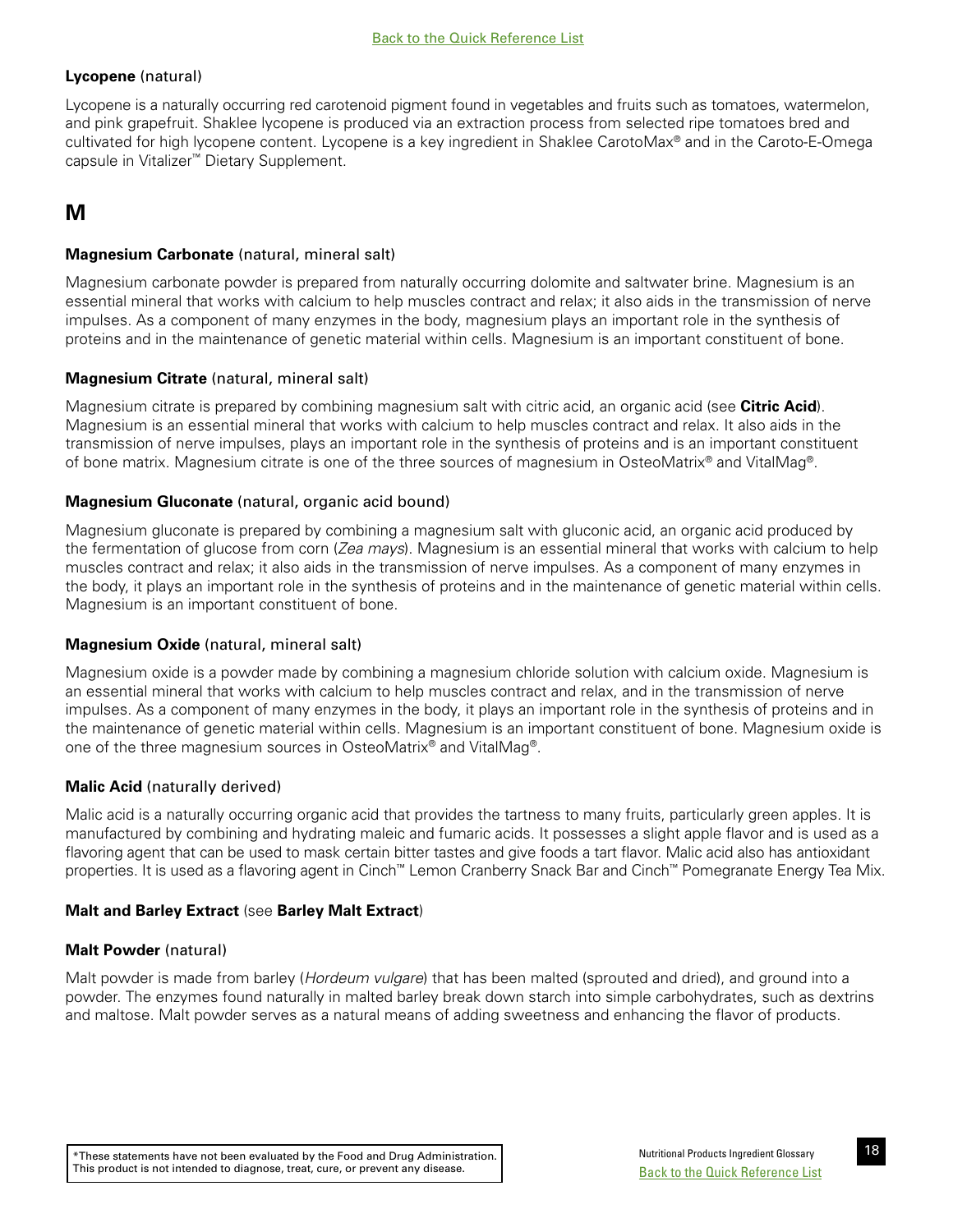# <span id="page-24-0"></span>**Maltodextrin** (natural)

Maltodextrin is a carbohydrate made from the partial breakdown of starch present naturally in corn (*Zea mays*). The partial breakdown produces glucose polymers of varying chain lengths. The solution is filtered, spray-dried, and prepared into a powder. Because the starch is only partially broken down, it has a bland taste and a very low level of sweetness. Maltodextrin serves as a source of carbohydrate in food and nutritional products, a natural means for binding tablet ingredients together, and as a carrier for vitamins, minerals, and natural flavors and colors.

# **Maltose** (natural)

Crystalline maltose is a simple carbohydrate made from the enzymatic breakdown of the starch naturally present in corn (*Zea mays*). The solution that results is filtered, spray-dried, and prepared into a crystalline powder. Less sweet than sucrose, maltose serves as a natural sweetener in Defend & Resist Complex.

# **Manganese Gluconate** (natural, organic acid bound) **Manganese Sulfate** (natural, mineral salt)

Manganese gluconate is prepared by combining a manganese compound, such as manganese sulfate, with gluconic acid, an organic acid produced by the fermentation of glucose from corn (*Zea mays*). Manganese sulfate is prepared by combining a manganese salt with sulfuric acid. Manganese is an essential mineral that is a constituent of many enzymes in the body, including the antioxidant enzyme, superoxide dismutase (SOD). Manganese functions in the formation of connective tissue and bone and is important for normal growth and reproduction.

# **Mannitol** (naturally derived)

Mannitol is naturally present in a variety of plants. It is found in seaweeds and in the honey-like fluid that seeps from the bark of the manna tree (*Fraxinus ornus*). Mannitol in Shaklee products is produced by the hydrogenation, purification, and crystallization of corn syrup (see **Corn Syrup**). Mannitol imparts a sweet, cooling sensation in chewable tablets such as Chewable Cal Mag Plus and Vita-Lea® Ocean Wonders®. Mannitol also serves as a natural means for binding ingredients together in tablets.

# **Marine Lipid Concentrate, Ultrapure** (naturally derived)

Omega-3 fatty acids are an important component of human nutrition and carry many health benefits, especially in the area of cardiovascular health and cognitive function. The richest dietary source of the omega-3 fatty acids eicosapentaenoic acid (EPA) and docosahexaenoic acid (DHA) is deep water, fatty fish. Our pharmaceutical grade, marine lipid concentrate is derived from whole, small fish (such as sardine, herring, mackerel, and anchovy) primarily harvested from the cold pristine waters off the coast of Chile. The oil is separated from the fish and undergoes a series of state-of-the-art concentration and purification steps including molecular distillation. Ultrapure marine lipid concentrate is a key ingredient in OmegaGuard® and in the Caroto-E-Omega capsule in Vitalizer™ Dietary Supplement.

# **Matcha Green Tea Powder** (natural)

Matcha tea is a distinctive type of green tea traditionally used in Japanese tea ceremonies. It is produced from the same species as black, white, and green tea (*Camellia sinensis*), but it is made using a unique process and the finest fresh leaves. The leaves are protected from sunlight for several weeks prior to collection to enrich chlorophyll content. They are hand-picked, steamed, dried, and then ground to a very fine powder. Matcha tea is prepared using the whole powder to retain more nutrients in the leaves including fiber, minerals, and antioxidants. Matcha green tea powder is a key ingredient in Cinch™ Energy Tea Mix.

# **Medium-chain Triglycerides** (natural)

Medium-chain triglycerides (MCTs) are fatty acid esters of glycerol containing from six to 12 carbon atoms. They are derived from coconut and palm kernel oils due to their high content of the 12 carbon fatty acid, lauric or dodecanoic acid. The oils are hydrolyzed to medium-chain fatty acids and glycerol. Unlike most natural oils of animal or vegetable origin, MCTs are stable, resistant to oxidation, and metabolized by the body differently. They are rapidly absorbed from the small intestine and quickly converted by the body and burned as energy. As a result, very little ingested MCTs are deposited in the body as fat. MCTs are used in all three flavors of Cinch™ Snack Bars.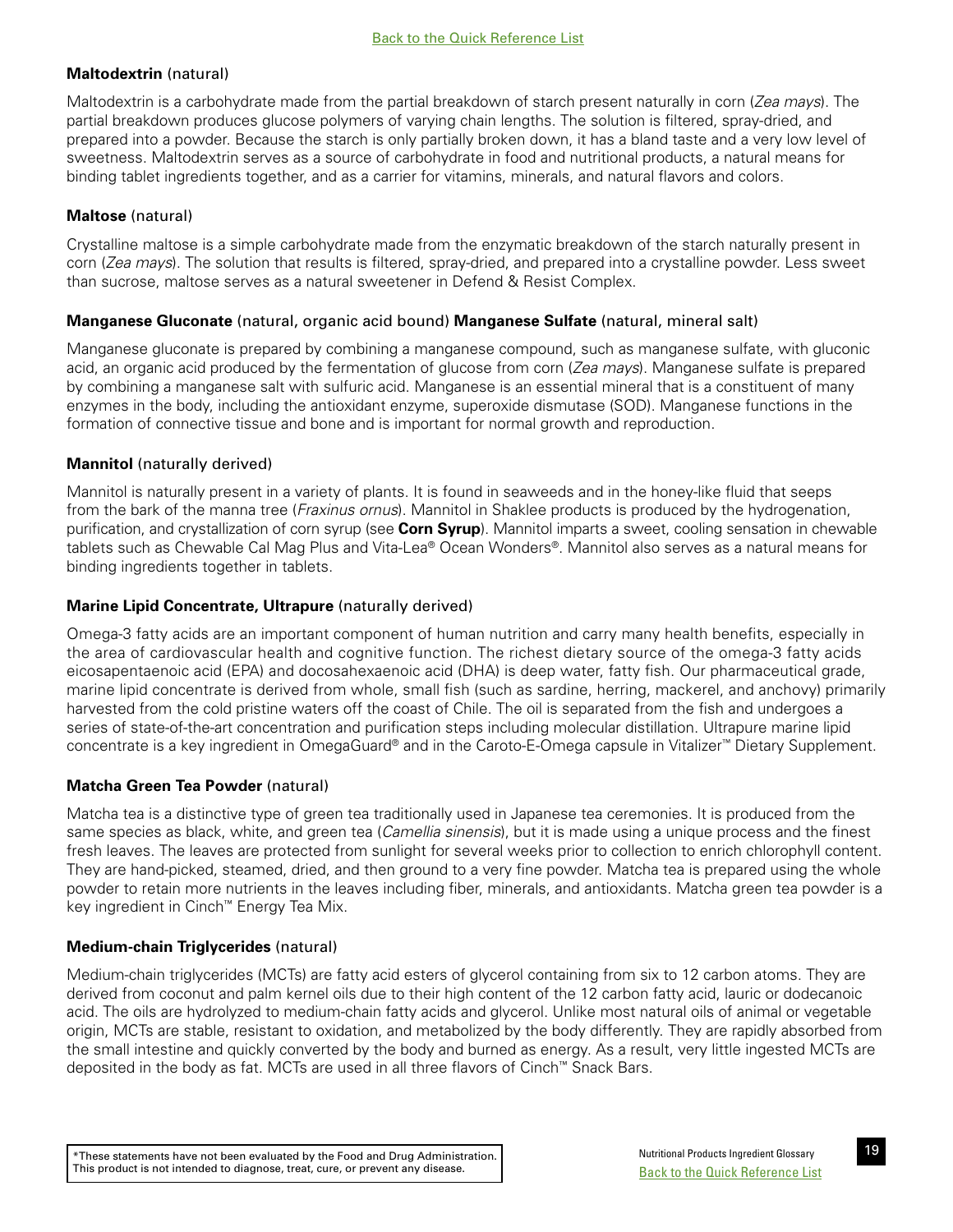# <span id="page-25-0"></span>**Microcrystalline Cellulose** (natural)

Microcrystalline cellulose is a gum-like material purified from hydrolyzed cellulose derived from the hardwood pulp of trees. Used as a natural means for binding tablet ingredients together, it also assists with the disintegration of tablets by helping them break apart when they come in contact with the fluid environment of the digestive tract.

## **Milk Protein Isolate** (natural)

Milk protein isolate is a bioavailable protein isolated from pasteurized, nonfat milk by coagulation — a process involving lactic acid-producing microorganisms and the enzyme, rennet. The milk protein is cooked, washed, and dried to form a powder. Milk protein isolate imparts a mild flavor and smooth mouth feel, and aids in the mixing of powdered drinks.

# **Milk Thistle Extrac**t (natural)

Milk thistle (*Silybum marianum*) is an annual or biennial plant native to the Mediterranean region, now widely found on most continents. Various preparations of the plant, especially the seeds, have been used for over 2,000 years. Silymarin contains a mixture of isomeric flavonolignans found in the seeds. Almost all seeds used to produce milk thistle extract are now cultivated. The seeds are first ground and then put through an extraction process under controlled temperature conditions. The extract is filtered and then further concentrated and dried under vacuum. It is then combined with acacia gum to make a free-flowing, granular powder. Milk thistle extract is the key herbal ingredient in Liver DTX® Complex.

# **Mixed Tocopherols, Mixed Tocopherol Concentrate** (natural)

Mixed tocopherols is a blend of vitamin E forms (alpha, beta, gamma, and delta tocopherols) naturally present in soybean oil. It provides the entire spectrum of tocopherols as they exist in nature. Mixed tocopherols help neutralize free radicals that can cause cell damage. Gamma tocopherol is a nutrient associated with colon health.

# **Modified Food Starch** (naturally derived)

Modified food starch is made from starch obtained from potatoes (*Solanum tuberosum*) and has been modified for use in tableted products. Modified food starch assists with the disintegration of tablets by helping them break apart when they come in contact with the fluid environment of the digestive tract. It is also used as a carrier for some natural, powdered flavor ingredients.

## **Molybdenum Yeast** (natural, protein/amino acid bound)

Molybdenum yeast is a natural source of organically bound molybdenum. It is prepared by growing nutritional yeast cells (*Saccharomyces cerevisiae*) in a molybdenum-rich medium. Molybdenum is incorporated into the protein structure of the yeast cells, which are harvested and dried. As an essential trace mineral, molybdenum is a component of many enzymes in the body and is necessary for normal growth and development.

*Note: The nutritional yeasts used in Shaklee products are not active and they cannot grow in the body. They serve solely as a source of natural nutrition.* 

# **N**

# **N-acetylcysteine** (naturally sourced)

N-acetylcysteine is derived from the sulfur-containing amino acid, cysteine, then acetylated to produce a compound shown to promote detoxification, to act as a potent antioxidant, and to serve as a precursor to glutathione in the body. It is a key ingredient in Cholesterol Regulation Complex and Vita-Lea Gold®.\*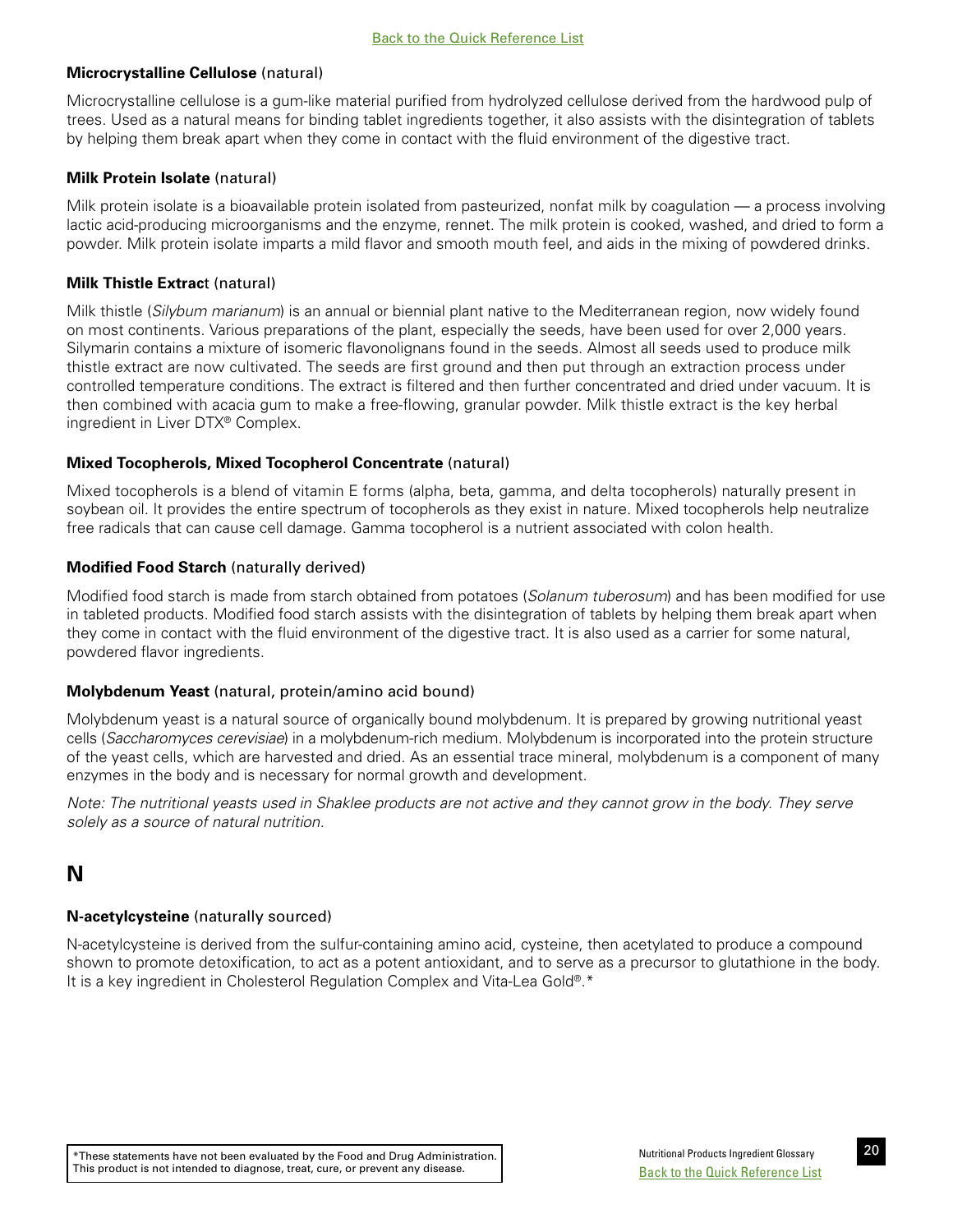# <span id="page-26-0"></span>**Natural Flavors** (natural)

Natural flavors are the essential oils, essences, or extracts that contain flavoring constituents derived from fruits, vegetables, spices, herbs, and other plant sources. No animal or dairy-derived flavors are used in Shaklee products. Flavor components are prepared through processes including heat, fermentation, extraction, and concentration. Depending on the flavor and its product application, a flavor may be in liquid or powder form. Some natural flavors used by Shaklee may be placed on a carrier such as maltodextrin (see **Maltodextrin**), dextrose (see **Dextrose**), and food gums. Natural flavors impart, create, or enhance the desired flavor and taste characteristics in Shaklee food and nutritional products.

## **Niacin (Niacinamide)** (scientifically formulated)

Niacinamide is formed when nicotinic acid is reacted with ammonia to produce the amide form of niacin. Niacin is a water-soluble B vitamin and functions in the body as a component of coenzymes that are essential for the release of energy from carbohydrates, fats, and proteins. Niacinamide is the form used in all Shaklee nutritional products that contain niacin as an ingredient.

## **Nickel** (see **Trace Mineral Rice Protein Hydrolysate**)

## **Nonfat Dry Milk** (natural)

Nonfat dry milk is made by evaporating the water from pasteurized nonfat milk. The concentrate is then spray-dried to produce a powder. It is a natural source of highly bioavailable protein and calcium. Nonfat dry milk is used in Shaklee® Meal Shakes.

# **O**

## **Oat Bran** (natural)

Oat bran is derived from the high-fiber bran layer of oats (*Avena sativa*). Oats are harvested, cleaned, and dehulled to produce oat groats. The groats are cut and milled into small particles. The bran particles are separated from the flour and then ground. Oat bran serves as a natural source of water-soluble dietary fiber in Shaklee Fiber Plan® Daily Crunch.

## **OptiCarb®** (see **Exclusive Shaklee Ingredient Complexes**)

## **Orange Bioflavonoids** (see **Citrus Bioflavonoids**)

## **Orange Powder** (see **Citrus Fiber Blend**)

# **P**

## **Palm Oil** (natural)

Palm oil is a natural oil derived from the fruit of the oil palm (or red palm) (*Elaesis guineensis*) or from the meat of the nut of the coconut palm (*Cocos nucifera*). It contains no cholesterol and no trans fats. Palm/coconut oil is a key ingredient in the triple layer encapsulation technology that protects the probiotics used in Optiflora® Complex.

## **Palm Oil Carotenes** (natural)

Palm carotene is a suspension of natural mixed carotenoids extracted and purified from the fruit of the red palm (*Elaesis guineensis*). It contains a naturally occurring mixture of carotenoids, predominantly beta carotene and alpha carotene, which are precursors of vitamin A. It contains no cholesterol and no transfatty acids. Palm oil from the fruit of the palm is physically and chemically different from palm kernel oil, which is derived from the seed, and from coconut oil. Carotenoids are extracted from the crude palm oil, and then concentrated, purified, standardized, and suspended in vegetable oil. Palm carotene is a key ingredient in CarotoMax®.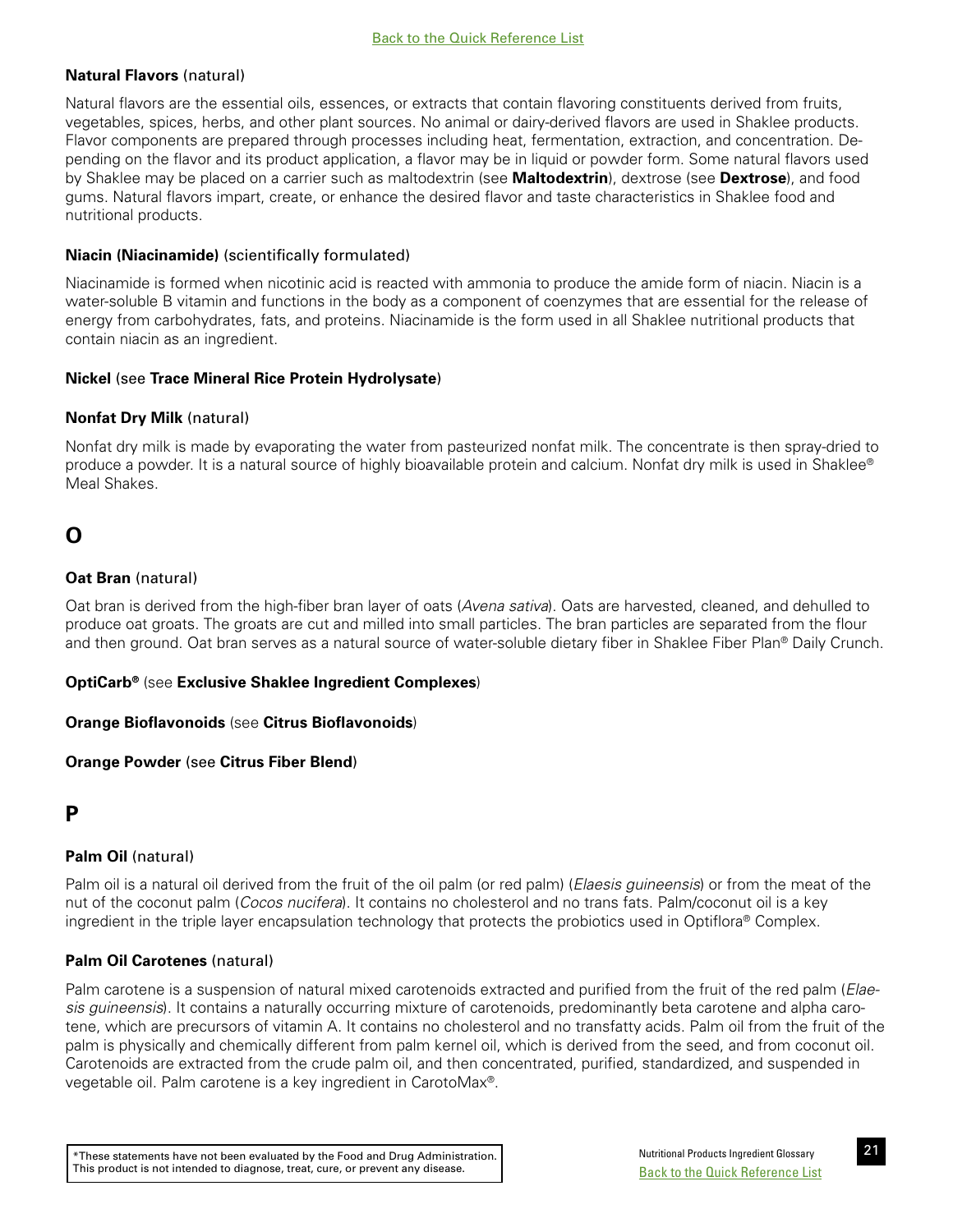# <span id="page-27-0"></span>**d-Panthenol** (scientifically formulated)

d-Panthenol is a bioavailable liquid form of the B vitamin, pantothenic acid. It is formulated from biochemical building blocks, including compounds such as d-pantolactone and beta-alanine. Pantothenic acid is a water-soluble B vitamin required for the metabolism of carbohydrates, fats, protein, and the synthesis of cholesterol, phospholipids, and certain hormones. d-panthenol serves as a source of pantothenic acid in Liqui-Lea®.

# **Passion Flower Extract** (natural)

Passion flower (*Passiflora incarnata*) is native to the United States and grows in southern states from Virginia to Florida and west to Texas. The herbal extract is made from dried flowers by percolation. The liquid extract is spray-dried into a powder. Traditionally, the flower has been a popular ingredient in both European and American herbal formulas. The extract is used as an ingredient in Gentle Sleep Complex\*.

## **Peanut Butter (natural)**

Peanut butter is made by roasting, blanching, grinding, and milling peanuts (*Arachis hypogaea*) into a creamy consistency. Peanut butter is a natural source of plant protein and has an appealing nutty flavor. It is used in the Cinch™ Snack Bars. (There is peanut butter listed in all three flavors).

# **Peanut Flour** (natural)

Peanut flour is made from raw peanuts (*Arachis hypogaea*) that are cleaned, blanched, and pressed to remove over half of their natural oil, then ground into a flour. Defatted peanut flour is a natural source of plant protein with an appealing nutty flavor, and is used in Cinch™ Peanut Butter Crunch Snack Bars.

# **Pectin** (natural)

Pectin is a natural plant gum extracted from apple (*Malus sylvestris*) pomace (the pulp that remains after the juice has been pressed from apples) or citrus fruit peels. Pectin is a water-soluble dietary fiber that thickens and forms a gel when mixed with water. It is a key dietary fiber in Shaklee Fiber Plan and Shaklee Fiber Plan® Daily Crunch.

## **Peppermint Ginger Herbal Blend** (see **Exclusive Shaklee Ingredient Complexes**)

## **Peppermint Leaf Extract (natural)**

Peppermint leaf (*Mentha piperita*) is an herb grown in the Pacific Northwest and in Europe. The leaves are harvested, milled, and ground, then a concentrated liquid is extracted from the leaves by percolation. It is purified and spray-dried to form a powder. Traditionally, peppermint has been valued for its use in herbal formulas.

## **Peppermint Leaf Powder** (natural)

Peppermint leaf (*Mentha piperita*) is an herb grown in the Pacific Northwest and in Europe. Its green leaves are gathered during the plant's flowering period. The leaves are dried, sifted, and prepared into a fine powder. A natural source of aromatic menthol, the herb is popular for its pleasant minty flavor and scent. Traditionally, peppermint has been appreciated for its value in herbal formulas and is an ingredient in Stomach Soothing Complex\*.

## **Peppermint Oil (natural)**

Peppermint oil is steam-distilled from the leaves and stems of the peppermint plant (*Mentha piperita*). Menthol is a natural constituent of the oil, and its minty aroma and taste make it a popular natural flavor. Traditionally, peppermint and its oil have been appreciated for their value in herbal formulas and are ingredients in Stomach Soothing Complex<sup>\*</sup> and other select Shaklee products.

## **Plantain Seed Extract, Asian** (natural)

Asian plantain seeds (*Plantago asiatica*) come from a plant similar to that which produces psyllium seeds. It is not related to the plantain fruit, which is a cousin to the banana. The Asian plantain is a small herbaceous plant that grows in the lowlands and woods of Japan, Korea and China. The extract derived from the seed is an ingredient in the MACH™ proprietary blend of interferon-boosting plant extracts in Shaklee NutriFerion<sup>®</sup>.\*

\*These statements have not been evaluated by the Food and Drug Administration. Nutritional Products Ingredient Glossary This product is not intended to diagnose, treat, cure, or prevent any disease.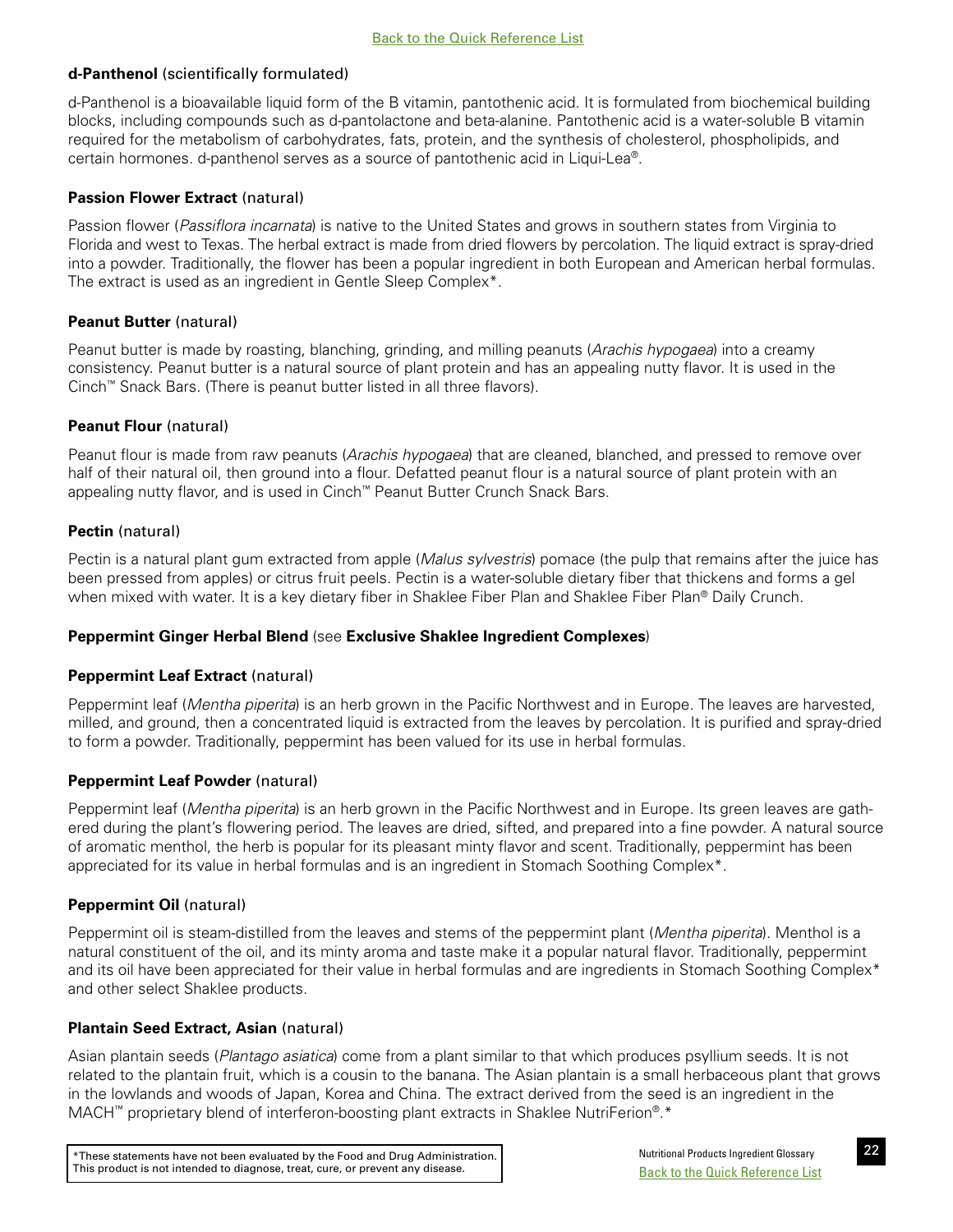# <span id="page-28-0"></span>**Polygala Extract** (natural)

*Polygala tenuifolia*, also known as Chinese senega root, is an herb that has been used in traditional Chinese medicine. The herb has been used traditionally as a heart and kidney tonic, for calming the spirit, and for absent-mindedness, poor memory, and mental disorientation. The roots are cleaned, ground, and extracted with water and ethyl alcohol, then concentrated, filtered, and spray dried, resulting in a final product that is roughly five times as concentrated as the original root. Polygala extract is a key ingredient in Memory Optimizer®\* capsules.

# **Polyglycerol Dioleate** (naturally derived)

Polyglycerol dioleate is a liquid made from oleic acid, a naturally occurring fatty acid found in vegetable oil. As a solubility enhancer, it acts to make coenzyme Q<sub>10</sub> (see **Coenzyme Q<sub>10</sub>**) more soluble in oils. Along with glyceryl palmitostearate, polyglycerol dioleate increases the bioavailability of coenzyme  $Q_{10}$  in CoQ Heart®.

# **Pomegranate Extract (natural)**

The pomegranate (*Punica granatum*) is a fruit bearing shrub or small tree native to the Middle East and India and has been used as food and medicine since ancient times. The pomegranate fruits are washed, extracted, concentrated, and spray-dried to a fine powder. Pomegranate extract is an ingredient in the Cinch™ Pomegranate Tea Mix.

# **Potassium Chloride** (natural, mineral salt)

Potassium chloride occurs in nature as the mineral salt, sylvite. Potassium chloride crystals are obtained when sylvite ore is dissolved in hot water, then vacuum-chilled. The crystals are purified through a process of filtering and recrystallization. Classified as an electrolyte, potassium helps maintain a normal balance and distribution of fluid throughout the body. It works with other electrolytes to regulate blood pressure and heart rate, and is necessary for muscle contraction and nerve transmission.

# **Potassium Citrate** (natural, mineral salt)

Potassium citrate is the potassium salt of citric acid (see **Citric Acid**). It is produced by neutralizing a water solution of citric acid using potassium carbonate or potassium bicarbonate, and then crystallizing the potassium citrate. Potassium citrate is used in CitriBoost® as a buffering and alkalizing agent that helps to reduce the acidity of orange juice or other acidic juices.

## **Potassium Iodide** (natural, mineral salt)

Potassium iodide is a bioavailable source of the essential mineral iodine and is prepared by combining hydriodic acid or hydrogen iodide with potassium bicarbonate. Iodine is an essential trace element that is a component of hormones produced by the thyroid gland. These hormones help regulate the rate of metabolism, growth, reproduction, nerve and muscle function, and the use of oxygen in the body.

# **Pro-Carbo Complex® Crispie** (see **Exclusive Shaklee Ingredient Complexes**)

## **Protease Enzymes** (natural)

Proteases are enzymes derived from a plant source (*Aspergillus oryzae*) by the natural process of fermentation. The enzymes are purified by filtration or centrifugation. They are then concentrated and dried under a vacuum and temperature-controlled to preserve their activity. Protease consists of three enzymes that are active at different pH ranges. The proteases help break long protein chains into smaller fragments and liberate amino acids that can be absorbed. Protease enzymes are an ingredient in EZ-Gest®.

## **Prune Powder** (natural)

Prune powder is made from the dried fruit of the plum tree (*Prunus domestica*). The prunes are specially prepared into a fine powder. Prune powder serves as a natural means of adding sweetness and enhancing flavor in Gentle Sleep Complex\*.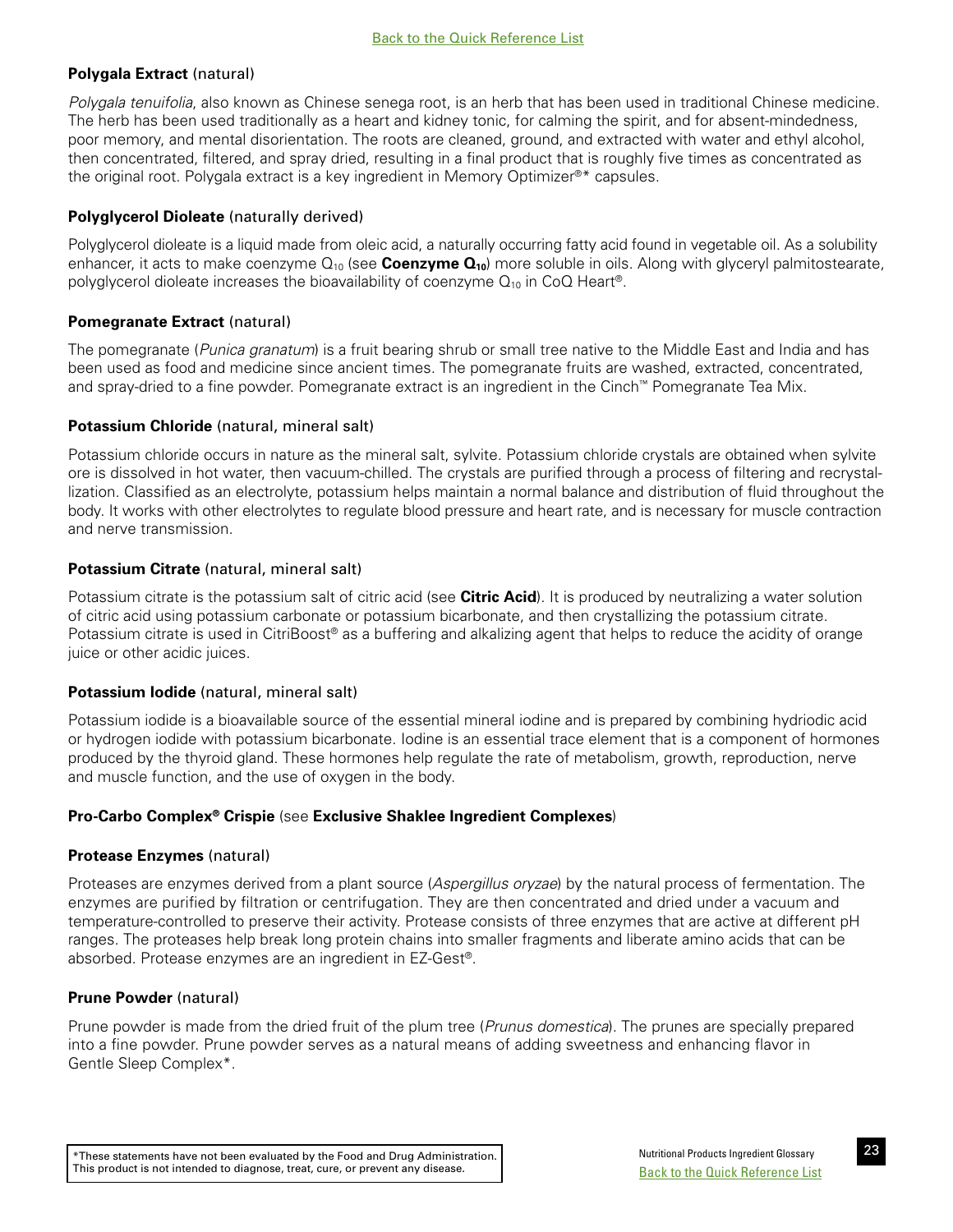# <span id="page-29-0"></span>**Psyllium Husk** (natural)

The husk, or outer seed coat, of whole psyllium seeds (*Plantago ovata*) is ground and sifted to create a psyllium powder. Psyllium is a water-soluble dietary fiber that thickens when mixed with liquid. It is a key dietary fiber in the collection of Shaklee Fiber Plan® products.

# **Pumpkin Seed Extract** (natural)

Pumpkin plant (*Cucurbita moschata*) is native to North America, but it is cultivated worldwide. The commonly consumed seeds contain phytosterols, tocopherols (of the vitamin E family), and trace elements. It is an ingredient in the MACH® proprietary blend of interferon-boosting plant extracts in NutriFeron®.\*

# **Pumpkin Seed Oil** (natural)

Pumpkin seed oil is a dark, greenish-brown oil derived from pressing the seeds of the common pumpkin (*Cucurbita pepo*). The constituents of pumpkin seed oil include tocopherols (vitamin E), as well as phytosterols. It serves as an ingredient in Saw Palmetto Complex.

# **Purified Water** (natural)

Purified water is drinking water that has undergone a process such as reverse osmosis or ion-exchange treatment, in order to reach an acceptable standard of purity. Purified water serves as a liquid medium in Liqui-Lea®.

# **Purple Corn Extract** (natural)

Purple corn (*Zea mays*) is the same species as the white and yellow corn common to the U.S. It is a native crop in the Peruvian Andes, and it gains its deep purple color from its rich content of phenolic compounds, including the dark-red and purple-colored anthocyanins. The extract is made from the cob, which is boiled to extract the active components in liquid form. The liquid is then concentrated, dried, and standardized for anthocyanin content. Purple corn extract is a key ingredient in Cinch™ Boost Proprietary Thermogenic Blend, which is part of the Cinch™ 3-in-1 Boost™ Dietary Supplement.

# **Pyridoxine Hydrochloride** (scientifically formulated)

Pyridoxine hydrochloride is a bioavailable form of the water-soluble B vitamin pyridoxine, or vitamin  $B_6$ . It is formulated from biochemical building blocks, including the amino acid, alanine. Vitamin  $B_6$  is involved in the metabolism of carbohydrates, fats, and proteins. Also, vitamin  $B_6$  is involved in the manufacture of most protein-related compounds, including enzymes, hormones, hemoglobin, and neurotransmitters.

# **Q**

# **Quercetin** (natural)

Quercetin is an important bioflavonoid that is widespread in the plant kingdom, especially in fruits and vegetables, and in beverages such as tea and wine. Quercetin is commercially extracted from several plants including the Brazilian Faviera tree (*Dimorphandra mollis*). The Faviera seed pods are extracted to produce rutin, another flavonoid, which is hydrolyzed to form raw quercetin. The material is then dissolved, filtered, crystallized, and dried to a pure, powdered form. Quercetin is an ingredient in FlavoMax®, and in Vitamin B+C Complex in Vitalizer™ Dietary Supplement.

# **R**

# **Red Cabbage Extract**

Red cabbage extract is derived from a species of cabbage (*Brassica oleracea*) primarily found in Japan and selected for its anthocyanin content, a group of natural blue, violet, and red plant pigments. The cabbage is cleaned and a thick liquid extract is prepared from the plant, which is spray-dried onto maltodextrin (see **Maltodextrin**) to form a powder. It serves as a natural vegetable coloring in Vita-Lea® Ocean Wonders® tablets.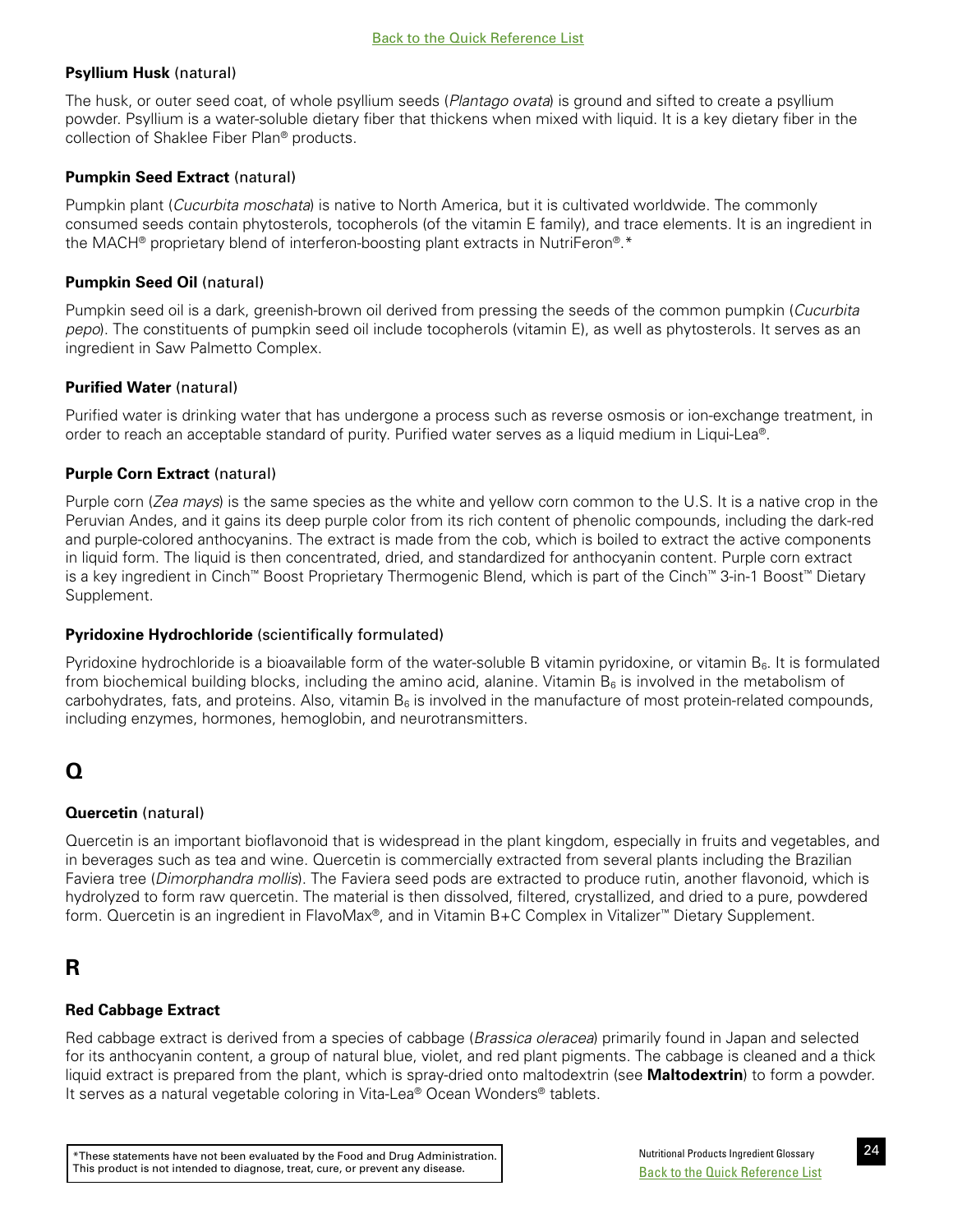# <span id="page-30-0"></span>**Red Clover Extract** (natural)

Red clover (*Trifolium pratense*) is a perennial herb, with triple leaflets and rose-purple flowers, native to the meadowlands of Europe and naturalized in North America. The extract is made from the dried flowers, stems, and leaves, which provide isoflavones (a class of phytoestrogens) such as biochanin and formononetin. The extract is filtered, concentrated, and spray-dried into a powdered form. Red clover extract is an important herbal ingredient in Menopause Balance Complex\*.

# **Reishi Mushroom Extract** (natural)

Reishi mushroom (*Ganoderma lucidum*) is a woody fungus that is widely cultivated in southern China and has thousands of years of historical use. Major components include triterpenes and ganoderic acid. The raw fungus is sorted by hand, then washed, sun-dried, and chopped. An extract is produced from the dried material in a process that removes essential oils. The essential oils are reintroduced, creating an herb paste that is then spray-dried. Reishi mushroom extract is an ingredient in Liver DTX® Complex.

# **Resveratrol** (natural)

Resveratrol is a compound with antioxidant properties, which is found in red and purple grapes and mulberries. It is also extracted from the root of an herb (*Polygonum cuspidatum*) traditionally used in Japan and China, and considered to be one of the richest sources of resveratrol. Resveratrol is an ingredient in CoQHeart, of which one serving provides the amount typically found in a glass of red wine.

# **Rhubarb Root Powder** (natural)

Rhubarb root (*Rheum palmatum* or *Rheum officinale*) is grown in China and Tibet. The roots are harvested, dried, and ground into a fine powder. Rhubarb root, traditionally valued for its use in herbal formulas, is an ingredient in Herb-Lax® tablets.

# **Riboflavin** (naturally derived)

Riboflavin is the scientific name for water-soluble vitamin  $B_2$ . Riboflavin is made from the simple carbohydrate ribose, which is derived from the fermentation of starch from corn (*Zea mays*). Riboflavin is required for the metabolism of carbohydrates, amino acids, and fats. It also functions in the development and maintenance of nerves and red blood cells.

## **Riboflavin-Phosphate Sodium** (naturally derived)

Riboflavin is the scientific name for vitamin  $B_2$ . Riboflavin-phosphate sodium is a more water-soluble form of riboflavin. It is prepared by combining riboflavin (see **Riboflavin**) with a phosphorus-containing compound. Riboflavin is required for the metabolism of carbohydrates, amino acids, and fats. It also functions in the proper development and maintenance of nerves and red blood cells. Riboflavin-phosphate sodium is the source of riboflavin in Liqui-Lea® and Vita-Lea® Infant Mix.

## **Rice Bran Powder** (natural)

Rice bran is the nutritious layer of the whole-grain brown rice (*Oryza sativa*) located between the hull and endosperm. It is obtained when whole brown rice is dehulled, and the bran layer is carefully removed. The rice bran is milled into a powder and provides a natural source of B vitamins.

## **Rice Protein Concentrate** (natural)

Rice protein concentrate is a natural nonallergenic protein derived from whole grain brown rice. It is produced from the entire kernel of brown rice, using natural enzymes that digest the carbohydrate portion and leave the protein intact. Rice protein concentrate is an ingredient used in Cinch™ Shake Mix.

# **Rooibos Red Tea Extract** (natural)

Rooibos (red) tea (*Aspalathus linearis*) is a native plant exclusive to the Cedarburg Mountain region of South Africa and has been used traditionally for over 300 years by the Khoikhoi natives. The name rooibos (pronounced "roy boss") is a Dutch word meaning "red bush". The name comes from the color of the leaves after fermenting. Commercially the leaves and stems are cleaned, extracted, and then concentrated and dried. Rooibos red tea has a mild, sweet fruity taste and is rich in polyphenolic antioxidants. Rooibos red tea extract is a key ingredient in Cinch™ Energy Tea Mix.

\*These statements have not been evaluated by the Food and Drug Administration. Nutritional Products Ingredient Glossary This product is not intended to diagnose, treat, cure, or prevent any disease.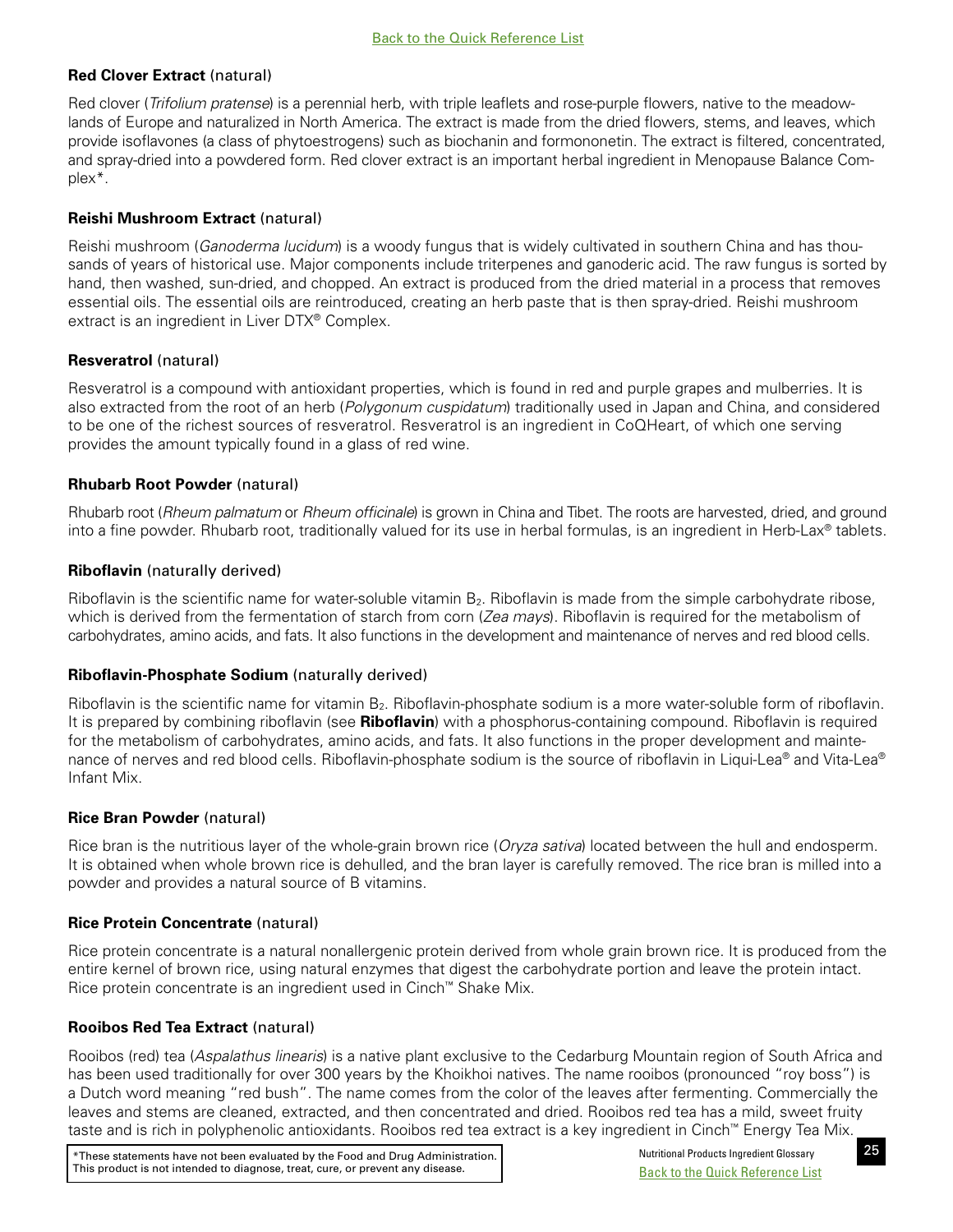## <span id="page-31-0"></span>**Rose Hips Powder** (natural)

Rose hips powder is made from the select ripened and dehydrated rose hips fruit of *Rosa cania*, or related species. The dried rose hips are ground into a fine powder and sifted. Rose hips are among nature's most concentrated sources of natural vitamin C and include other constituents, such as carotenoids and flavonoids. Rose hips powder is an ingredient in Chewable Vita-C® vitamin C supplements, Sustained Release Vita-C® 500 mg tablets, and Vita-Lea® tablets.

# **Rosemary Extract** (natural)

Rosemary extract is obtained from rosemary leaves (*Rosmarinus officinalis*). The extract is concentrated by distillation and mixed with vegetable oil to form an oil extract. Also, it can be dispersed onto maltodextrin (see **Maltodextrin**) to form a powder. Rosemary extract, along with mixed tocopherols (see **Mixed Tocopherols**) and ascorbyl palmitate (see **Ascorbyl Palmitate**), are the components of ShakleeGuard®, a unique, patented, natural antioxidant system used in Menopause Balance Complex\*, GLA Complex, and Garlic Complex tablets. Powdered rosemary extract is an ingredient in Mental Acuity Plus®.\*

# **S**

# **Safflower Extract** (natural)

Safflower (*Carthamus tinctorius*) is a thistle-like flower in the sunflower family that is grown primarily for its seed and oil. It is one of the world's oldest crops. The extract is produced from the brilliant red flowers, which are cleaned, extracted with ethanol, and freeze dried to a powder. Safflower extract is a key patent-pending ingredient in Pain Relief Complex\*.

# **Safflower Flower Extract** (natural)

Safflower (*Carthamus tinctorius*) is native to southern Asia. The flowers contain components like carthamin and carthamone. It is an ingredient in the MACH® proprietary blend of interferon-boosting plant extracts in NutriFeron®.\*

## **Saw Palmetto Extract** (natural)

Saw palmetto (*Serenoa repens*) is a dwarf palm that grows over wide areas of the southeastern United States. It produces a green-yellow oblong berry, up to one inch long, which turns bluish to black when ripe. Shaklee saw palmetto extract is produced from dried saw palmetto berries, using a process known as supercritical fluid extraction. The highly concentrated extract is standardized to contain 85–95% fatty acids and phytosterols. Saw palmetto extract is a key ingredient in Saw Palmetto capsules.

## **Schizandra Extract** (natural)

Schizandra (*Schizandra chinensis*) is a climbing, aromatic tree with white or reddish flowers that is native to northern China and eastern Russia. The extract of the fruit, contains a number of lignans. Ripe schizandra berries are dried and the components are extracted from the dried fruit. The extract is concentrated and spray-dried. Schizandra extract is an important ingredient in Liver DTX® Complex.

## **Sea Kelp Powder** (natural)

Sea kelp powder is produced from kelp plants (*Ascophyllum nodosum* or *Macrocystis pyrifera* and related species) grown in the ocean. The kelp is harvested, dried, and ground into a powder. Sea kelp is a natural source of iodine and other trace minerals.

## **Selenium Protein Hydrolysate** (see **Trace Mineral Rice Protein Hydrolysate**)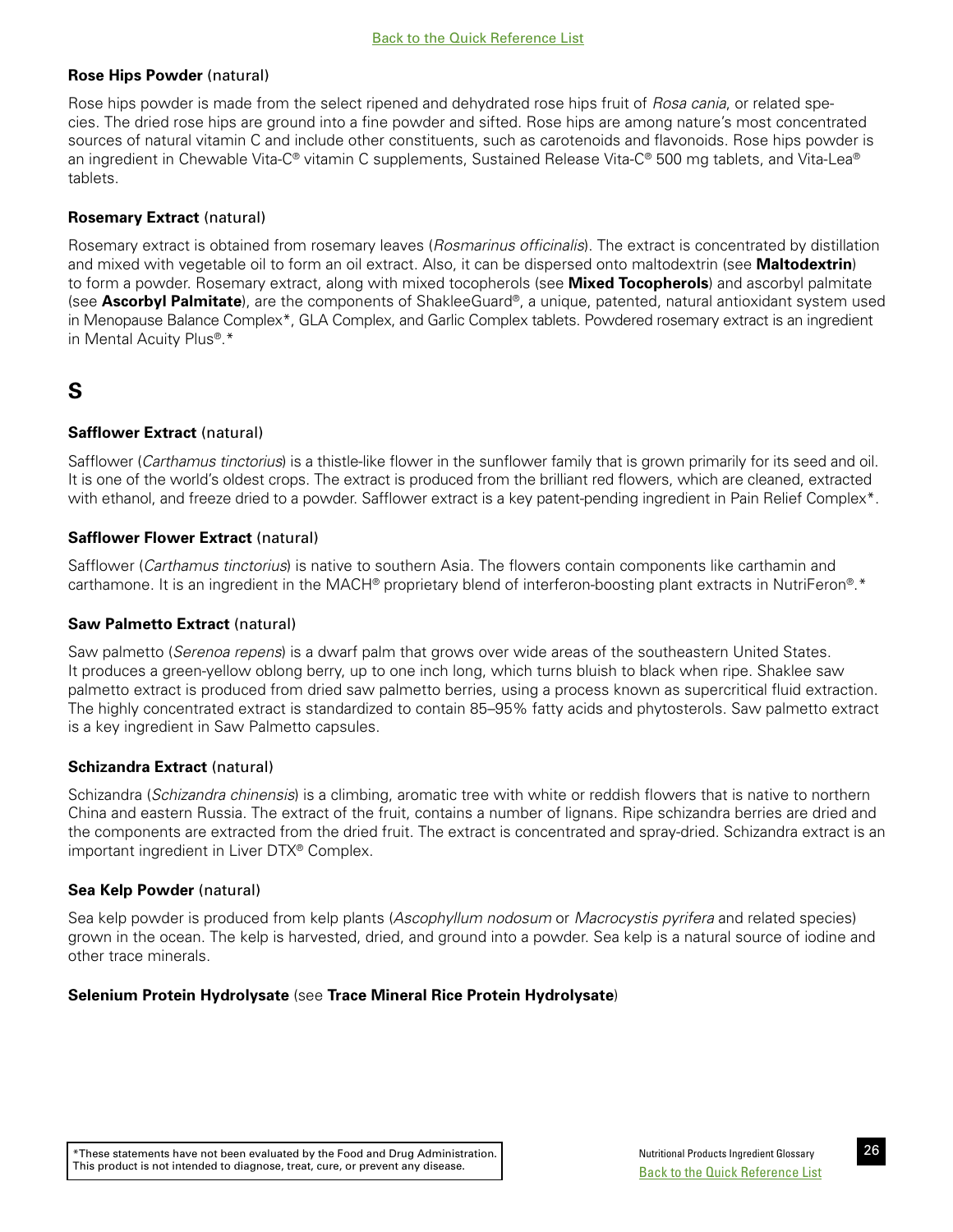# <span id="page-32-0"></span>**Selenium Yeast** (natural, protein/amino acid bound)

Selenium yeast is a natural source of organically bound selenium. It is prepared by growing nutritional yeast cells (*Saccharomyces cerevisiae*) in a selenium-rich medium. Selenium is incorporated into the protein structure of the yeast cells that are then harvested and dried. An essential trace mineral, selenium functions as a component of the antioxidant enzyme, glutathione peroxidase. This selenium-dependent enzyme helps neutralize free radicals.

*Note: The nutritional yeasts used in Shaklee products are not active and they cannot grow in the body. They serve solely as a source of natural nutrition.* 

# **Senna Leaf Powder** (natural)

Senna leaf (*Cassia angustifolia*) is an herb that grows in India. Senna leaves are harvested, dried, and ground into a fine powder. The leaves have been valued for their natural laxative properties for more than 3,500 years. The phytochemicals natural to senna leaf, called sennosides, have stimulant laxative properties useful for the relief of occasional constipation. Sennosides act by stimulating peristalsis leading to elimination. Senna leaf powder is an ingredient in Herb-Lax® tablets.\*

# **Sesame Oil** (natural)

Sesame oil is a natural vegetable oil obtained from the seed of one or more varieties of *Sesamum indicum*. Sesame seeds are dried, cleaned, crushed, and the oil is extracted and purified. Sesame oil is a natural source of polyunsaturated fatty acids, including the essential fatty acid, linoleic acid. Sesame oil is used as a carrier for the fat-soluble vitamins in Shaklee Liqui-Lea®.

# **ShakleeGuard®** (see **Exclusive Shaklee Ingredient Complexes**)

# **Silicon Dioxide** (natural mineral)

Silicon is one of the most abundant mineral elements on the earth's surface. Silicon dioxide is prepared by combining silicon tetrachloride, hydrogen, and oxygen in a high-temperature flame. Silicon dioxide is widely distributed in foods such as whole grains, vegetables, and beans. Silicon is most concentrated in the body in actively growing portions of bone.

# **Sodium Alginate** (natural)

Sodium alginate is the sodium salt of alginic acid, which are forms of algin, a natural plant gum extracted from the cell walls of brown seaweed such as the giant kelp *Macrocystis pyrifera*. Sodium alginate is a component of the enteric coating system for the Caroto-E-Omega softgel in Vitalizer™ Dietary Supplement.

# **Sodium Chloride, Salt** (natural, mineral salt)

Sodium chloride (salt) occurs naturally, and when consumed in proper quantities, it is vital to good health. Sodium is important for regulating water volume of the body, maintaining body pH, and essential to muscle contraction and nerve transmission disease. This ingredient is also used to enhance the flavors of food. Sodium chloride is an ingredient used in Cinch™ Shake Mixes.

# **Sodium Citrate** (naturally derived)

Sodium citrate is the trisodium salt of citric acid (see **Citric Acid**). It is produced by neutralizing a water solution of citric acid using sodium hydroxide or sodium carbonate, and then crystallizing the trisodium citrate. Sodium citrate is used as a source of the essential mineral sodium in Shaklee Performance® Sports Drink Mix.

# **Sorbitol** (naturally derived)

Sorbitol is a naturally sweet compound present in a variety of plants, including fruits such as ripe berries, cherries, and apples. It is also found in seaweeds and algae. Sorbitol is commercially produced by the hydrogenation of dextrose syrup (see **Dextrose**). It can be concentrated into a liquid form or further concentrated and crystallized into a powder form. Sorbitol is used as a natural sweetener in Liqui-Lea® and some chewable tablets.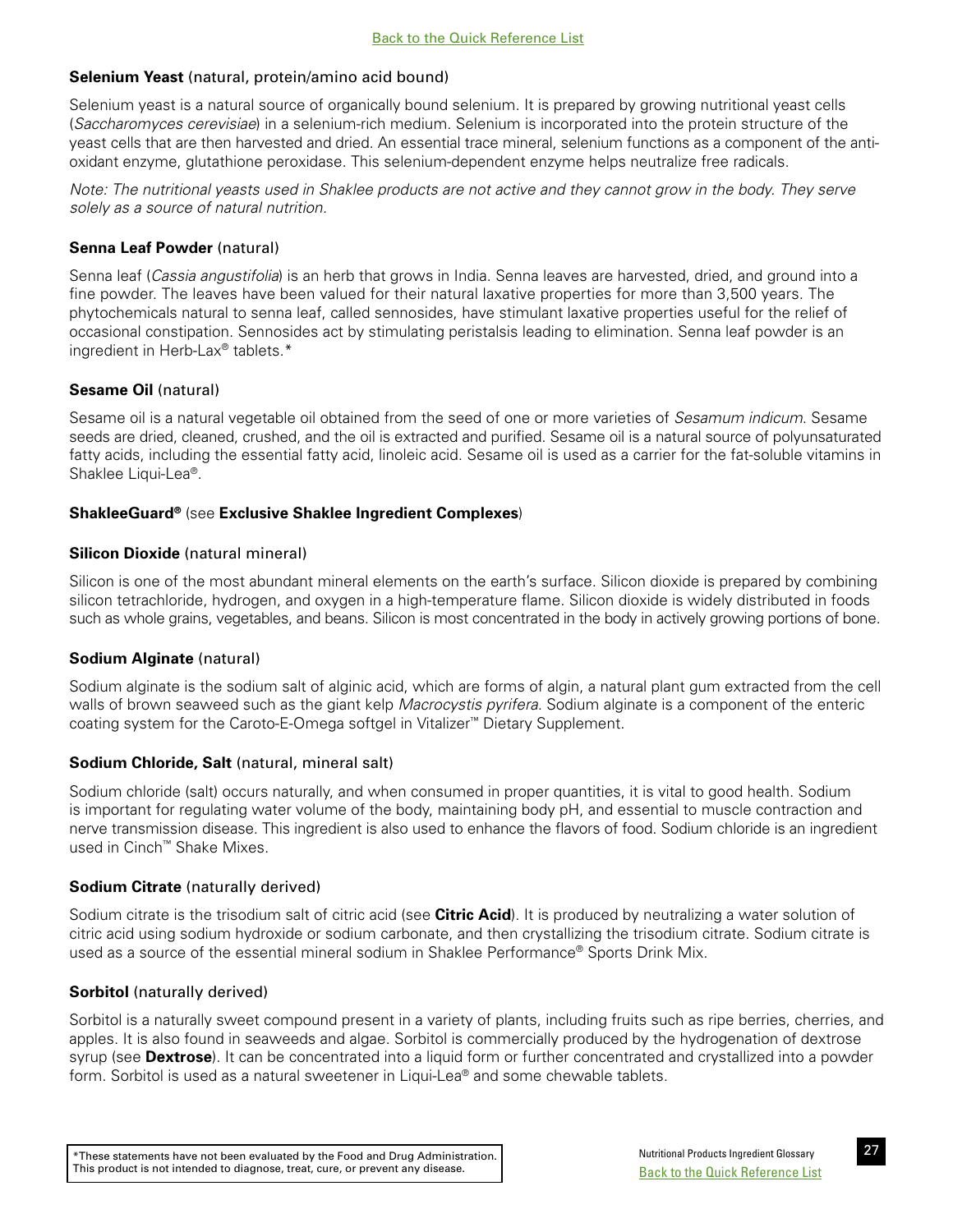# <span id="page-33-0"></span>**Soy Crisps** (natural)

Soy crisp is a crunchy form of isolated soy protein (see **Soy Protein Isolate**). It is made from high quality soy isolate and small amounts of tapioca starch and salt. This ingredient is used as a protein source that also provides a crunchy texture in Cinch™ Bars.

# **Soy Fiber** (natural)

Soy fiber is obtained from flakes of hulled and defatted soybeans (*Glycine max*). The insoluble carbohydrate and other components of soybean are separated from the protein portion of the legume and prepared into soy fiber. Soy fiber serves primarily as a source of water-insoluble dietary fiber in Shaklee Fiber Plan® Tablets and Shaklee Fiber Plan® Daily Crunch™.

# **Soy Isoflavone Concentrate** (natural)

Soy isoflavone concentrate is isolated from soybeans (*Glycine max*) that are rich in two major isoflavones, genistein and daidzein. The soybeans are hulled, flaked, defatted, and extracted to produce soy protein concentrate, plus soy molasses. The sugars are then removed from the molasses, leaving a concentrated isoflavone solution, which is spraydried into a powder form. Soy isoflavone concentrate is a key ingredient in Menopause Balance Complex\*.

# **Soy Lecithin** (natural)

Soy lecithin is obtained from natural soybean oil. Soybeans (*Glycine max*) are hulled, crushed, and the soybean oil is extracted. Through centrifugation of the oil, lecithin is separated. The lecithin undergoes further modifications to produce a variety of liquid and granular forms. Soy lecithin is a natural source of the essential fatty acid, linoleic acid, and the nutrients, choline (see **Choline Bitartrate**) and inositol (see **Inositol**). As an emulsifier, lecithin helps to blend fat and water-based ingredients together. In powdered products, lecithin helps the powder disperse quickly when mixed with liquids.

# **Soy Protein Hydrolysate** (naturally derived)

Hydrolyzed soy protein is a food ingredient that is produced by binding naturally occurring soy protein, specially treated to produce smaller peptide fragments, with soy phospholipids to enhance the natural cholesterol lowering properties of soy. The protein is isolated from soybeans (*Glycine max*) and hydrolyzed, using a protease or protein-cleaving enzyme. The phospholipids are enzymatically isolated from soy lecithin and bound to the protein hydrolysate, which is then homogenized and spray-dried. It is the key ingredient in Cholesterol Regulation Complex\*.

## **Soy Protein Isolate** (natural)

Soy protein isolate is a highly concentrated and bioavailable protein obtained from soybeans (*Glycine max*). Soy protein is obtained from defatted soy flour, which is prepared by the removal of carbohydrate, fat, and fiber from soybeans. The soy protein is extracted, precipitated, washed, neutralized, and dried into a powder form. Soy protein isolate serves as a source of quality vegetable protein in a variety of Shaklee products containing soy protein, including Energizing Soy Protein, and Cinch™ Shake Mixes and Bars.

# **Soybean Oil** (natural)

Soybean oil is extracted from soybeans (*Glycine max*). It is a natural source of polyunsaturated fatty acids and the essential fatty acid, linoleic acid. Soybean oil serves as an ingredient in Shaklee Lecithin and Vita-E® 400 IU tablets.

# **Spearmint Oil** (natural)

Spearmint oil is steam-distilled from the leaves and stems of the spearmint plant (*Mentha spicata*). Shaklee uses spearmint grown in the northwestern region of the United States. Its minty aroma and taste make spearmint a popular natural flavor. Traditionally, spearmint and its oil have been valued for their use in herbal formulas. Spearmint oil is an ingredient in Shaklee Alfalfa Complex.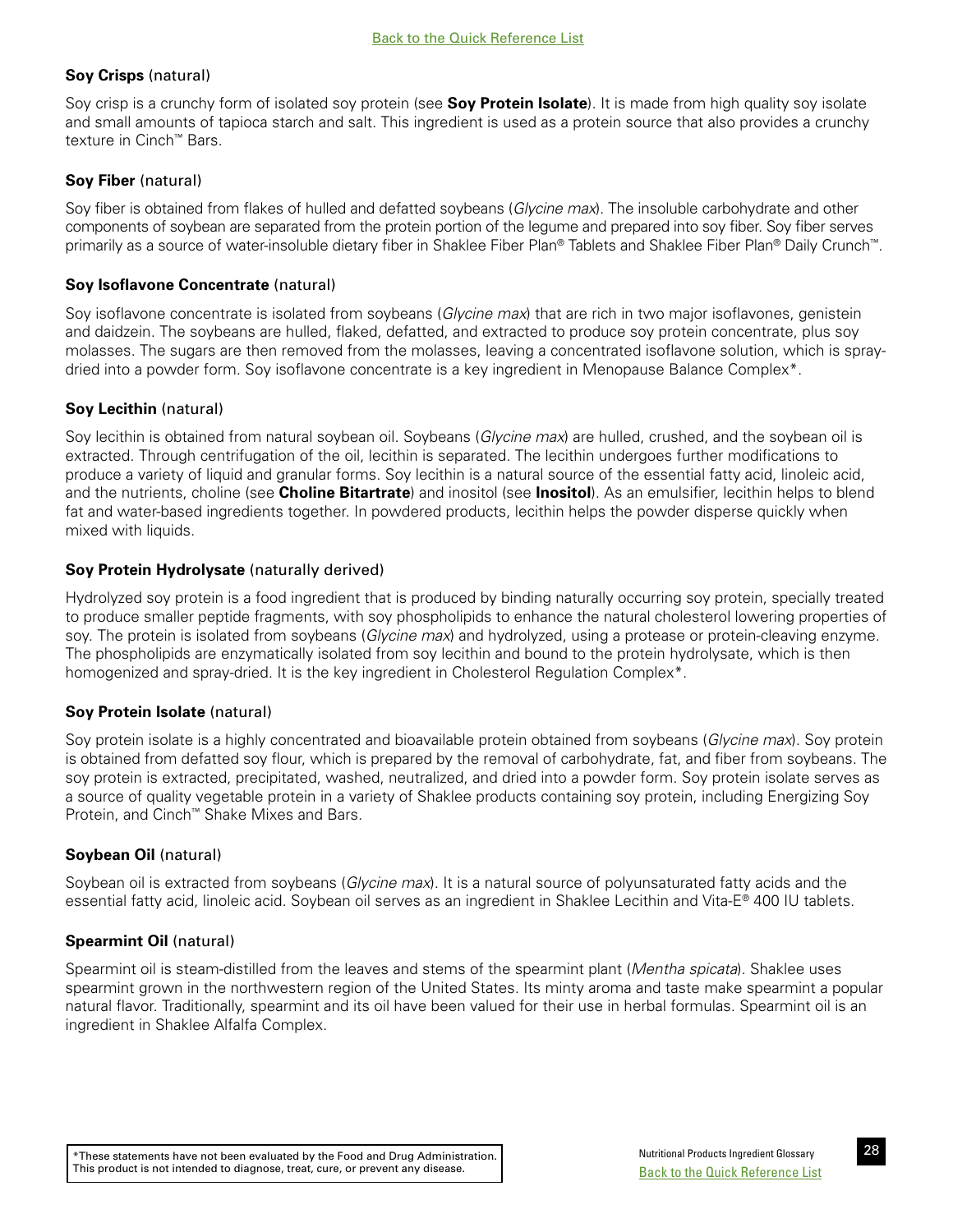# <span id="page-34-0"></span>**Spinach Powder** (natural)

Spinach powder is made from fresh spinach leaves (*Spinacia oleracea*). The leaves are washed, trimmed, diced, dried, and ground into a fine powder. Spinach powder is a natural ingredient used in the base of Shaklee Iron plus C Complex.

# **Spirulina Powder** (natural)

Spirulina powder is produced from the blue-green microalgae (*Spirulina pacifica*) grown in ocean water. The algae is cultivated, harvested, screened, washed, dried, and then prepared into a powder. Spirulina contains a number of nutrients and natural compounds such as carotenoids, protein, trace minerals, and chlorophyll. Spirulina is a key component in the Vita-Lea® tablet coating, providing its natural green color.

# **St. John's Wort Extract (natural)**

St. John's wort (*Hypericum perforatum*) is an aromatic perennial that is native to Europe and western Asia. St. John's wort extract is prepared from the aerial parts of the plant, which are gathered during the flowering season. A liquid extract of the herb is prepared by percolation of the ground, clean herb, which is concentrated and spray-dried into powder form. The powdered herbal extract must meet a guaranteed level of total hypericin, a group of phytochemical compounds that occur naturally in St. John's wort herb. St. John's wort extract is a key ingredient in MoodLift® Complex\*.

# **Stevia Leaf Powdered Extract** (natural)

Stevia (*Stevia rebaudiana*) is a perennial herb native to Brazil and Paraguay, and known for its sweet-tasting leaves. The extract is prepared from the leaves, which are rich in compounds called steviosides. It is then purified by filtration and crystallized. Stevia leaf powdered extract is an ingredient in Defend & Resist Complex and Vita-Lea® Ocean Wonders®.

# **Sunflower Lecithin** (natural)

Sunflower lecithin is obtained from natural sunflower oil. Seeds of the sunflower (*Helianthus annuus*) are hulled and crushed, and sunflower oil is extracted. Through centrifugation of the oil, sunflower lecithin is extracted. Lecithin is a natural source of the essential fatty acid, linoleic acid, and the nutrients, choline (see **Choline Bitartrate**) and inositol (see **Inositol**). As an emulsifier, lecithin helps to blend fat and water-based ingredients together. In powdered products, lecithin helps the powder disperse quickly when mixed with liquids. Sunflower lecithin is the source of lecithin used in the Cinch™ Whey Protein Blend Shake Mix.

# **Sunflower Oil** (natural)

Sunflower oil is a pale-yellow oil derived by milling the seeds of sunflowers (*Helianthus annus*). Sunflower oil is a natural source of the essential fatty acid, linoleic acid. Sunflower oil is an ingredient in GLA Complex.

# **T**

## **Tapioca Starch** (natural)

Tapioca starch is a form of starch derived from the cassava plant (*Manihot esculenta*), a woody shrub extensively cultivated in South American countries for its starchy tuberous root, which is very rich in carbohydrates. The large roots are peeled and then ground into flour, soaked in water, and squeezed dry several times. Tapioca starch is made by purifying the starchy cassava root flour. Tapioca starch is used in Cinch™ Bars as a binder for the soy protein crisp.

# **L-Taurine** (natural)

Taurine is a bioavailable sulfur amino acid formulated from biochemical building blocks, including sodium sulfite. It is then purified and dried into a white powder. The main dietary sources of taurine are meats and fish. It is also produced in the body where it functions as an antioxidant, and in detoxification and cell membrane stabilization\*. Taurine is a component of Glucose Regulation Complex\* and a key component of the Cinch™ Energy Tea Mix.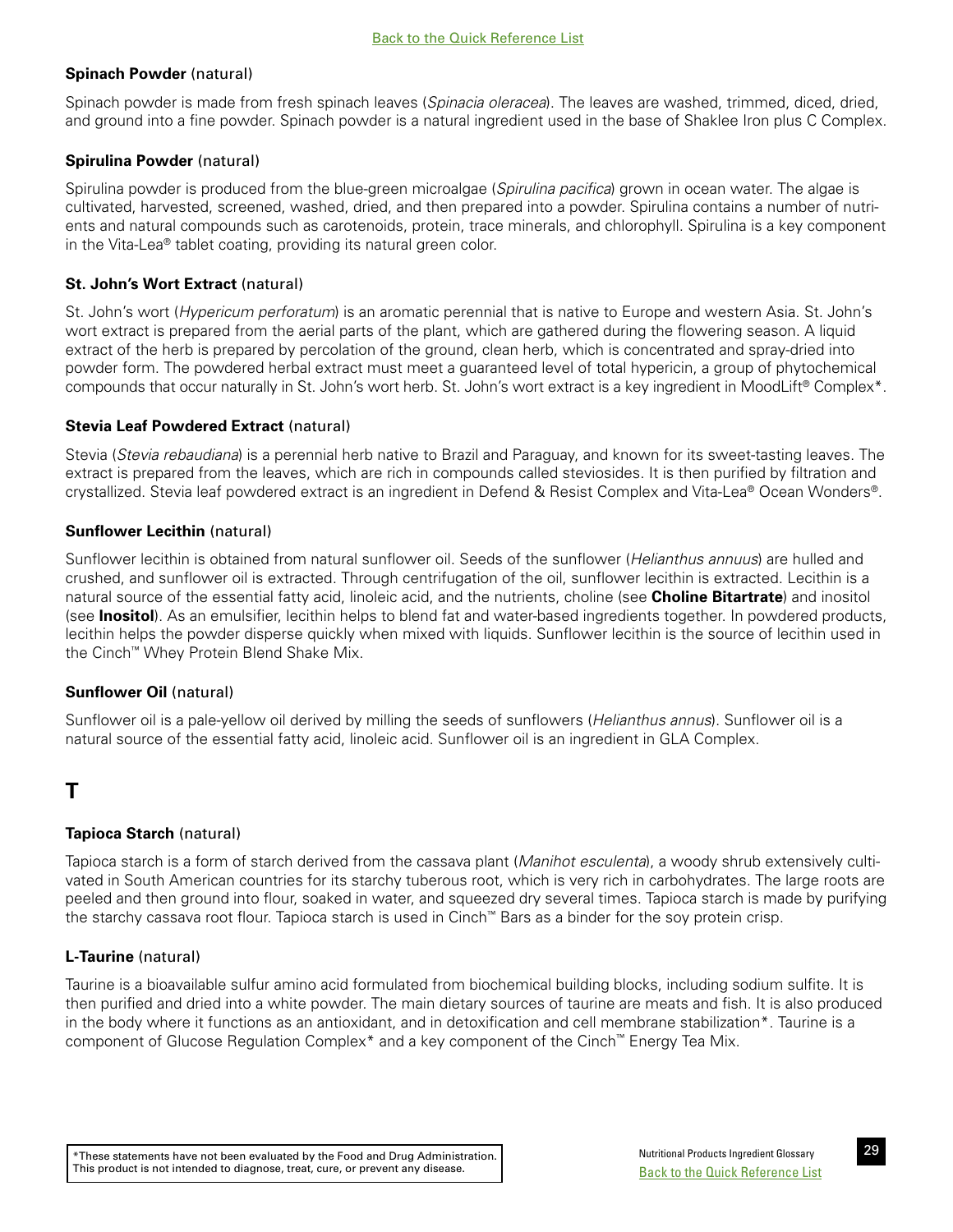# <span id="page-35-0"></span>**L-Theanine** (scientifically formulated)

L-theanine is formulated from biochemical building blocks, including l-glutamine. It is an amino acid found naturally, and almost exclusively, in tea (*Camellia sinesis*), where it constitutes about 1–2% of the dried leaves. Green tea is second only to water as the most consumed beverage worldwide. L-theanine is a key component of Stress Relief Complex\*.

# **Thiamine Hydrochloride** (scientifically formulated)

Thiamin is the scientific name for water-soluble vitamin  $B_1$ . Thiamine hydrochloride is the hydrochloride salt of thiamin and is a very water-soluble form. It is formulated by combining the biochemical building blocks, pyrimidine and thiazole. Thiamin is required for the metabolism of carbohydrates, proteins, fats, and nucleic acids; it is also required for the normal functioning of all cells in the body.

# **Thiamine Mononitrate** (scientifically formulated)

Thiamin is the scientific name for water-soluble vitamin  $B_1$ . Thiamine mononitrate is the mononitrate salt of thiamin. This form of thiamin is produced by dissolving thiamin hydrochloride (see **Thiamine Hydrochloride**) in an alkaline solution and reconstituting it with nitric acid. Thiamin is required for the metabolism of carbohydrates, proteins, fats, and nucleic acids, and for the normal functioning of all cells in the body.

# **Tin** (see **Trace Mineral Rice Protein Hydrolysate**)

# **Titanium Dioxide** (natural mineral)

Titanium occurs naturally in iron-containing mineral ores. After the iron content is removed, the enriched mineral fraction is treated with acid and heated to form the pure oxide of titanium. Due to its opaque, intense white color, titanium dioxide is widely employed as a safe, nonirritating natural pigment or coloring compound. Titanium dioxide is used to imprint the product name on the outer shell of CorEnergy® capsules and as an opacifier in other Shaklee products..

# **Tocopherol** (see **d-Alpha Tocophero**l and **Mixed Tocopherols**)

# **Tocopherols and Tocotrienols, Mixed** (natural)

Mixed tocopherols and tocotrienols are mixtures containing all eight forms of vitamin E (alpha, beta, gamma, and delta tocopherols and alpha, beta, gamma, and delta tocotrienols) isolated and purified from vegetable oils such as soybean oil and rice bran oil. The mixtures provide the entire spectrum of tocopherols and tocotrienols as they exist in nature. Mixed tocopherols and tocotrienols not only help neutralize free radicals that can cause cell damage. Recent research has also shown that all of these compounds in the vitamin E family have important, yet distinct physiological roles.

# **Tocotrienols** (see **Tocopherols** and **Tocotrienols, Mixed**)

# **Torula Yeast** (natural)

Torula yeast is a nutritional yeast (*Candida utilis*) and a natural source of B vitamins. It is prepared by growing yeast cells in media containing simple carbohydrates, such as molasses and corn syrup. The yeast cells are harvested, cleaned, filtered, and dried. Torula yeast is an ingredient used in the base of B-Complex tablets.

*Note: The nutritional yeasts used in Shaklee products are not active and they cannot grow in the body. They serve solely as a source of natural nutrition.*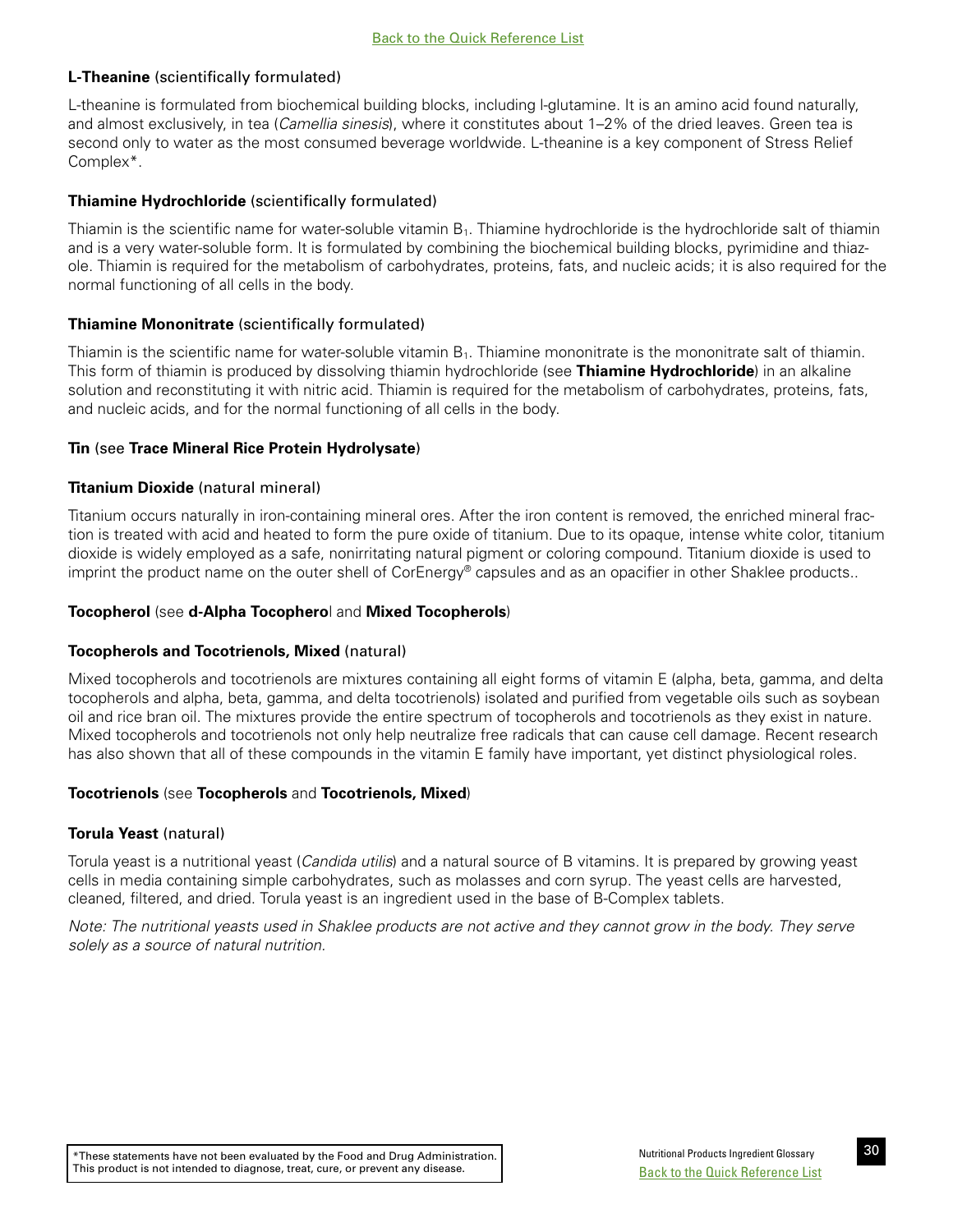# <span id="page-36-0"></span>**Trace Mineral Rice Protein Hydrolysate** (natural, protein/amino acid bound)

Trace mineral rice protein hydrolysate is a trace mineral-protein complex. It is produced by enzymatically hydrolyzing rice protein and then combining the resulting peptides (small protein fragments) with the following trace minerals: chromium, molybdenum, nickel, selenium, tin, and vanadium.

**Chromium** is an essential trace mineral that works with insulin to facilitate the uptake of blood glucose into cells.

**Molybdenum** is an essential trace mineral that is a component of several enzymes in the body, and necessary for normal growth and development.

**Nickel** is a trace mineral that is present in the genetic material, RNA, and DNA.

**Selenium** is an essential trace mineral that functions as a component of the antioxidant enzyme, glutathione peroxidase.

**Tin** is a trace mineral that is found naturally occurring in many foods of plant and animal origin, and scientists are still investigating its role in human nutrition.

**Vanadium** is a trace mineral found in food such as whole grains and believed to play a role in regulating normal insulin function.

# **Tricalcium Phosphate** (natural, mineral salt)

Tricalcium phosphate is a bioavailable form of the essential minerals, calcium, and phosphorus. It is produced by combining phosphoric acid (made from acidified phosphate rock) and calcium oxide (made from natural limestone). Calcium is necessary for the development and maintenance of healthy bones and teeth, blood clotting, muscle contraction, and conduction of nerve impulses. Phosphorus is second only to calcium as the most abundant mineral in the body. In fact, about 85% of it is found combined with calcium in bones and teeth. Phosphorus serves as a natural buffer in blood, a component of genetic material in cells, and it plays many key roles in cellular metabolism. In addition to its role as a source of calcium and phosphorous, tricalcium phosphate can also aid the flowability of powdered products.

# **Trisodium Phosphate** (natural, mineral salt)

Trisodium phosphate is a white crystalline powder prepared by combining phosphoric acid with sodium carbonate and sodium hydroxide. Commonly used in food systems as a buffering agent, it is used in Shaklee Fiber Plan® Daily Crunch™ to enhance flavor and texture.

# **Turmeric Extract and Oleoresin** (natural)

Turmeric (*Curcuma longa*) is an herb of the ginger family that is native to southern Asia and cultivated extensively in India, China, Indonesia, and other tropical countries. Turmeric contains a natural yellow-colored plant pigment called curcumin. Dried turmeric rhizomes are ground and made into a soluble powder. Turmeric serves as a natural vegetable color in select Shaklee products. Turmeric extract is an ingredient in Liver DTX® Complex.

# **L-Tyrosine** (natural)

L-tyrosine is an amino acid derived from sugar beets (*Beta vulgaris*) molasses. Sugar is extracted from the beet, and L-tyrosine is separated from the sugar mixture using ionic column separation. Produced in the body, L-tyrosine is needed for the manufacture of many important compounds, including the neurotransmitters norepinephrine and epinephrine. L-tyrosine is a component of Stress Relief Complex\*.

# **U**

No listing under "U".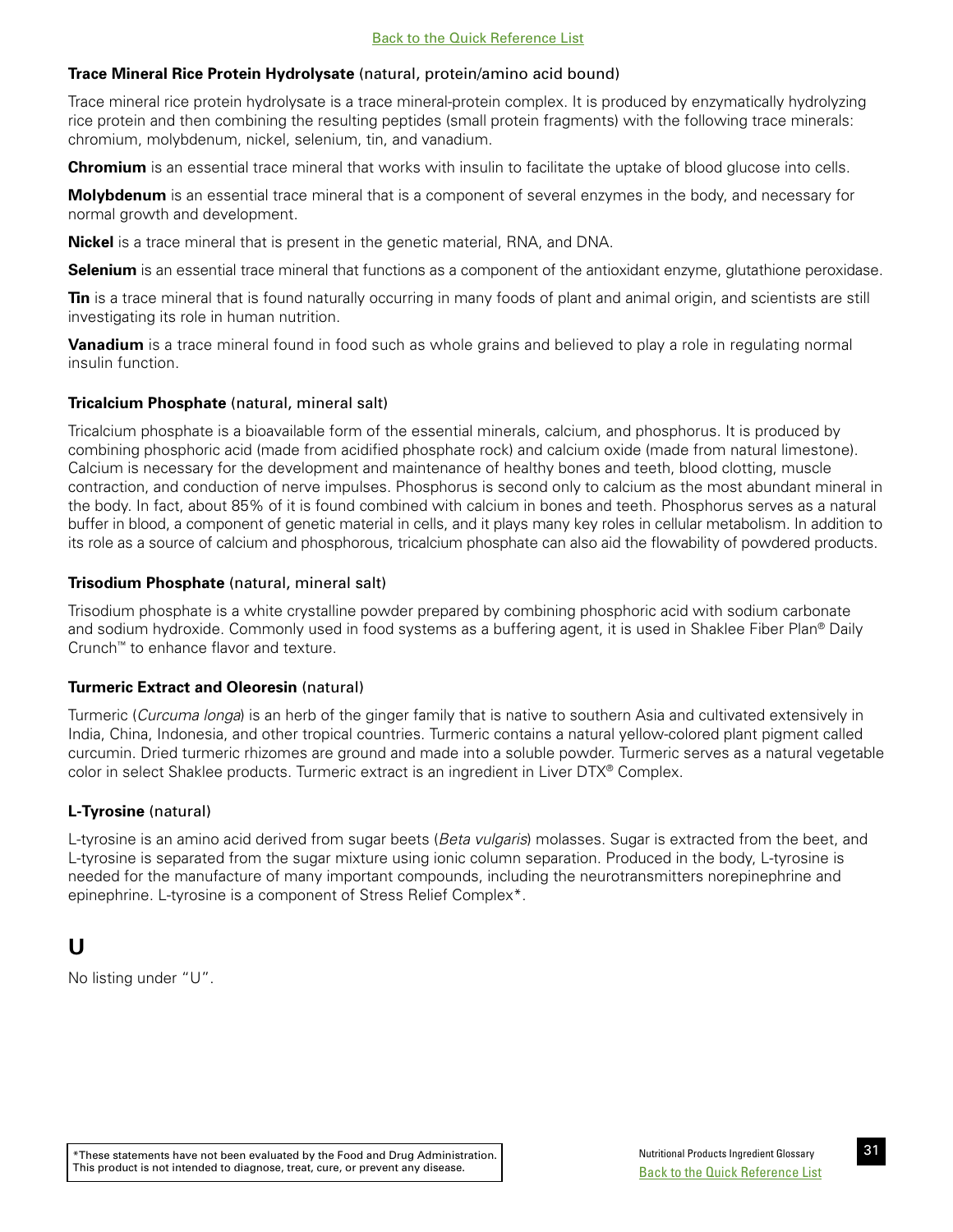# <span id="page-37-0"></span>**V**

# **Vanadium Amino Acid "Chelate"** (natural, protein/amino acid bound)

Vanadium amino acid complex is prepared by reacting the trace element with amino acids and peptides (small protein fragments) derived from soy (*Glycine max*) and rice (*Oryza sativa*) under controlled temperatures. The mixture is then milled and dried. Found in foods such as whole grains, vanadium is a trace mineral that is believed to play a role in regulating normal insulin function. It is a component of Glucose Regulation Complex\*.

# **Valerian Root Extract** (natural)

Valerian root (*Valeriana officinalis*) is commercially grown in Holland and other European countries. Valerian root extract is prepared from dried valerian roots that have been coarsely ground and washed. A liquid extract of the herb is prepared by percolation, concentrated into a paste, and spray-dried. The spray-dried herbal extract must meet a guaranteed level of valerenic acid, a phytochemical compound that occurs naturally in valerian roots. Traditionally, valerian root has been valued for its use in herbal formulas, and the extract is a key ingredient in Gentle Sleep Complex\*.

# **Vinpocetine** (naturally sourced)

Vinpocetine is derived from the alkaloid compound vincamine, which can be extracted from the aerial parts of the lesser periwinkle plant (*Vinca minor L*) or derived from the seeds of the voacanga tree (*Voacanga Africana*) from the West African rainforests. Vinpocetine is a clinically supported memory-enhancing dietary ingredient that has been shown to have antioxidant, vasodilating and neuroprotective effects. The extracted vincamine is a precursor for the active compound vinpocetine, which is concentrated, purified, dried, and milled to a fine powder. Vinpocetine is a key ingredient in Memory Optimizer®\* capsules.

# **Vitamin A Acetate, Vitamin A Palmitate** (scientifically formulated)

Vitamin A acetate and vitamin A palmitate are two bioavailable forms of vitamin A that are formulated from biochemical building blocks. Vitamin A acetate is constructed from beta-ionone and the organic acid, acetic acid. Vitamin A palmitate is made by combining vitamin A acetate with the fatty acid, palmitic acid. Vitamin A is an essential fat-soluble vitamin required for healthy skin and skeletal development, and for normal vision.

# **Vitamin B<sub>6</sub>** (see **Pyridoxine Hydrochloride**)

# **Vitamin B<sub>12</sub>** (naturally derived)

Vitamin  $B_{12}$  also known as cyanocobalamin, is one of the water-soluble B vitamins. It is produced naturally by yeast fermentation. Vitamin  $B_{12}$  functions in the metabolism of carbohydrate, protein, and fat. It is also involved in the synthesis of genetic material within cells, and the maintenance of the protective sheath around nerve fibers.

# **Vitamin C** (see **Ascorbic Acid**)

# **Vitamin D<sub>3</sub>** (naturally derived)

Vitamin  $D_3$ , also known as cholecalciferol, is a bioavailable form of vitamin D. Shaklee uses a vitamin  $D_3$  source that is derived from cholesterol extracted from the natural fat found in lambs wool. It is the same form of vitamin D formed in human skin through exposure to natural sunlight. Vitamin D is an essential fat-soluble vitamin that promotes the absorption of calcium and phosphorous for proper formation of healthy bones and teeth.

# **Vitamin E** (see **d-Alpha Tocopherol** and **Mixed Tocopherol Concentrate**)

# **Vitamin K** (scientifically formulated)

Vitamin K, also known as phytonadione, is a bioavailable form of the fat-soluble nutrient, vitamin K. It is the same form of vitamin K (vitamin  $K_1$ ) found in green plants. Phytonadione is constructed from the biochemical building blocks of phytol, derived from chlorophyll and a napthoquinone. Vitamin K is important to the clotting of blood and the synthesis of a bone-building protein called osteocalcin.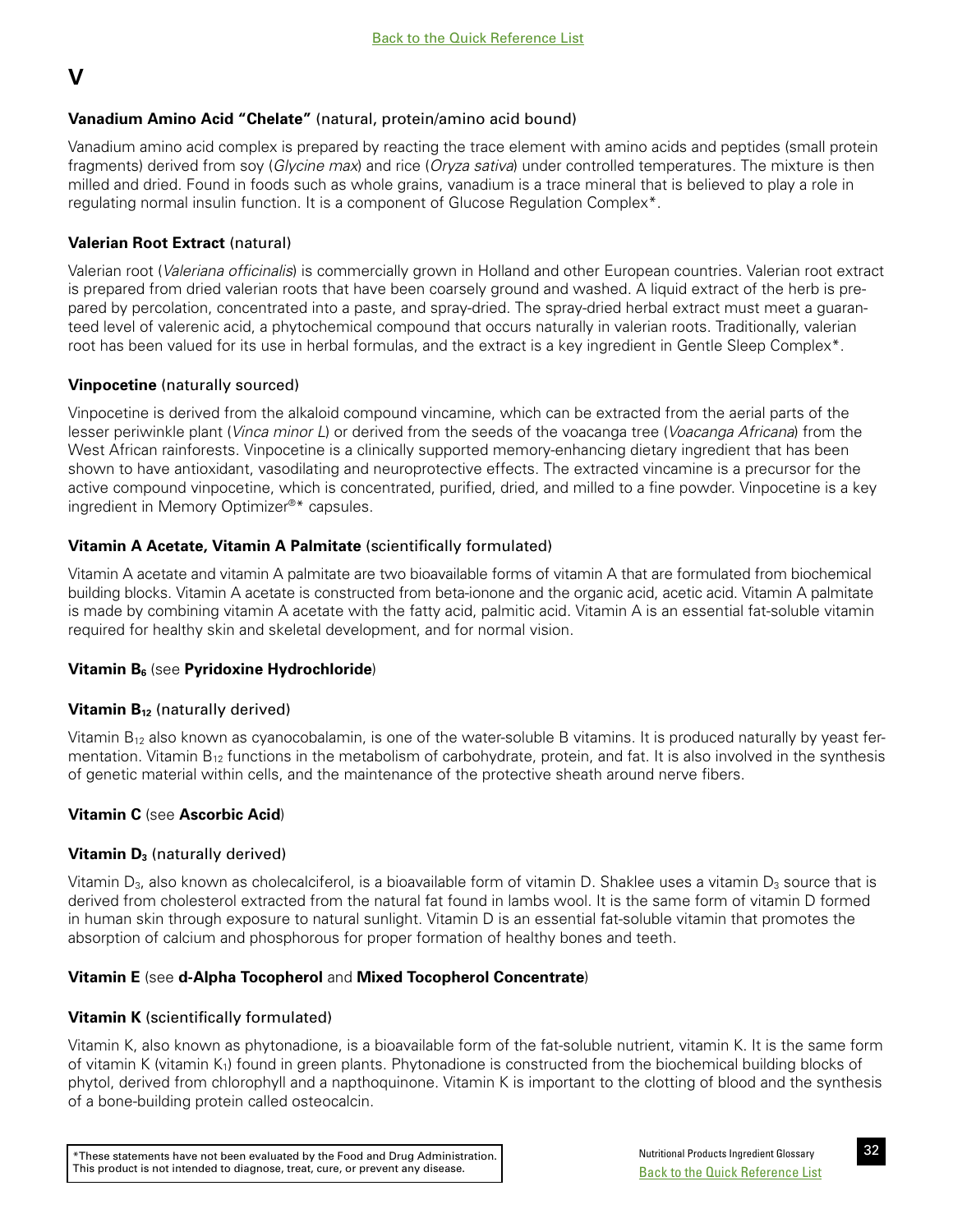# <span id="page-38-0"></span>**W**

# **Water** (see **Purified Water**)

# **Wheat Germ Flour** (natural)

Wheat germ flour is made from freshly milled wheat germ (*Triticum durum* or *Triticum aestivum*). It has a nut-like flavor and is recognized as a natural source of vitamin E. Wheat germ flour is a natural ingredient in the base of Shaklee Vita-E® 400 IU tablets.

# **Whey Protein Concentrate** (natural)

Whey protein concentrate is a concentrated and bioavailable source of protein from milk. Whey protein is precipitated from milk to separate it from casein (another milk protein), milk fat, and lactose. Whey protein concentrate is used to improve the ability to blend and compress the beet, citrus, and soy fiber sources used in Shaklee Fiber Plan® tablets.

# **Whey Protein Isolate** (natural)

Whey protein isolate is a concentrated and bioavailable source of protein from pasteurized milk. Whey protein is precipitated from milk to separate it from casein (another milk protein), milk fat, and lactose. As a result, whey protein isolate is 99% lactose free. Whey protein isolate imparts a mild flavor and smooth mouth feel, and aids in mixing of powdered drinks. Whey protein isolate is used in Shaklee Physique® Workout Maximizer Supplement, Cinch™ Whey Protein Blend Shake Mix, and the Cinch™ Chocolate Decadence Snack Bar.

# **White Tea Extract** (natural)

White tea is made from the same species as green and black teas (*Camellia sinensis*), but the leaves are picked and harvested before they are fully open. When harvested, these buds are still covered by the fine white hair from which the tea derives its name. The young leaves are immediately steamed to prevent oxidation and then dried. White tea has a lighter and sweeter flavor than green tea, and it has the same healthful polyphenols but in greater amounts. White tea extract is a key ingredient in Cinch™ Energy Tea Mix.

# **X**

# **Xanthan Gum** (naturally derived)

Xanthan gum is a natural gum obtained by microbial fermentation from the microorganism, Xanthomonas campestris. After fermentation, xanthan gum is precipitated, dried, and ground into a powder. Xanthan gum is a natural thickening and emulsifying agent in Shaklee Meal Shakes and Shaklee Physique® Workout Maximizer Supplement.

# **Xylitol** (naturally derived)

Xylitol is a naturally occurring five-carbon sugar that belongs to the class of sugar alcohols. It is found in many fruits and vegetables and is even produced by the human body itself. It is as sweet as sucrose but with 40% fewer calories. Xylitol is derived from renewable sources such as birch wood. Numerous studies have shown that xylitol can help reduce the incidence of dental cavities. Xylitol is a key ingredient in Vita-Lea® Ocean Wonders® chewable multivitamin/ multimineral supplement for children.

# **Y**

**Yellow Beeswax** (see **Beeswax**)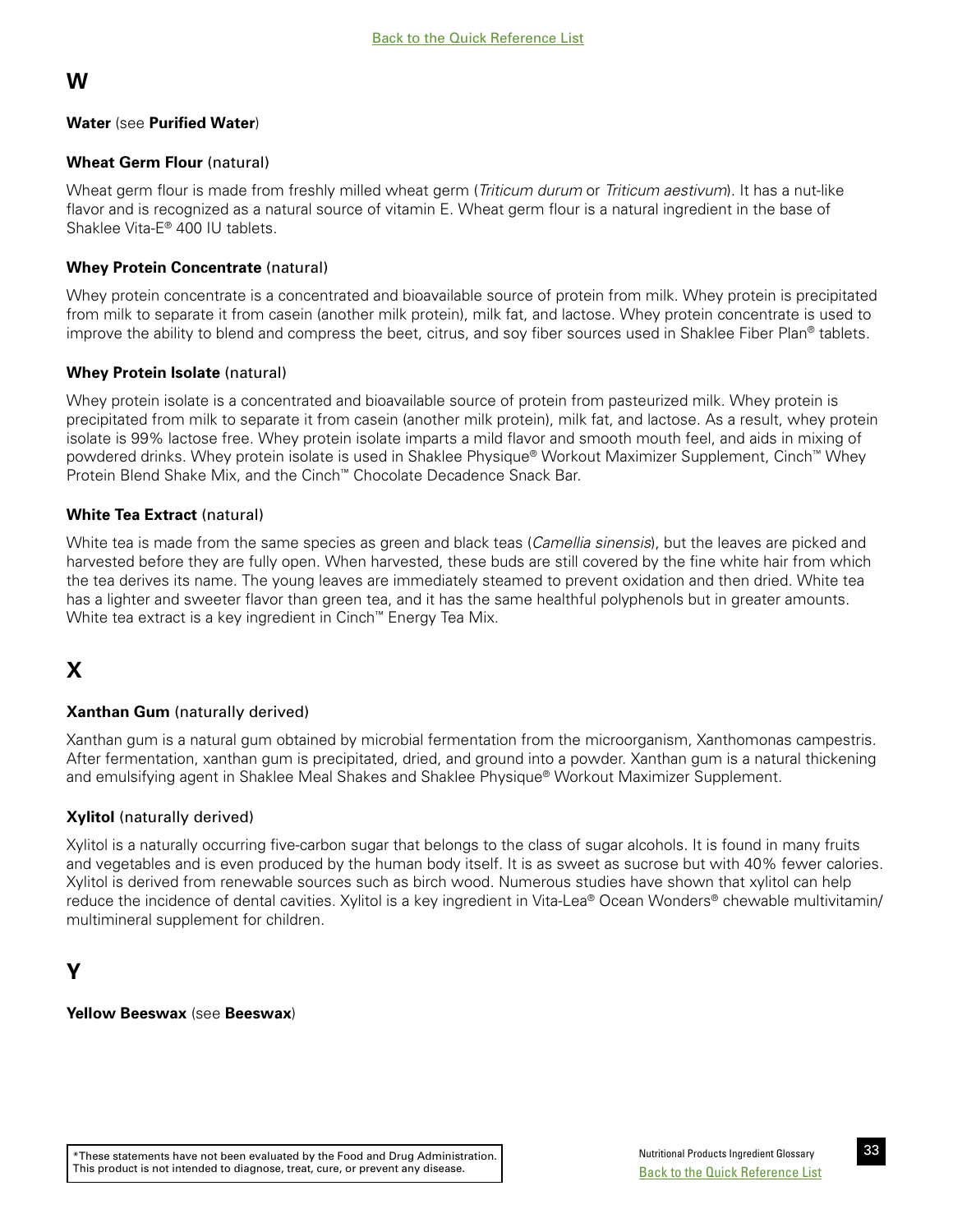# <span id="page-39-0"></span>**Z**

# **Zeaxanthin** (see **Lutein**)

# **Zeaxanthin Ester** (see **Lutein ester)**

## **Zinc Gluconate** (natural, organic acid bound)

Zinc gluconate is prepared by combining a zinc compound with gluconic acid, an organic acid produced by the fermentation of glucose from corn (*Zea mays*). Zinc is an essential trace mineral that is a component of over 70 different enzymes in the human body, whose functions range from making the genetic materials, DNA and RNA, to helping with the metabolism of fatty acids, amino acids, and protein. It is part of one of the body's natural antioxidant enzymes, superoxide dismutase (SOD). Zinc is also involved in bone metabolism and normal immune function.

## **Zinc Glycinate** (natural, protein/amino acid bound)

Zinc glycinate is a bioavailable source of the essential mineral zinc. It is made by binding zinc obtained from the mineral salt, zinc sulfate, with the amino acid, glycine. Zinc is an essential trace mineral that is a component of over 70 different enzymes in the human body, whose functions range from making the genetic materials, DNA and RNA, to helping with the metabolism of fatty acids, amino acids, and protein. It is part of one of the body's natural antioxidant enzymes, superoxide dismutase (SOD). Zinc is also involved in bone metabolism and normal immune function.

#### **Zinc Oxide** (natural, mineral salt)

Zinc oxide is prepared by boiling zinc that has been refined from zinc ore to form a zinc vapor. The vapor is oxidized, using a heated-air process, to create zinc oxide powder. Zinc is an essential trace mineral that is a component of over 70 different enzymes in the human body, whose functions range from making the genetic materials, DNA and RNA, to helping with the metabolism of fatty acids, amino acids, and protein. It is an essential part of one of the body's natural antioxidant enzymes, superoxide dismutase (SOD). Zinc is involved in bone metabolism and normal immune system functions.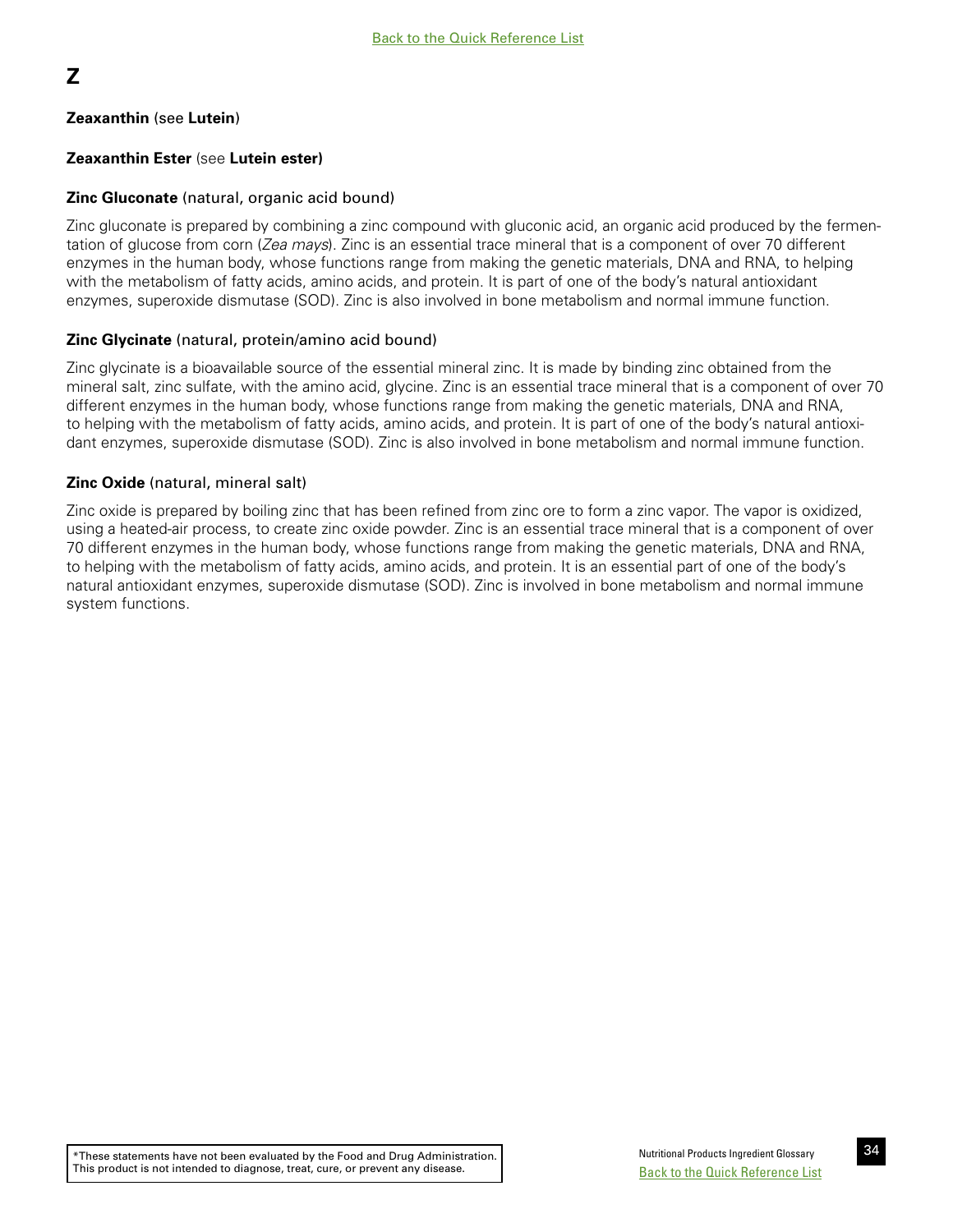# **Exclusive Shaklee Ingredient Complexes**

# **Bio-Build®**

Bio-Build® is a unique sports nutrition ingredient designed by Shaklee research scientists. It is made by blending dextrose (glucose), maltodextrin, milk protein isolate, and whey protein isolate (**see each ingredient in glossary**). Bio-Build's unique blend of carbohydrates and protein has been clinically proven to help athletes recover after exercise by triggering the secretion of insulin into the bloodstream. Insulin, the body's natural recovery hormone, promotes the uptake of carbohydrate and amino acids into muscle and other cells. Bio-Build is the key ingredient complex in Shaklee Physique® Workout Maximizer Supplement, formulated for strength and endurance athletes.

# **OptiCarb®**

OptiCarb® is a unique sports nutrition ingredient complex designed by Shaklee research scientists. It is made by blending maltodextrin, fructose, and glucose (**see each ingredient in glossary**). OptiCarb's unique blend of three carbohydrate sources is designed to provide immediate and sustained energy for endurance in an easy-to-absorb form. It is a key ingredient complex in Shaklee Performance® Maximum Endurance Sports Drink Mix.

# **Peppermint-Ginger Herbal Blend** (natural)

Peppermint-Ginger Herbal Blend is a unique blend of peppermint leaf (*Mentha piperita*), fennel seed (*Foeniculum vulgare*), anise seed (*Pimpinella anisum*), and ginger root (*Zingiber officinale*) powders (**see each ingredient in glossary**) developed by Shaklee research scientists. It is the key herbal ingredient in Stomach Soothing Complex\*.

# **ShakleeGuard®**

ShakleeGuard® is a unique antioxidant system developed and patented by Shaklee research scientists. It contains a synergistic blend of the antioxidant nutrients — ascorbyl palmitate (vitamin C), mixed tocopherol concentrate (vitamin E), and rosemary extract (**see each ingredient in glossary**). ShakleeGuard® is used as an ingredient in Menopause Balance Complex\* and GLA Complex to ensure full product potency by protecting its nutrients against oxidation.

# **General Terms**

In the preceding glossary, we've used some of the following general terms to describe specific ingredients in Shaklee nutritional and herbal products.

# **Carotenoid**

A group of yellow, orange, and red plant pigments present in a wide variety of fruits and vegetables.

# **Casein**

Principle protein of cow's milk.

# **Cellulose**

Constitutes the chief part of the cell walls of plants; occurs naturally in fibrous plants, e.g., cotton.

# **Emulsifier**

An agent used to create an emulsion (e.g., a stable mixture of oil and water).

# **Free Radical**

A highly reactive, unstable compound with at least one unpaired electron. Free radicals can attack cell membranes, enzymes, fats, proteins, and the genes within cells causing damage.